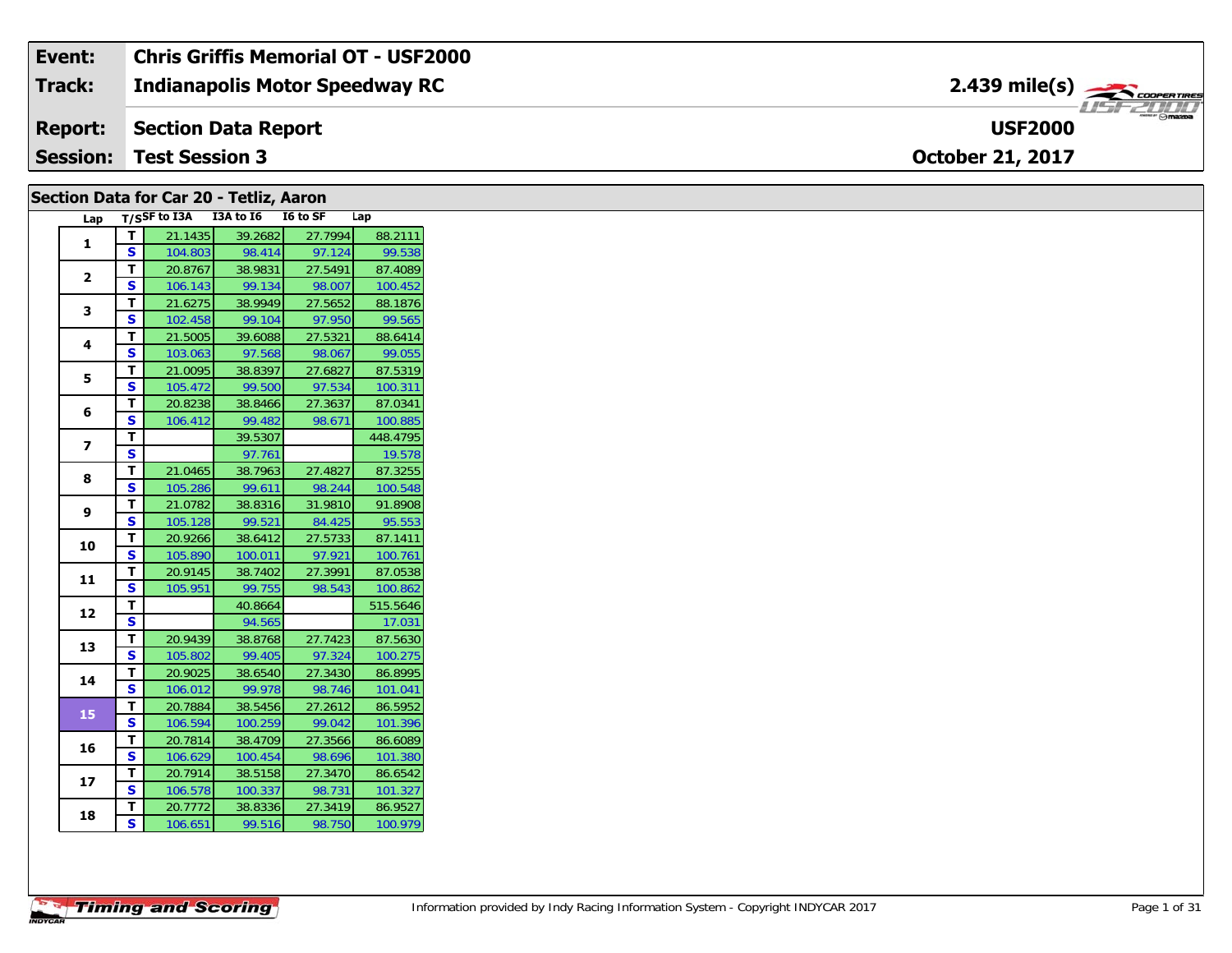#### **Event: Chris Griffis Memorial OT - USF2000** 2.439 mile(s) **2.439 miles Indianapolis Motor Speedway RC Track:** USF 2000 **USF2000Report: Section Data Report Session:October 21, 2017 Test Session 3**

| Section Data for Car 21 - McElrea, Hunter (R) |                         |                                     |         |         |          |
|-----------------------------------------------|-------------------------|-------------------------------------|---------|---------|----------|
|                                               |                         | Lap T/SSF to I3A I3A to I6 I6 to SF |         |         | Lap      |
|                                               | $\mathbf T$             | 21.1909                             | 39.1962 | 27.9330 | 88.3201  |
| 1                                             | S.                      | 104.569                             | 98.595  | 96.660  | 99.416   |
|                                               | T.                      | 20.8084                             | 38.6681 | 27.3100 | 86.7865  |
| $\mathbf{2}$                                  | S.                      | 106.491                             | 99.941  | 98.865  | 101.172  |
|                                               | T.                      | 20.9582                             | 38.5279 | 27.2990 | 86.7851  |
| 3                                             | S.                      | 105.730                             | 100.305 | 98.905  | 101.174  |
|                                               | T.                      | 20.7643                             | 38.6982 | 27.3653 | 86.8278  |
| 4                                             | S.                      | 106.717                             | 99.864  | 98.665  | 101.124  |
|                                               | T.                      | 20.6288                             | 38.6369 | 27.1469 | 86.4126  |
| 5                                             | S                       | 107.418                             | 100.022 | 99.459  | 101.610  |
| 6                                             | T.                      | 20.6376                             | 39.0661 | 27.2420 | 86.9457  |
|                                               | S                       | 107.372                             | 98.923  | 99.112  | 100.987  |
| $\overline{\mathbf{z}}$                       | T.                      | 26.7928                             | 38.9982 | 27.2450 | 93.0360  |
|                                               | S                       | 82.705                              | 99.095  | 99.101  | 94.376   |
| 8                                             | T.                      | 20.7506                             | 38.7149 | 27.3659 | 86.8314  |
|                                               | S.                      | 106.788                             | 99.821  | 98.663  | 101.120  |
| 9                                             | T.                      | 20.7792                             | 38.6785 | 27.2654 | 86.7231  |
|                                               | S.                      | 106.641                             | 99.915  | 99.027  | 101.246  |
| 10                                            | Т.                      | 20.6912                             | 38.6908 | 27.3348 | 86.7168  |
|                                               | S.                      | 107.094                             | 99.883  | 98.775  | 101.254  |
| 11                                            | T.                      | 20.8259                             | 38.8929 | 27.5233 | 87.2421  |
|                                               | S                       | 106.402                             | 99.364  | 98.099  | 100.644  |
| 12                                            | T                       |                                     | 41.5716 |         | 299.2988 |
|                                               | $\overline{\mathbf{s}}$ |                                     | 92.961  |         | 29.337   |
| 13                                            | T.                      | 21.2839                             | 39.1306 | 27.9899 | 88.4044  |
|                                               | <b>S</b>                | 104.112                             | 98.760  | 96.463  | 99.321   |
| 14                                            | T.                      | 20.6999                             | 38.3873 | 27.2809 | 86.3681  |
|                                               | S                       | 107.049                             | 100.672 | 98.970  | 101.663  |
| 15                                            | T.                      | 20.6190                             | 38.3611 | 27.1631 | 86.1432  |
|                                               | S.                      | 107.469                             | 100.741 | 99.400  | 101.928  |
| 16                                            | T.                      | 20.5973                             | 38.5803 | 27.0552 | 86.2328  |
|                                               | S.                      | 107.583                             | 100.169 | 99.796  | 101.822  |
| 17                                            | Т.                      | 20.6604                             | 38.2762 | 27.3206 | 86.2572  |
|                                               | S.                      | 107.254                             | 100.965 | 98.827  | 101.793  |
| 18                                            | T.                      | 20.6220                             | 38.3881 | 27.2823 | 86.2924  |
|                                               | S.                      | 107.454                             | 100.670 | 98.965  | 101.752  |
| 19                                            | T.                      | 20.6432                             | 38.4506 | 27.1790 | 86.2728  |
|                                               | S                       | 107.343                             | 100.507 | 99.341  | 101.775  |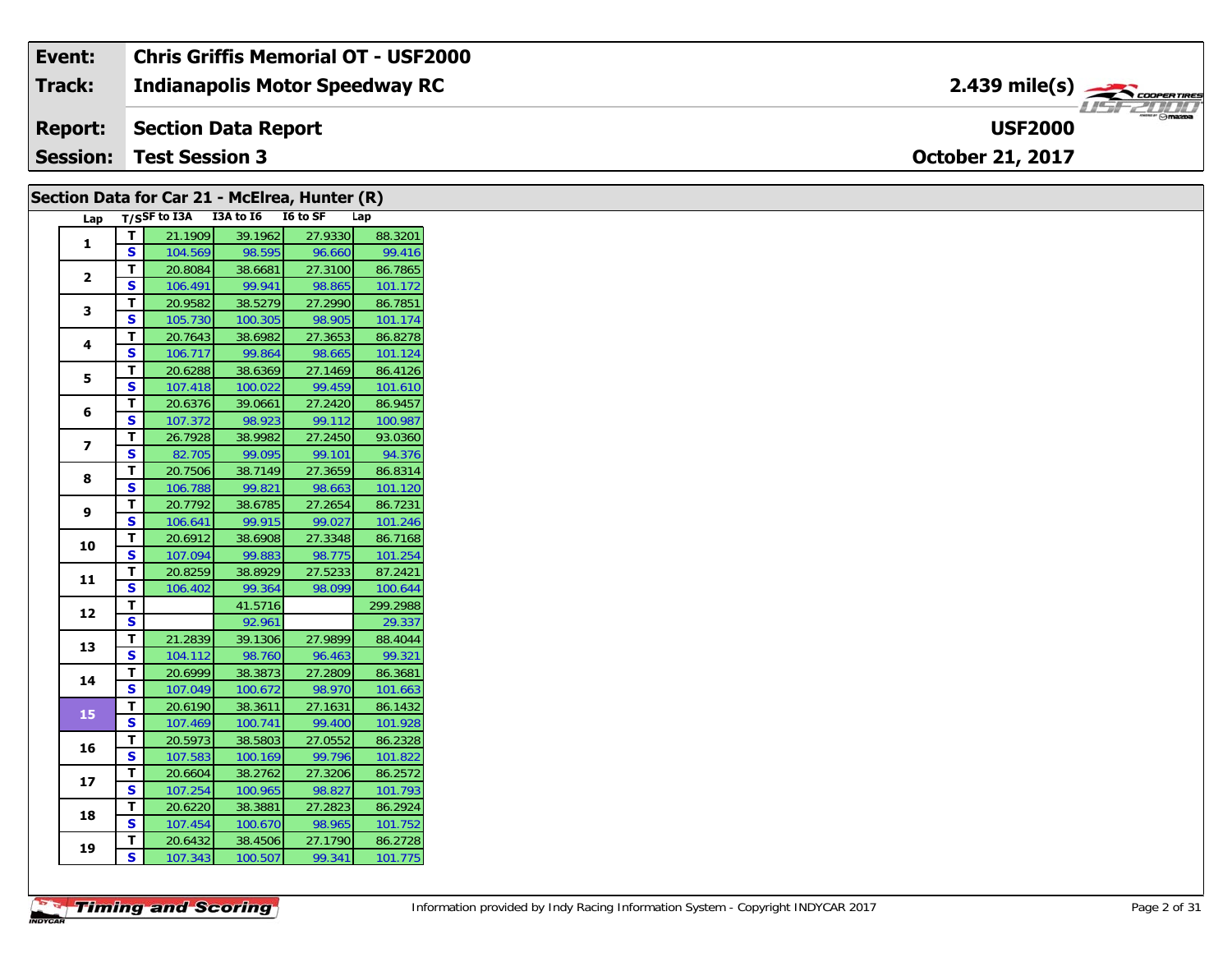| Event:          | Chris Griffis Memorial OT - USF2000 |                                                |
|-----------------|-------------------------------------|------------------------------------------------|
| <b>Track:</b>   | Indianapolis Motor Speedway RC      | $2.439$ mile(s) $\frac{1}{2.566}$ coorer Tires |
| <b>Report:</b>  | Section Data Report                 | $\frac{1}{\odot}$ mazoa<br><b>USF2000</b>      |
| <b>Session:</b> | <b>Test Session 3</b>               | <b>October 21, 2017</b>                        |

# **Section Data for Car 21 - McElrea, Hunter (R)**

|  | Lap |   | T/SSF to I3A | I3A to I6 | I6 to SF | Lap      |
|--|-----|---|--------------|-----------|----------|----------|
|  | 20  |   | 20.8028      | 38.9425   | 28.1160  | 87.8613  |
|  |     | S | 106.520      | 99.237    | 96.031   | 99.935   |
|  | 21  |   |              | 38.9240   |          | 180.6734 |
|  |     | S |              | 99.284    |          | 48.598   |
|  | 22  |   | 20.7253      | 38.6088   | 27.2974  | 86.6315  |
|  |     | s | 106.918      | 100.095   | 98.911   | 101.353  |
|  | 23  |   | 20.8493      | 38.6302   | 27.4511  | 86.9306  |
|  |     | S | 106.282      | 100.039   | 98.357   | 101.005  |
|  | 24  |   | 20.6816      | 38.9592   | 27.2746  | 86.9154  |
|  |     | s | 107.144      | 99.195    | 98.993   | 101.022  |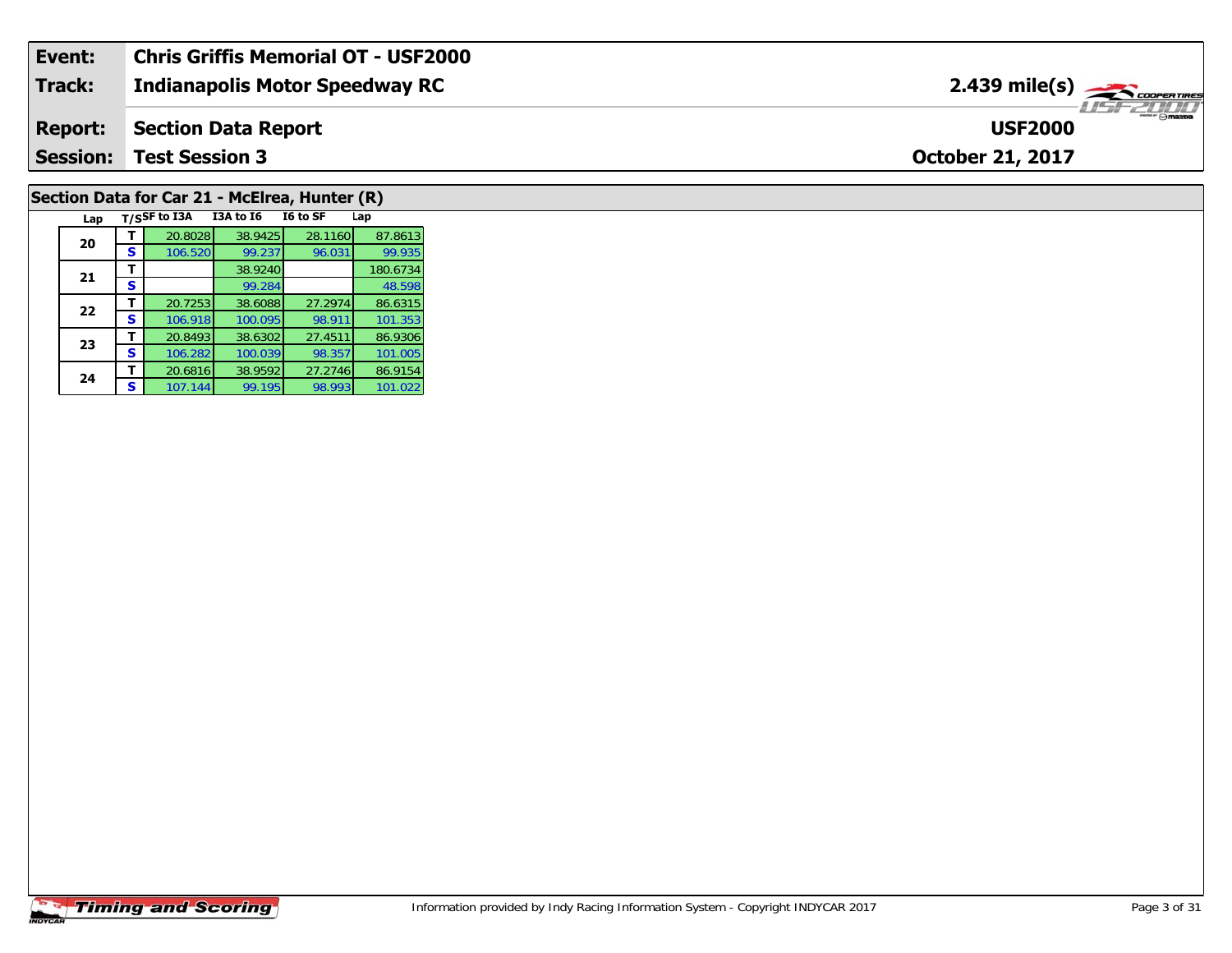| Event:          | <b>Chris Griffis Memorial OT - USF2000</b> |                                                              |                 |
|-----------------|--------------------------------------------|--------------------------------------------------------------|-----------------|
| Track:          | Indianapolis Motor Speedway RC             | $2.439$ mile(s) $\overbrace{\hspace{2.5cm}}^{3}$ coder these |                 |
|                 | <b>Report:</b> Section Data Report         | <b>USF2000</b>                                               | <b>USF 2000</b> |
| <b>Session:</b> | <b>Test Session 3</b>                      | <b>October 21, 2017</b>                                      |                 |

| Lap T/SSF to I3A I3A to I6 I6 to SF<br>Lap<br>T<br>20.9677<br>38.8419<br>27.5334<br>1<br>S<br>99.494<br>98.063<br>105.682<br>27.5670<br>T<br>38.5708<br>20.7324<br>$\overline{2}$<br>S<br>100.194<br>97.943<br>106.881<br>T<br>27.0718<br>21.9271<br>38.4132<br>3<br><b>S</b><br>99.735<br>101.058<br>100.605<br>$\mathbf T$<br>20.6250<br>27.0832<br>38.3230<br>4<br>$\mathbf{s}$<br>99.693<br>107.438<br>100.841<br>T<br>38.8225<br>27.0674<br>20.6890<br>5<br>S<br>99.544<br>99.751<br>107.106<br>T<br>27.1798<br>20.6951<br>40.6438<br>6<br>$\mathbf{s}$<br>99.338<br>107.074<br>95.083<br>$\mathbf T$<br>20.6728<br>38.3902<br>27.1534<br>$\overline{ }$<br>S<br>107.190<br>100.665<br>99.435<br>$\mathbf T$<br>27.1598<br>20.5736<br>38.4800<br>8<br>S<br>99.412<br>107.706<br>100.430<br>T<br>27.6163<br>20.9707<br>38.4390<br>9<br>$\mathbf{s}$<br>97.768<br>105.667<br>100.537<br>$\mathbf T$<br>27.2308<br>20.7191<br>38.2738<br>10<br>$\overline{\mathbf{s}}$<br>99.152<br>106.950<br>100.971<br>T<br>42.3684<br>11<br>$\overline{\mathbf{s}}$<br>91.213<br>T<br>20.8574<br>38.1039<br>27.2289<br>12<br>$\mathbf{s}$<br>99.159<br>106.241<br>101.421<br>$\mathbf{T}$<br>20.5051<br>38.0121<br>27.0446<br>13<br>$\mathbf{s}$<br>99.835<br>108.066<br>101.666<br>T.<br>20.5527<br>38.1067<br>27.0449<br>14<br>S<br>99.834<br>107.816<br>101.414<br>T<br>27.0819<br>20.4686<br>38.1060<br>15<br>$\mathbf{s}$<br>108.259<br>101.416<br>99.698<br>$\mathbf{T}$<br>20.4857<br>38.2202<br>27.0450<br>16<br>S<br>108.169<br>101.113<br>99.834<br>T<br>20.6753<br>38.3561<br>27.2040<br>17<br>S<br>107.177<br>100.754<br>99.250<br>39.4269<br>T<br>18<br>$\mathbf{s}$<br>98.018<br>T.<br>20.7064<br>27.1947<br>38.3516<br>19<br>100.766 | Section Data for Car 22 - Gutierrez, Andres (R) |   |         |  |        |         |
|-------------------------------------------------------------------------------------------------------------------------------------------------------------------------------------------------------------------------------------------------------------------------------------------------------------------------------------------------------------------------------------------------------------------------------------------------------------------------------------------------------------------------------------------------------------------------------------------------------------------------------------------------------------------------------------------------------------------------------------------------------------------------------------------------------------------------------------------------------------------------------------------------------------------------------------------------------------------------------------------------------------------------------------------------------------------------------------------------------------------------------------------------------------------------------------------------------------------------------------------------------------------------------------------------------------------------------------------------------------------------------------------------------------------------------------------------------------------------------------------------------------------------------------------------------------------------------------------------------------------------------------------------------------------------------------------------------------------------------------------|-------------------------------------------------|---|---------|--|--------|---------|
| 102.061<br>37.891                                                                                                                                                                                                                                                                                                                                                                                                                                                                                                                                                                                                                                                                                                                                                                                                                                                                                                                                                                                                                                                                                                                                                                                                                                                                                                                                                                                                                                                                                                                                                                                                                                                                                                                         |                                                 |   |         |  |        |         |
| 100.528<br>86.8702<br>101.075<br>87.4121<br>100.448<br>86.0312<br>86.5789<br>101.415<br>88.5187<br>99.193<br>86.2164<br>101.841<br>86.2134<br>101.845<br>87.0260<br>100.894<br>86.2237<br>101.833<br>281.4924<br>31.192<br>86.1902<br>101.872<br>85.5618<br>102.621<br>85.7043<br>102.450<br>85.6565<br>102.507<br>85.7509<br>102.394<br>86.2354<br>101.819<br>231.7265<br>86.2527                                                                                                                                                                                                                                                                                                                                                                                                                                                                                                                                                                                                                                                                                                                                                                                                                                                                                                                                                                                                                                                                                                                                                                                                                                                                                                                                                        |                                                 |   |         |  |        | 87.3430 |
|                                                                                                                                                                                                                                                                                                                                                                                                                                                                                                                                                                                                                                                                                                                                                                                                                                                                                                                                                                                                                                                                                                                                                                                                                                                                                                                                                                                                                                                                                                                                                                                                                                                                                                                                           |                                                 |   |         |  |        |         |
|                                                                                                                                                                                                                                                                                                                                                                                                                                                                                                                                                                                                                                                                                                                                                                                                                                                                                                                                                                                                                                                                                                                                                                                                                                                                                                                                                                                                                                                                                                                                                                                                                                                                                                                                           |                                                 |   |         |  |        |         |
|                                                                                                                                                                                                                                                                                                                                                                                                                                                                                                                                                                                                                                                                                                                                                                                                                                                                                                                                                                                                                                                                                                                                                                                                                                                                                                                                                                                                                                                                                                                                                                                                                                                                                                                                           |                                                 |   |         |  |        |         |
|                                                                                                                                                                                                                                                                                                                                                                                                                                                                                                                                                                                                                                                                                                                                                                                                                                                                                                                                                                                                                                                                                                                                                                                                                                                                                                                                                                                                                                                                                                                                                                                                                                                                                                                                           |                                                 |   |         |  |        |         |
|                                                                                                                                                                                                                                                                                                                                                                                                                                                                                                                                                                                                                                                                                                                                                                                                                                                                                                                                                                                                                                                                                                                                                                                                                                                                                                                                                                                                                                                                                                                                                                                                                                                                                                                                           |                                                 |   |         |  |        |         |
|                                                                                                                                                                                                                                                                                                                                                                                                                                                                                                                                                                                                                                                                                                                                                                                                                                                                                                                                                                                                                                                                                                                                                                                                                                                                                                                                                                                                                                                                                                                                                                                                                                                                                                                                           |                                                 |   |         |  |        |         |
|                                                                                                                                                                                                                                                                                                                                                                                                                                                                                                                                                                                                                                                                                                                                                                                                                                                                                                                                                                                                                                                                                                                                                                                                                                                                                                                                                                                                                                                                                                                                                                                                                                                                                                                                           |                                                 |   |         |  |        |         |
|                                                                                                                                                                                                                                                                                                                                                                                                                                                                                                                                                                                                                                                                                                                                                                                                                                                                                                                                                                                                                                                                                                                                                                                                                                                                                                                                                                                                                                                                                                                                                                                                                                                                                                                                           |                                                 |   |         |  |        |         |
|                                                                                                                                                                                                                                                                                                                                                                                                                                                                                                                                                                                                                                                                                                                                                                                                                                                                                                                                                                                                                                                                                                                                                                                                                                                                                                                                                                                                                                                                                                                                                                                                                                                                                                                                           |                                                 |   |         |  |        |         |
|                                                                                                                                                                                                                                                                                                                                                                                                                                                                                                                                                                                                                                                                                                                                                                                                                                                                                                                                                                                                                                                                                                                                                                                                                                                                                                                                                                                                                                                                                                                                                                                                                                                                                                                                           |                                                 |   |         |  |        |         |
|                                                                                                                                                                                                                                                                                                                                                                                                                                                                                                                                                                                                                                                                                                                                                                                                                                                                                                                                                                                                                                                                                                                                                                                                                                                                                                                                                                                                                                                                                                                                                                                                                                                                                                                                           |                                                 |   |         |  |        |         |
|                                                                                                                                                                                                                                                                                                                                                                                                                                                                                                                                                                                                                                                                                                                                                                                                                                                                                                                                                                                                                                                                                                                                                                                                                                                                                                                                                                                                                                                                                                                                                                                                                                                                                                                                           |                                                 |   |         |  |        |         |
|                                                                                                                                                                                                                                                                                                                                                                                                                                                                                                                                                                                                                                                                                                                                                                                                                                                                                                                                                                                                                                                                                                                                                                                                                                                                                                                                                                                                                                                                                                                                                                                                                                                                                                                                           |                                                 |   |         |  |        |         |
|                                                                                                                                                                                                                                                                                                                                                                                                                                                                                                                                                                                                                                                                                                                                                                                                                                                                                                                                                                                                                                                                                                                                                                                                                                                                                                                                                                                                                                                                                                                                                                                                                                                                                                                                           |                                                 |   |         |  |        |         |
|                                                                                                                                                                                                                                                                                                                                                                                                                                                                                                                                                                                                                                                                                                                                                                                                                                                                                                                                                                                                                                                                                                                                                                                                                                                                                                                                                                                                                                                                                                                                                                                                                                                                                                                                           |                                                 |   |         |  |        |         |
|                                                                                                                                                                                                                                                                                                                                                                                                                                                                                                                                                                                                                                                                                                                                                                                                                                                                                                                                                                                                                                                                                                                                                                                                                                                                                                                                                                                                                                                                                                                                                                                                                                                                                                                                           |                                                 |   |         |  |        |         |
|                                                                                                                                                                                                                                                                                                                                                                                                                                                                                                                                                                                                                                                                                                                                                                                                                                                                                                                                                                                                                                                                                                                                                                                                                                                                                                                                                                                                                                                                                                                                                                                                                                                                                                                                           |                                                 |   |         |  |        |         |
|                                                                                                                                                                                                                                                                                                                                                                                                                                                                                                                                                                                                                                                                                                                                                                                                                                                                                                                                                                                                                                                                                                                                                                                                                                                                                                                                                                                                                                                                                                                                                                                                                                                                                                                                           |                                                 |   |         |  |        |         |
|                                                                                                                                                                                                                                                                                                                                                                                                                                                                                                                                                                                                                                                                                                                                                                                                                                                                                                                                                                                                                                                                                                                                                                                                                                                                                                                                                                                                                                                                                                                                                                                                                                                                                                                                           |                                                 |   |         |  |        |         |
|                                                                                                                                                                                                                                                                                                                                                                                                                                                                                                                                                                                                                                                                                                                                                                                                                                                                                                                                                                                                                                                                                                                                                                                                                                                                                                                                                                                                                                                                                                                                                                                                                                                                                                                                           |                                                 |   |         |  |        |         |
|                                                                                                                                                                                                                                                                                                                                                                                                                                                                                                                                                                                                                                                                                                                                                                                                                                                                                                                                                                                                                                                                                                                                                                                                                                                                                                                                                                                                                                                                                                                                                                                                                                                                                                                                           |                                                 |   |         |  |        |         |
|                                                                                                                                                                                                                                                                                                                                                                                                                                                                                                                                                                                                                                                                                                                                                                                                                                                                                                                                                                                                                                                                                                                                                                                                                                                                                                                                                                                                                                                                                                                                                                                                                                                                                                                                           |                                                 |   |         |  |        |         |
|                                                                                                                                                                                                                                                                                                                                                                                                                                                                                                                                                                                                                                                                                                                                                                                                                                                                                                                                                                                                                                                                                                                                                                                                                                                                                                                                                                                                                                                                                                                                                                                                                                                                                                                                           |                                                 |   |         |  |        |         |
|                                                                                                                                                                                                                                                                                                                                                                                                                                                                                                                                                                                                                                                                                                                                                                                                                                                                                                                                                                                                                                                                                                                                                                                                                                                                                                                                                                                                                                                                                                                                                                                                                                                                                                                                           |                                                 |   |         |  |        |         |
|                                                                                                                                                                                                                                                                                                                                                                                                                                                                                                                                                                                                                                                                                                                                                                                                                                                                                                                                                                                                                                                                                                                                                                                                                                                                                                                                                                                                                                                                                                                                                                                                                                                                                                                                           |                                                 |   |         |  |        |         |
|                                                                                                                                                                                                                                                                                                                                                                                                                                                                                                                                                                                                                                                                                                                                                                                                                                                                                                                                                                                                                                                                                                                                                                                                                                                                                                                                                                                                                                                                                                                                                                                                                                                                                                                                           |                                                 |   |         |  |        |         |
|                                                                                                                                                                                                                                                                                                                                                                                                                                                                                                                                                                                                                                                                                                                                                                                                                                                                                                                                                                                                                                                                                                                                                                                                                                                                                                                                                                                                                                                                                                                                                                                                                                                                                                                                           |                                                 |   |         |  |        |         |
|                                                                                                                                                                                                                                                                                                                                                                                                                                                                                                                                                                                                                                                                                                                                                                                                                                                                                                                                                                                                                                                                                                                                                                                                                                                                                                                                                                                                                                                                                                                                                                                                                                                                                                                                           |                                                 |   |         |  |        |         |
|                                                                                                                                                                                                                                                                                                                                                                                                                                                                                                                                                                                                                                                                                                                                                                                                                                                                                                                                                                                                                                                                                                                                                                                                                                                                                                                                                                                                                                                                                                                                                                                                                                                                                                                                           |                                                 |   |         |  |        |         |
|                                                                                                                                                                                                                                                                                                                                                                                                                                                                                                                                                                                                                                                                                                                                                                                                                                                                                                                                                                                                                                                                                                                                                                                                                                                                                                                                                                                                                                                                                                                                                                                                                                                                                                                                           |                                                 |   |         |  |        |         |
|                                                                                                                                                                                                                                                                                                                                                                                                                                                                                                                                                                                                                                                                                                                                                                                                                                                                                                                                                                                                                                                                                                                                                                                                                                                                                                                                                                                                                                                                                                                                                                                                                                                                                                                                           |                                                 |   |         |  |        |         |
|                                                                                                                                                                                                                                                                                                                                                                                                                                                                                                                                                                                                                                                                                                                                                                                                                                                                                                                                                                                                                                                                                                                                                                                                                                                                                                                                                                                                                                                                                                                                                                                                                                                                                                                                           |                                                 |   |         |  |        |         |
|                                                                                                                                                                                                                                                                                                                                                                                                                                                                                                                                                                                                                                                                                                                                                                                                                                                                                                                                                                                                                                                                                                                                                                                                                                                                                                                                                                                                                                                                                                                                                                                                                                                                                                                                           |                                                 |   |         |  |        |         |
|                                                                                                                                                                                                                                                                                                                                                                                                                                                                                                                                                                                                                                                                                                                                                                                                                                                                                                                                                                                                                                                                                                                                                                                                                                                                                                                                                                                                                                                                                                                                                                                                                                                                                                                                           |                                                 |   |         |  |        |         |
|                                                                                                                                                                                                                                                                                                                                                                                                                                                                                                                                                                                                                                                                                                                                                                                                                                                                                                                                                                                                                                                                                                                                                                                                                                                                                                                                                                                                                                                                                                                                                                                                                                                                                                                                           |                                                 |   |         |  |        |         |
|                                                                                                                                                                                                                                                                                                                                                                                                                                                                                                                                                                                                                                                                                                                                                                                                                                                                                                                                                                                                                                                                                                                                                                                                                                                                                                                                                                                                                                                                                                                                                                                                                                                                                                                                           |                                                 | S | 107.016 |  | 99.284 | 101.799 |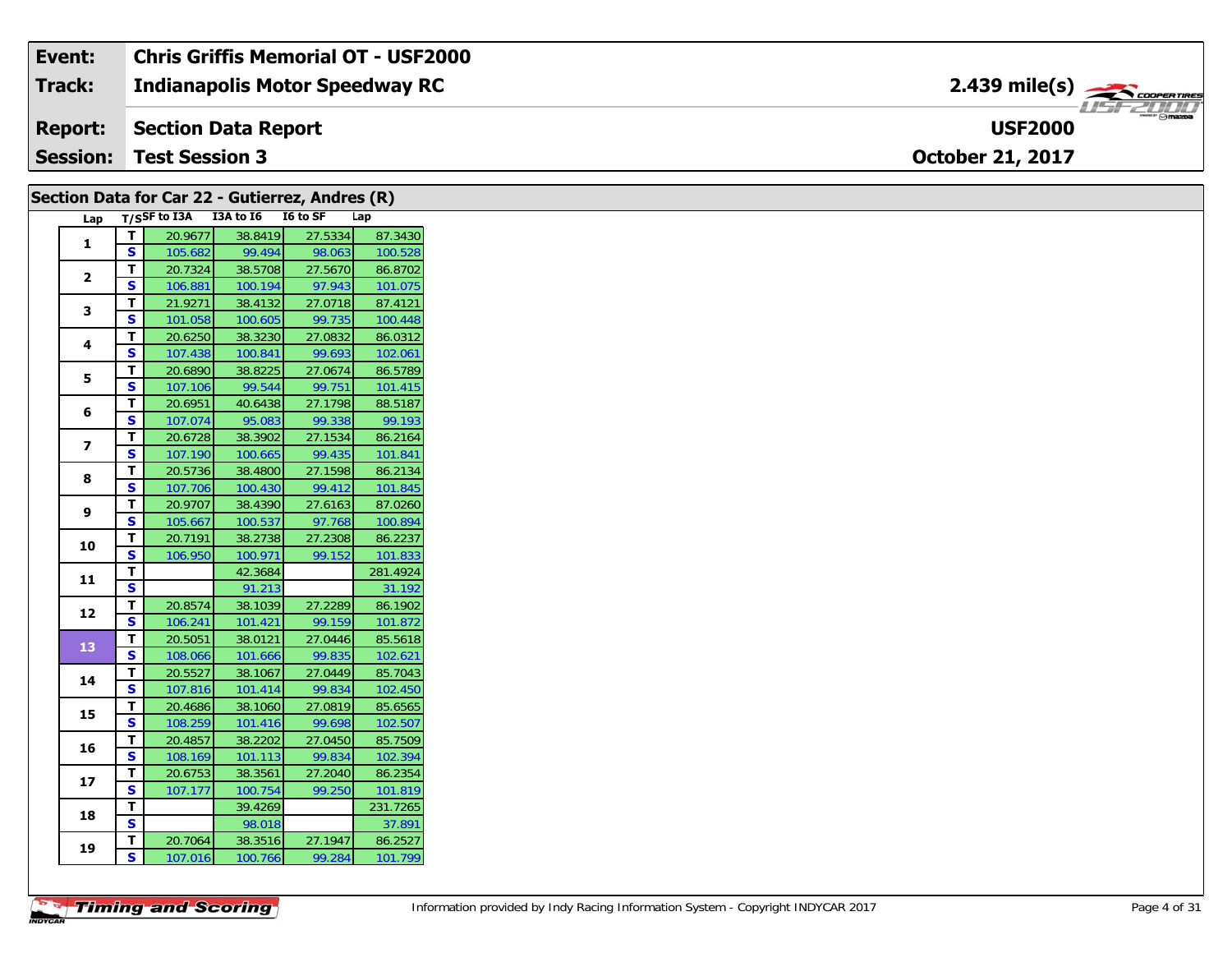| Event:          | <b>Chris Griffis Memorial OT - USF2000</b> |                                            |
|-----------------|--------------------------------------------|--------------------------------------------|
| Track:          | <b>Indianapolis Motor Speedway RC</b>      | $2.439$ mile(s) $\rightarrow$ coorganises  |
| <b>Report:</b>  | Section Data Report                        | $\overline{\phantom{m}}$<br><b>USF2000</b> |
| <b>Session:</b> | <b>Test Session 3</b>                      | <b>October 21, 2017</b>                    |
|                 |                                            |                                            |

# **Section Data for Car 22 - Gutierrez, Andres (R)**

| Lap |   | T/SSF to I3A | I3A to I6 | I6 to SF | Lap     |
|-----|---|--------------|-----------|----------|---------|
| 20  |   | 20.6410      | 38.3628   | 27.1726  | 86.1764 |
|     | S | 107.355      | 100.737   | 99.365   | 101.889 |
| 21  |   | 20.5470      | 38.2480   | 27.1109  | 85.9059 |
|     | s | 107.846      | 101.039   | 99.591   | 102.210 |
| 22  |   | 20.7353      | 38.3228   | 27.1819  | 86.2400 |
|     | s | 106.867      | 100.842   | 99.331   | 101.814 |
| 23  |   | 20.7218      | 38.2242   | 27.2109  | 86.1569 |
|     | S | 106.936      | 101.102   | 99.225   | 101.912 |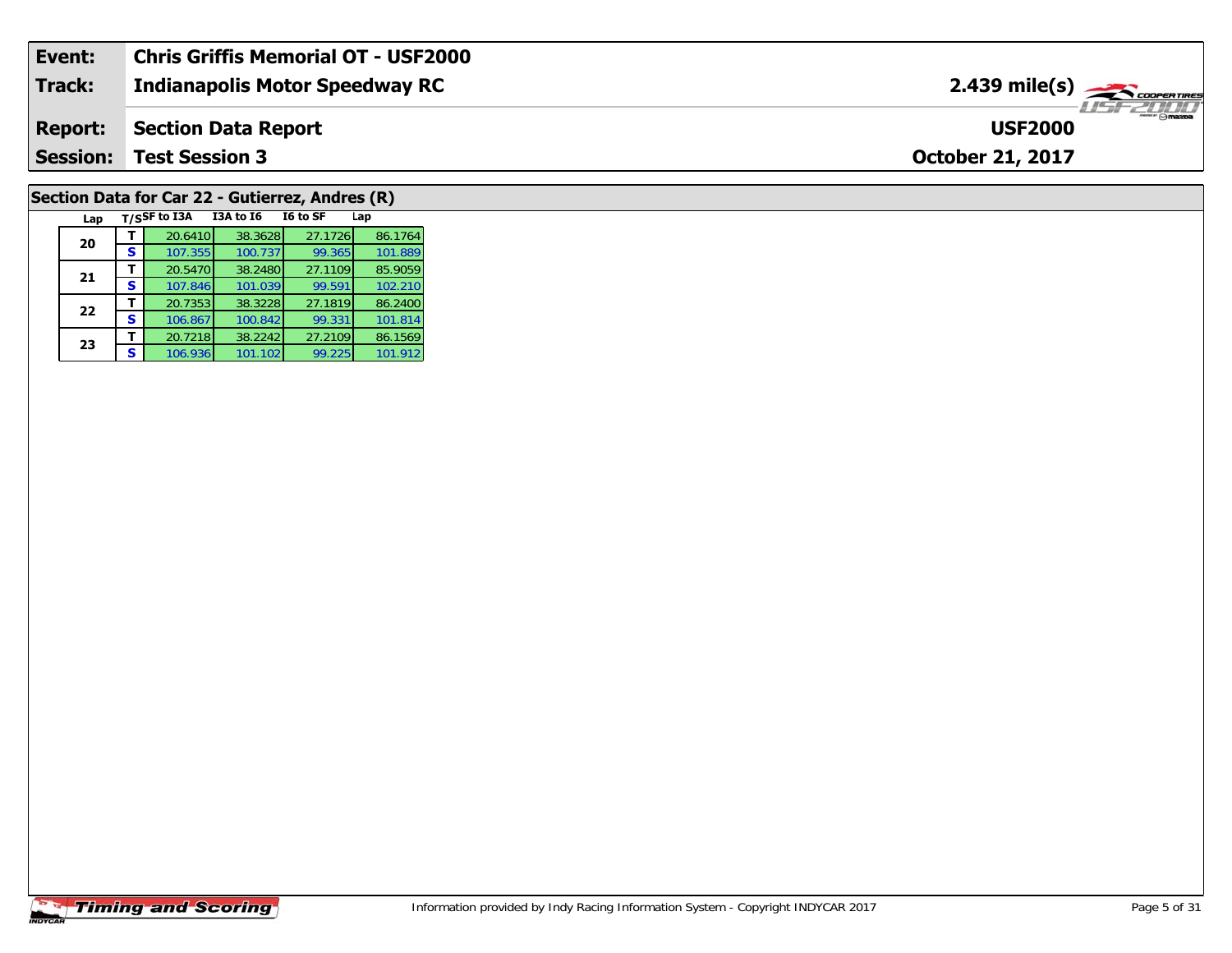| Event:         | <b>Chris Griffis Memorial OT - USF2000</b> |                                            |
|----------------|--------------------------------------------|--------------------------------------------|
| Track:         | <b>Indianapolis Motor Speedway RC</b>      | $2.439$ mile(s) $\rightarrow$ COOPER TIRES |
| <b>Report:</b> | Section Data Report                        | <b>USF2000</b>                             |
|                | <b>Session: Test Session 3</b>             | <b>October 21, 2017</b>                    |

### **Section Data for Car 23 - Kohl, Lucas**

| Lap                      |                         | $T/S$ SF to I3A | I3A to I6 | I6 to SF | Lap      |
|--------------------------|-------------------------|-----------------|-----------|----------|----------|
| 1                        | т                       | 20.8692         | 38.9737   | 27.8611  | 87.7040  |
|                          | S                       | 106.181         | 99.158    | 96.909   | 100.114  |
|                          | T                       | 20.8815         | 38.7959   | 27.4341  | 87.1115  |
| $\overline{2}$           | S                       | 106.118         | 99.612    | 98.418   | 100.795  |
|                          | т                       | 20.7911         | 38.9807   | 27.3702  | 87.1420  |
| 3                        | S                       | 106.580         | 99.140    | 98.647   | 100.760  |
|                          | т                       | 20.8177         | 38.8262   | 27.4022  | 87.0461  |
| 4                        | S                       | 106.444         | 99.534    | 98.532   | 100.871  |
|                          | T                       | 20.8569         | 38.6535   | 27.3413  | 86.8517  |
| 5                        | $\overline{\mathbf{s}}$ | 106.243         | 99.979    | 98.752   | 101.096  |
|                          | т                       | 20.7583         | 38.7288   | 27.2911  | 86.7782  |
| 6                        | S                       | 106.748         | 99.785    | 98.933   | 101.182  |
|                          | T                       | 20.8172         | 38.9293   | 27.2807  | 87.0272  |
| $\overline{\phantom{a}}$ | S                       | 106.446         | 99.271    | 98.971   | 100.893  |
|                          | т                       | 20.8493         | 38.9869   | 27.3208  | 87.1570  |
| 8                        | S                       | 106.282         | 99.124    | 98.826   | 100.742  |
|                          | T                       | 22.3454         | 38.5562   | 28.4533  | 89.3549  |
| 9                        | S                       | 99.166          | 100.231   | 94.892   | 98.264   |
|                          | T.                      | 20.7571         | 38.7026   | 27.2825  | 86.7422  |
| 10                       | S                       | 106.754         | 99.852    | 98.965   | 101.224  |
|                          | T                       |                 | 41.4843   |          | 203.3951 |
| 11                       | S                       |                 | 93.157    |          | 43.169   |
|                          | т                       | 20.9151         | 38.7791   | 27.6342  | 87.3284  |
| 12                       | S                       | 105.948         | 99.655    | 97.705   | 100.545  |
|                          | T                       | 25.1771         | 38.7687   | 29.0254  | 92.9712  |
| 13                       | S                       | 88.013          | 99.682    | 93.022   | 94.442   |
| 14                       | T                       | 20.5612         | 38.5123   | 27.1786  | 86.2521  |
|                          | S                       | 107.771         | 100.346   | 99.343   | 101.799  |
| 15                       | Т                       | 20.7728         | 38.6283   | 27.1754  | 86.5765  |
|                          | $\overline{\mathbf{s}}$ | 106.674         | 100.044   | 99.355   | 101.418  |
| 16                       | T                       | 20.6027         | 38.5783   | 27.3075  | 86.4885  |
|                          | S                       | 107.554         | 100.174   | 98.874   | 101.521  |
| 17                       | т                       | 20.6589         | 38.7122   | 27.2426  | 86.6137  |
|                          | S                       | 107.262         | 99.828    | 99.109   | 101.374  |
| 18                       | т                       | 20.6872         | 38.8176   | 27.2865  | 86.7913  |
|                          | S                       | 107.115         | 99.557    | 98.950   | 101.167  |
| 19                       | т                       |                 | 42.3620   |          | 226.2461 |
|                          | $\overline{\mathbf{s}}$ |                 | 91.227    |          | 38.809   |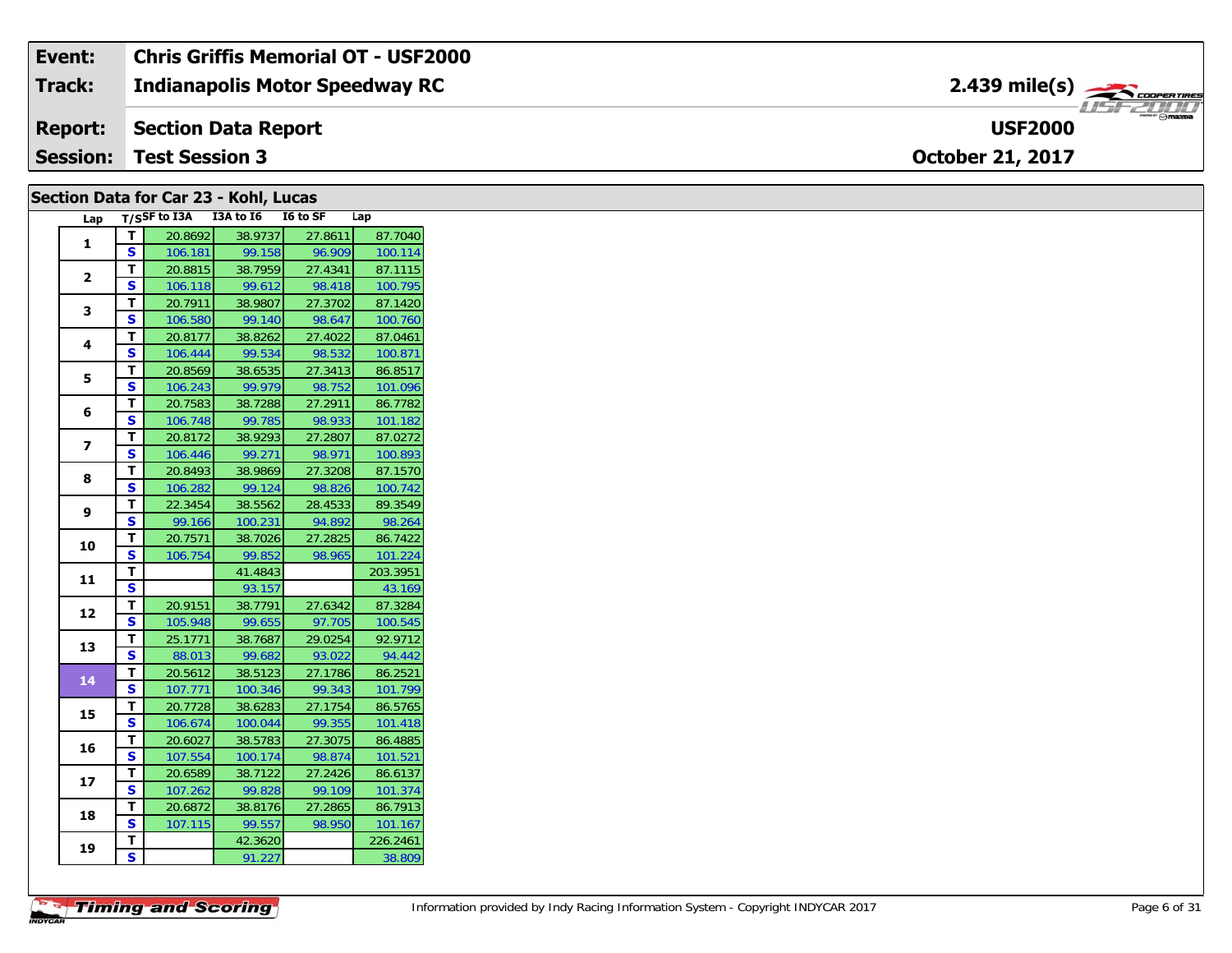| Event:          | <b>Chris Griffis Memorial OT - USF2000</b> |                                                                                                                                                                                                                                                                                                                                                                                                                                                                                                   |
|-----------------|--------------------------------------------|---------------------------------------------------------------------------------------------------------------------------------------------------------------------------------------------------------------------------------------------------------------------------------------------------------------------------------------------------------------------------------------------------------------------------------------------------------------------------------------------------|
| <b>Track:</b>   | <b>Indianapolis Motor Speedway RC</b>      | $2.439$ mile(s) $\frac{1}{2.566}$ coorentines                                                                                                                                                                                                                                                                                                                                                                                                                                                     |
| <b>Report:</b>  | <b>Section Data Report</b>                 | $\overline{\phantom{a}}$ $\overline{\phantom{a}}$ $\overline{\phantom{a}}$ $\overline{\phantom{a}}$ $\overline{\phantom{a}}$ $\overline{\phantom{a}}$ $\overline{\phantom{a}}$ $\overline{\phantom{a}}$ $\overline{\phantom{a}}$ $\overline{\phantom{a}}$ $\overline{\phantom{a}}$ $\overline{\phantom{a}}$ $\overline{\phantom{a}}$ $\overline{\phantom{a}}$ $\overline{\phantom{a}}$ $\overline{\phantom{a}}$ $\overline{\phantom{a}}$ $\overline{\phantom{a}}$ $\overline{\$<br><b>USF2000</b> |
| <b>Session:</b> | <b>Test Session 3</b>                      | <b>October 21, 2017</b>                                                                                                                                                                                                                                                                                                                                                                                                                                                                           |
|                 |                                            |                                                                                                                                                                                                                                                                                                                                                                                                                                                                                                   |

## **Section Data for Car 23 - Kohl, Lucas**

| Lap |   | T/SSF to I3A | <b>I3A to 16</b> | I6 to SF | Lap     |
|-----|---|--------------|------------------|----------|---------|
| 20  |   | 20.9975      | 38.9139          | 27.3965  | 87.3079 |
|     | s | 105.532      | 99.310           | 98.553   | 100.568 |
| 21  |   | 20.6168      | 38.8508          | 27.2694  | 86.7370 |
|     | S | 107.481      | 99.471           | 99.012   | 101.230 |
| 22  |   | 20.7884      | 38.6944          | 27.1903  | 86.6731 |
|     | S | 106.594      | 99.874           | 99.300   | 101.305 |
| 23  |   | 20.6767      | 38.7231          | 27.3754  | 86.7752 |
|     | S | 107.169      | 99.799           | 98.629   | 101.186 |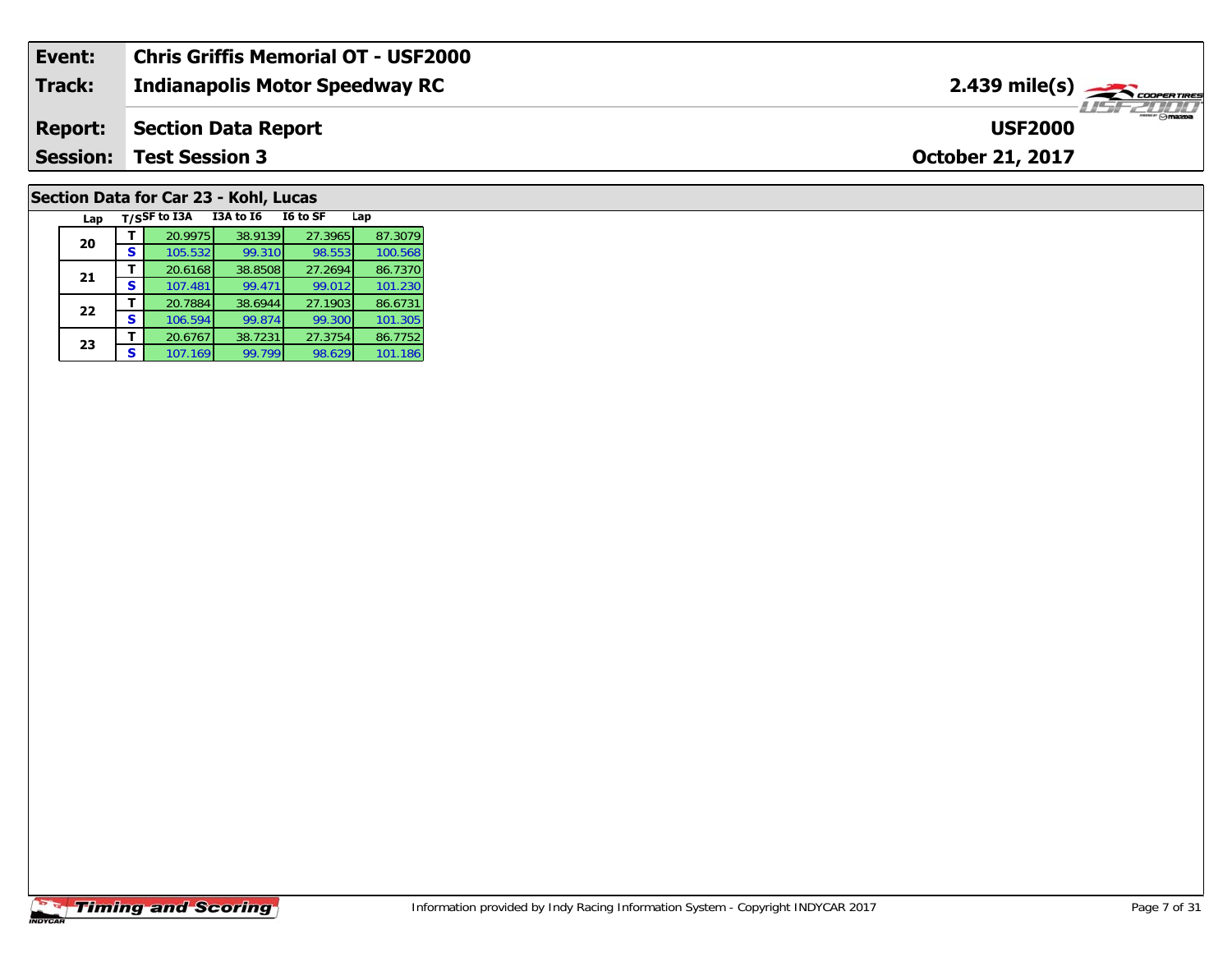| Event:          | Chris Griffis Memorial OT - USF2000   |                                                  |
|-----------------|---------------------------------------|--------------------------------------------------|
| <b>Track:</b>   | <b>Indianapolis Motor Speedway RC</b> |                                                  |
| <b>Report:</b>  | <b>Section Data Report</b>            | $m_{\text{max}}$ $\odot$ mazna<br><b>USF2000</b> |
| <b>Session:</b> | Test Session 3                        | <b>October 21, 2017</b>                          |

|                         |                         |                                     |                   | Section Data for Car 24 - Edenholm, Zoey (R) |                   |
|-------------------------|-------------------------|-------------------------------------|-------------------|----------------------------------------------|-------------------|
|                         |                         | Lap T/SSF to I3A I3A to I6 I6 to SF |                   |                                              | Lap               |
|                         | $\mathbf T$             | 21.9520                             | 42.3818           | 30.0437                                      | 94.3775           |
| 1                       | S.                      | 100.943                             | 91.184            | 89.869                                       | 93.035            |
| $\mathbf{2}$            | T.                      | 21.5814                             | 41.2976           | 28.6271                                      | 91.5061           |
|                         | S.                      | 102.677                             | 93.578            | 94.316                                       | 95.954            |
| 3                       | T.                      | 21.3744                             | 43.2163           | 28.3338                                      | 92.9245           |
|                         | S.                      | 103.671                             | 89.423            | 95.293                                       | 94.490            |
| 4                       | T.                      | 21.2203                             | 41.1270           | 28.2482                                      | 90.5955           |
|                         | S                       | 104.424                             | 93.966            | 95.581                                       | 96.919            |
| 5                       | T.                      | 21.3258                             | 40.9620           | 28.5574                                      | 90.8452           |
|                         | S.                      | 103.907                             | 94.345            | 94.546                                       | 96.652            |
| 6 <sup>1</sup>          | T.                      | 21.2622                             | 40.7915           | 28.2819                                      | 90.3356           |
|                         | S                       | 104.218                             | 94.739            | 95.467                                       | 97.198            |
| $\overline{\mathbf{z}}$ | T.                      |                                     | 42.5618           |                                              | 439.0391          |
|                         | S                       |                                     | 90.798            |                                              | 19.999            |
| 8                       | T.                      | 21.8718                             | 41.0710           | 31.8742                                      | 94.8170           |
|                         | S.                      | 101.314                             | 94.094            | 84.708                                       | 92.604            |
| 9                       | T.                      | 21.6290                             | 40.8711           | 28.2457                                      | 90.7458           |
|                         | S                       | 102.451                             | 94.554            | 95.590                                       | 96.758            |
| 10                      | Τ.<br>S.                | 26.6842                             | 41.8714           | 28.0758                                      | 96.6314           |
|                         | T.                      | 83.042                              | 92.296            | 96.168                                       | 90.865            |
| 11                      | S                       | 21.3239<br>103.917                  | 40.6799<br>94.999 | 28.9346<br>93.314                            | 90.9384<br>96.553 |
|                         | T.                      | 21.0446                             | 41.3247           | 27.9958                                      | 90.3651           |
| 12                      | S.                      | 105.296                             | 93.517            | 96.443                                       | 97.166            |
|                         | T.                      | 21.3735                             | 41.0988           | 28.1420                                      | 90.6143           |
| 13                      | S.                      | 103.676                             | 94.031            | 95.942                                       | 96.899            |
|                         | T.                      | 22.3838                             | 41.7687           | 48.2207                                      | 112.3732          |
| 14                      | S                       | 98.996                              | 92.523            | 55.993                                       | 78.136            |
|                         | T.                      |                                     | 41.8570           |                                              | 372.2474          |
| 15                      | $\overline{\mathbf{s}}$ |                                     | 92.327            |                                              | 23.588            |
|                         | T.                      | 28.3684                             | 42.0252           | 27.9887                                      | 98.3823           |
| 16                      | $\mathbf{s}$            | 78.112                              | 91.958            | 96.468                                       | 89.248            |
|                         | Τ.                      | 21.8062                             | 41.0183           | 28.2655                                      | 91.0900           |
| 17                      | S.                      | 101.618                             | 94.215            | 95.523                                       | 96.393            |
|                         | Τ.                      | 21.3244                             | 41.8492           | 28.4174                                      | 91.5910           |
| 18                      | S                       | 103.914                             | 92.345            | 95.012                                       | 95.865            |
|                         |                         |                                     |                   |                                              |                   |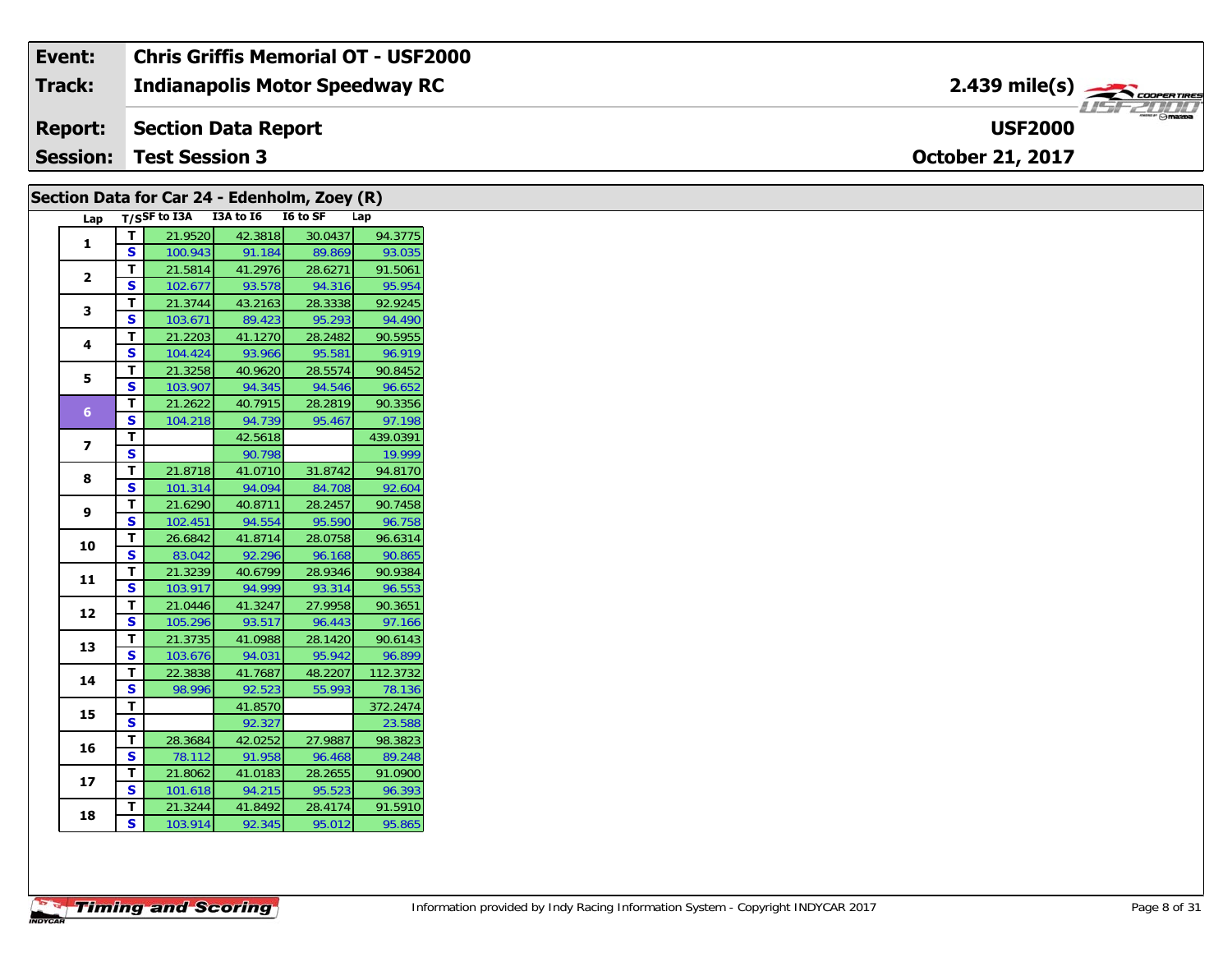| Event:          | <b>Chris Griffis Memorial OT - USF2000</b> |                                         |  |
|-----------------|--------------------------------------------|-----------------------------------------|--|
| Track:          | <b>Indianapolis Motor Speedway RC</b>      | $2.439$ mile(s) $\rightarrow$ convening |  |
|                 | <b>Report:</b> Section Data Report         | <b>USF2000</b>                          |  |
| <b>Session:</b> | Test Session 3                             | <b>October 21, 2017</b>                 |  |

|                |                         | Section Data for Car 25 - Finlayson, Elliott (R) |         |         |          |
|----------------|-------------------------|--------------------------------------------------|---------|---------|----------|
|                |                         | Lap T/SSF to I3A I3A to I6 I6 to SF              |         |         | Lap      |
|                | $\mathbf{T}$            | 21.1340                                          | 39.0384 | 27.9679 | 88.1403  |
| 1              | S                       | 104.850                                          | 98.993  | 96.539  | 99.618   |
|                | Т                       | 20.9217                                          | 38.4913 | 27.4868 | 86.8998  |
| $\overline{2}$ | S.                      | 105.914                                          | 100.400 | 98.229  | 101.041  |
| 3 <sup>°</sup> | $\mathbf{T}$            | 20.7186                                          | 38.8027 | 27.3006 | 86.8219  |
|                | <b>S</b>                | 106.953                                          | 99.595  | 98.899  | 101.131  |
| 4              | $\mathbf{T}$            | 20.7811                                          | 38.9802 | 27.4906 | 87.2519  |
|                | S.                      | 106.631                                          | 99.141  | 98.215  | 100.633  |
| 5              | T.                      | 20.8274                                          | 38.9962 | 27.4936 | 87.3172  |
|                | S                       | 106.394                                          | 99.101  | 98.205  | 100.558  |
| 6              | T                       | 20.8948                                          | 39.7225 | 27.4619 | 88.0792  |
|                | <b>S</b>                | 106.051                                          | 97.289  | 98.318  | 99.688   |
| $\overline{ }$ | T                       | 20.9919                                          | 39.2470 | 27.6861 | 87.9250  |
|                | S                       | 105.560                                          | 98.467  | 97.522  | 99.862   |
| 8              | T.                      | 21.0371                                          | 38.8817 | 27.5678 | 87.4866  |
|                | S                       | 105.333                                          | 99.392  | 97.940  | 100.363  |
|                | Т<br>9                  | 21.0829                                          | 38.9152 | 27.6024 | 87.6005  |
|                | S.                      | 105.105                                          | 99.307  | 97.818  | 100.232  |
| 10             | T.                      | 21.0829                                          | 39.1815 | 27.4842 | 87.7486  |
|                | S                       | 105.105                                          | 98.632  | 98.238  | 100.063  |
| 11             | T                       | 20.9256                                          | 39.5050 | 27.4700 | 87.9006  |
|                | S                       | 105.895                                          | 97.824  | 98.289  | 99.890   |
| 12             | T                       |                                                  | 39.2283 |         | 417.7269 |
|                | $\overline{\mathbf{s}}$ |                                                  | 98.514  |         | 21.019   |
| 13             | T.                      | 20.7498                                          | 38.9211 | 27.4679 | 87.1388  |
|                | <b>S</b>                | 106.792                                          | 99.292  | 98.297  | 100.763  |
| 14             | T                       | 20.8517                                          | 39.1839 | 27.4620 | 87.4976  |
|                | S                       | 106.270                                          | 98.626  | 98.318  | 100.350  |
| 15             | T.                      | 21.4523                                          | 39.1412 | 27.7803 | 88.3738  |
|                | <b>S</b>                | 103.295                                          | 98.733  | 97.191  | 99.355   |
| 16             | T.                      | 20.9653                                          | 39.3103 | 27.5429 | 87.8185  |
|                | S.                      | 105.694                                          | 98.309  | 98.029  | 99.983   |
| 17             | T.                      | 21.0194                                          | 39.2798 | 27.6418 | 87.9410  |
|                | S                       | 105.422                                          | 98.385  | 97.678  | 99.844   |
| 18             | T                       | 20.9681                                          | 39.4342 | 27.5144 | 87.9167  |
|                | <b>S</b>                | 105.680                                          | 98.000  | 98.130  | 99.872   |
| 19             | T.                      | 21.1102                                          | 39.1951 | 27.5628 | 87.8681  |
|                | S.                      | 104.969                                          | 98.598  | 97.958  | 99.927   |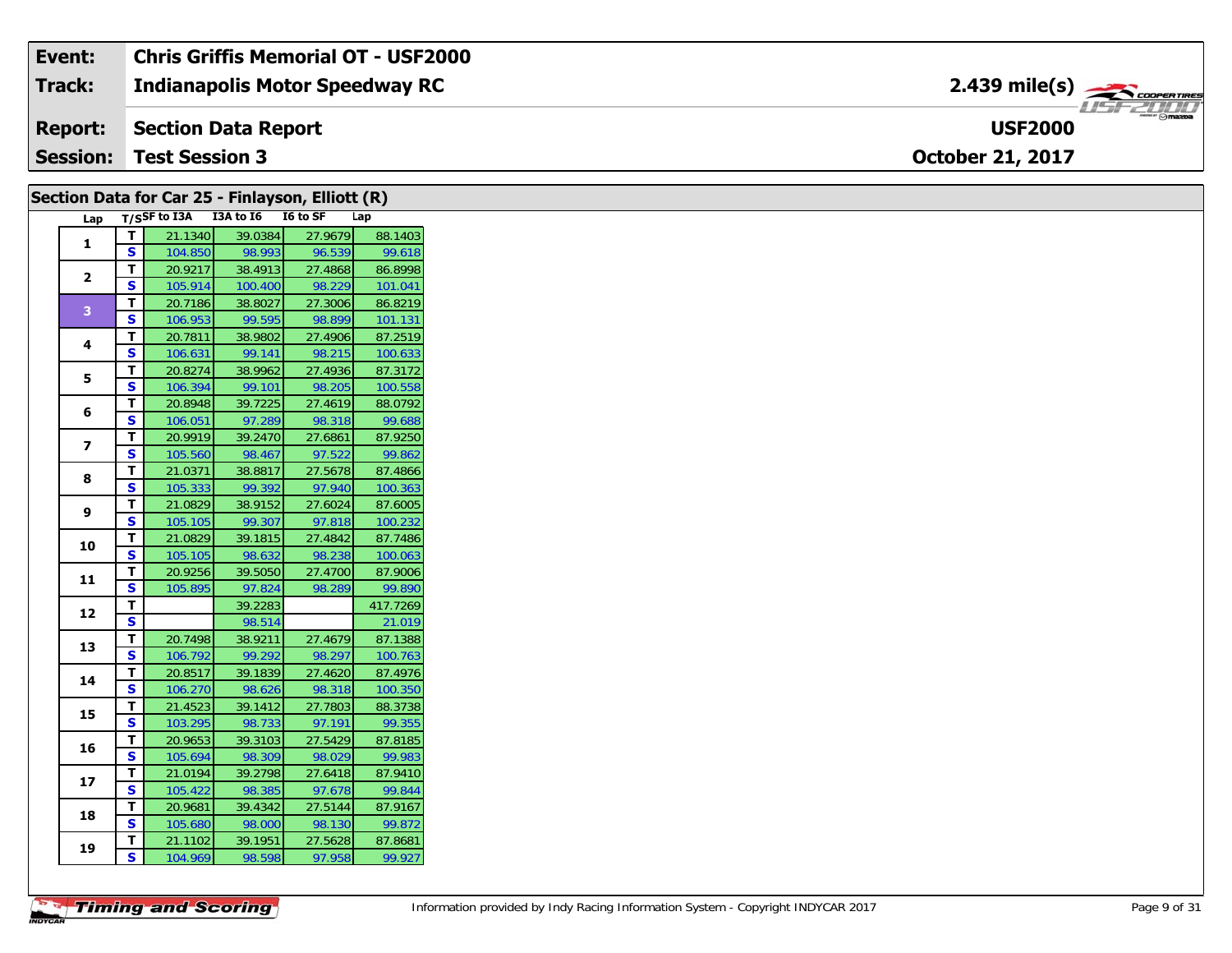| Event:          | <b>Chris Griffis Memorial OT - USF2000</b> |                                                |
|-----------------|--------------------------------------------|------------------------------------------------|
| Track:          | Indianapolis Motor Speedway RC             | $2.439$ mile(s) $\frac{1}{2.48}$ coorer Times  |
| <b>Report:</b>  | Section Data Report                        | $ \sim$ $\sim$ $\sim$ $\sim$<br><b>USF2000</b> |
| <b>Session:</b> | <b>Test Session 3</b>                      | <b>October 21, 2017</b>                        |
|                 |                                            |                                                |

## **Section Data for Car 25 - Finlayson, Elliott (R)**

| Lap |   | T/SSF to I3A | <b>I3A to 16</b> | I6 to SF | Lap     |
|-----|---|--------------|------------------|----------|---------|
| 20  |   | 21.9352      | 40.0057          | 27.7397  | 89.6806 |
|     | S | 101.021      | 96.600           | 97.333   | 97.907  |
| 21  |   | 20.8698      | 39.2979          | 28.0089  | 88.1766 |
|     | s | 106.178      | 98.340           | 96.398   | 99.577  |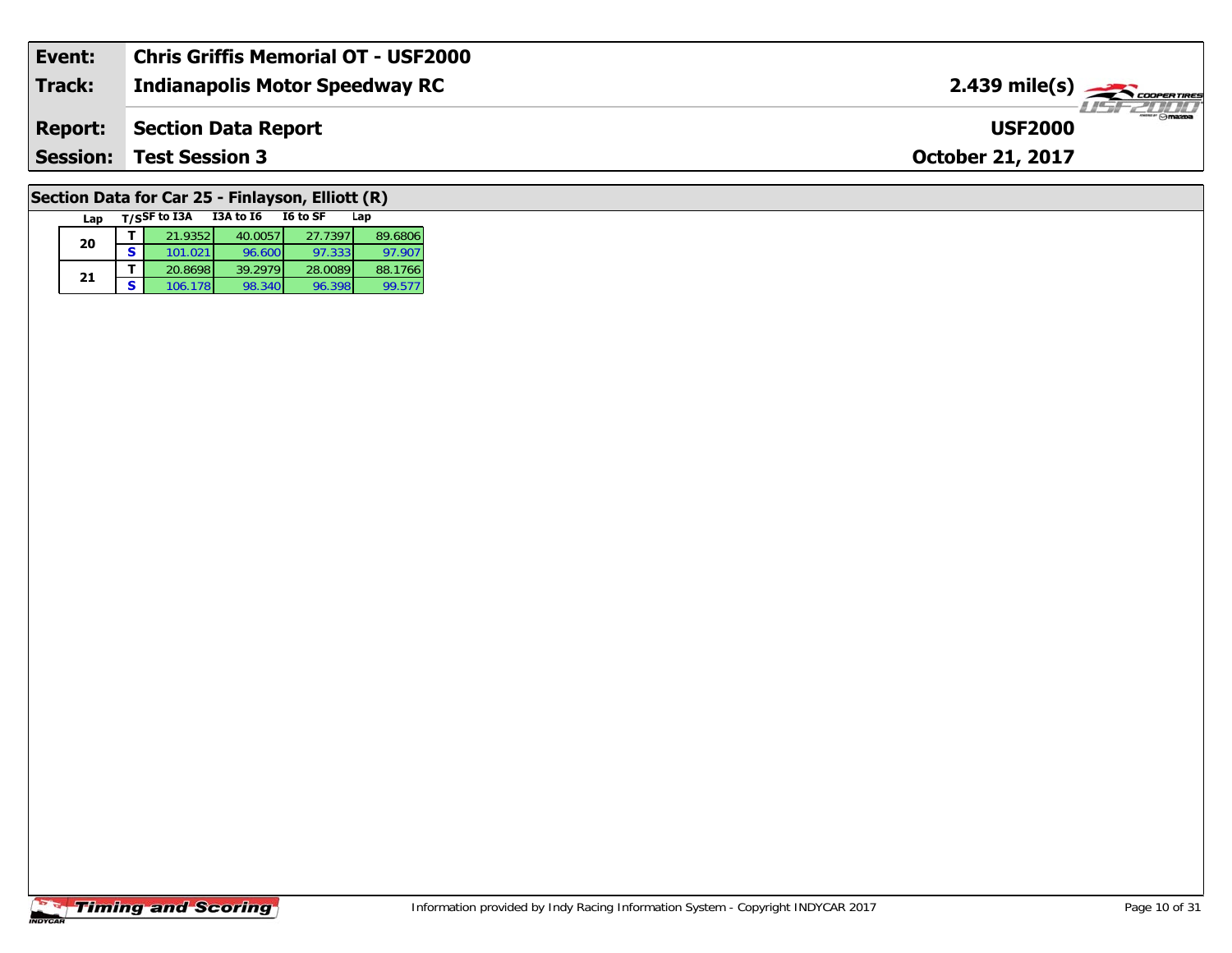| Event:          | <b>Chris Griffis Memorial OT - USF2000</b> |                                                                                                                                                                                                                                                                                                                                                                                                                                                                                                   |
|-----------------|--------------------------------------------|---------------------------------------------------------------------------------------------------------------------------------------------------------------------------------------------------------------------------------------------------------------------------------------------------------------------------------------------------------------------------------------------------------------------------------------------------------------------------------------------------|
| Track:          | <b>Indianapolis Motor Speedway RC</b>      | $2.439$ mile(s) $\rightarrow$ coorganges                                                                                                                                                                                                                                                                                                                                                                                                                                                          |
| Report:         | Section Data Report                        | $\overline{\phantom{a}}$ $\overline{\phantom{a}}$ $\overline{\phantom{a}}$ $\overline{\phantom{a}}$ $\overline{\phantom{a}}$ $\overline{\phantom{a}}$ $\overline{\phantom{a}}$ $\overline{\phantom{a}}$ $\overline{\phantom{a}}$ $\overline{\phantom{a}}$ $\overline{\phantom{a}}$ $\overline{\phantom{a}}$ $\overline{\phantom{a}}$ $\overline{\phantom{a}}$ $\overline{\phantom{a}}$ $\overline{\phantom{a}}$ $\overline{\phantom{a}}$ $\overline{\phantom{a}}$ $\overline{\$<br><b>USF2000</b> |
| <b>Session:</b> | <b>Test Session 3</b>                      | <b>October 21, 2017</b>                                                                                                                                                                                                                                                                                                                                                                                                                                                                           |

|  |                |          |         |                                     | Section Data for Car 27 - O'Keeffe, Callan (R) |          |
|--|----------------|----------|---------|-------------------------------------|------------------------------------------------|----------|
|  |                |          |         | Lap T/SSF to I3A I3A to I6 I6 to SF |                                                | Lap      |
|  | $\mathbf{1}$   | T.       | 20.7593 | 38.5171                             | 27.2981                                        | 86.5745  |
|  |                | <b>S</b> | 106.743 | 100.333                             | 98.908                                         | 101.420  |
|  | $\overline{2}$ | T.       | 20.6394 | 38.4313                             | 27.1448                                        | 86.2155  |
|  |                | <b>S</b> | 107.363 | 100.557                             | 99.467                                         | 101.842  |
|  | 3              | T.       | 20.7517 | 38.6854                             | 27.2272                                        | 86.6643  |
|  |                | S.       | 106.782 | 99.897                              | 99.166                                         | 101.315  |
|  | 4              | T        |         | 38.8781                             |                                                | 414.3353 |
|  |                | S.       |         | 99.402                              |                                                | 21.192   |
|  | 5              | T        | 27.4829 | 40.0668                             | 27.1231                                        | 94.6728  |
|  |                | S.       | 80.629  | 96.453                              | 99.546                                         | 92.745   |
|  | 6              | T        | 20.8448 | 38.5939                             | 27.2382                                        | 86.6769  |
|  |                | S        | 106.305 | 100.134                             | 99.125                                         | 101.300  |
|  | $\overline{ }$ | T        | 20.8577 | 38.6751                             | 27.3770                                        | 86.9098  |
|  |                | S.       | 106.239 | 99.923                              | 98.623                                         | 101.029  |
|  | 8              | T.       | 20.8622 | 38.7512                             | 27.4169                                        | 87.0303  |
|  |                | S        | 106.216 | 99.727                              | 98.479                                         | 100.889  |
|  | 9              | T        | 20.9725 | 38.7262                             | 27.4219                                        | 87.1206  |
|  |                | S        | 105.658 | 99.791                              | 98.461                                         | 100.784  |
|  | 10             | T.       | 21.3036 | 39.3293                             | 27.4323                                        | 88.0652  |
|  |                | S        | 104.016 | 98.261                              | 98.424                                         | 99.703   |
|  | 11             | T        |         | 39.6158                             |                                                | 588.6873 |
|  |                | S        |         | 97.551                              |                                                | 14.915   |
|  | 12             | T.       | 20.7801 | 38.9017                             | 27.3122                                        | 86.9940  |
|  |                | S.       | 106.636 | 99.341                              | 98.857                                         | 100.931  |
|  | 13             | т        | 20.7814 | 38.6617                             | 27.4186                                        | 86.8617  |
|  |                | S        | 106.629 | 99.958                              | 98.473                                         | 101.085  |
|  | 14             | T.       | 20.8064 | 38.8838                             | 27.2481                                        | 86.9383  |
|  |                | S        | 106.501 | 99.387                              | 99.089                                         | 100.996  |
|  | 15             | T.       | 24.9110 | 39.4786                             | 27.2717                                        | 91.6613  |
|  |                | S.       | 88.953  | 97.890                              | 99.004                                         | 95.792   |
|  | 16             | T.       | 20.7434 | 39.0996                             | 27.3925                                        | 87.2355  |
|  |                | S.       | 106.825 | 98.838                              | 98.567                                         | 100.652  |
|  | 17             | T.       | 20.8325 | 38.7514                             | 27.3744                                        | 86.9583  |
|  |                | S.       | 106.368 | 99.727                              | 98.632                                         | 100.973  |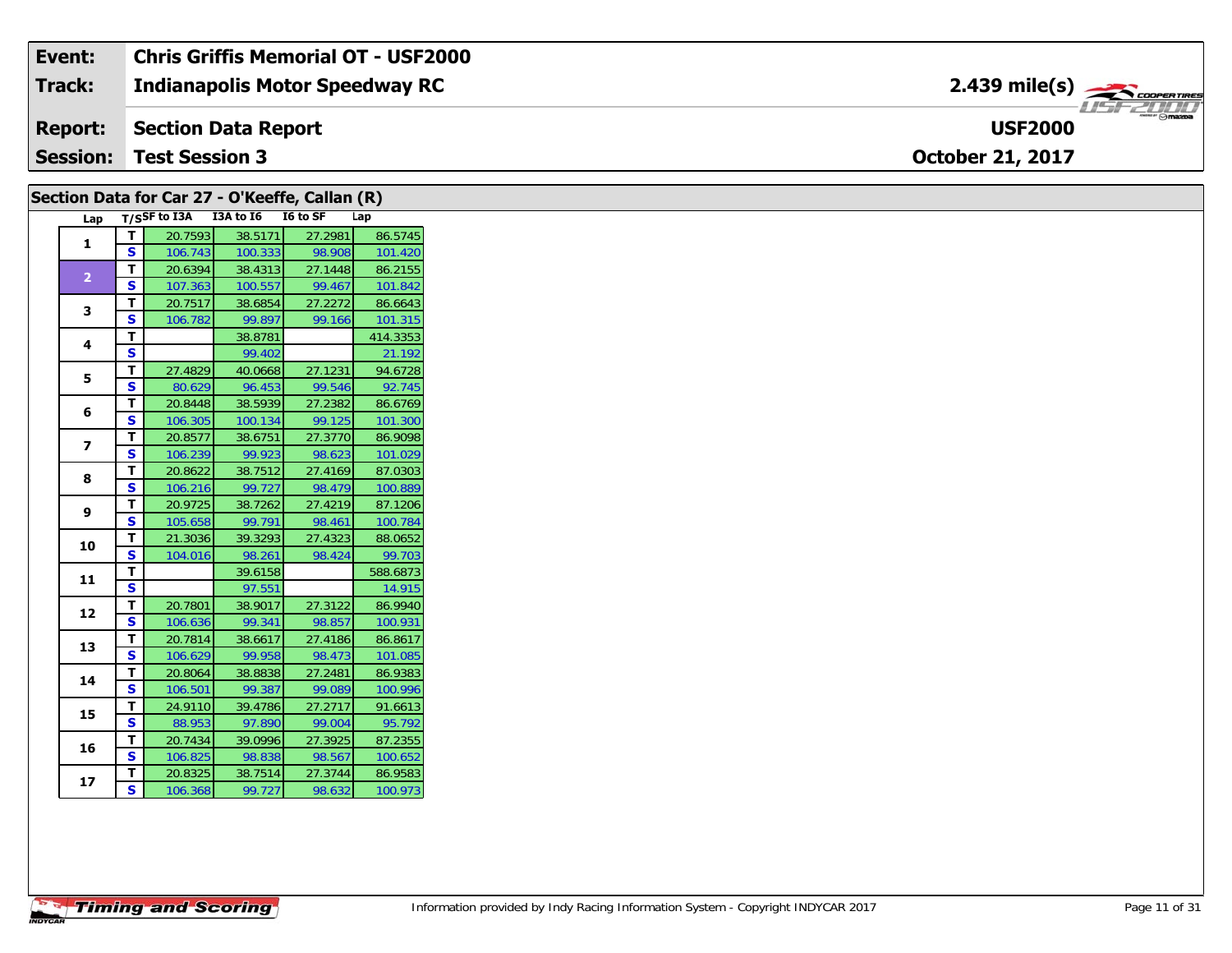#### **Indianapolis Motor Speedway RC Section Data Report October 21, 2017 Event: Chris Griffis Memorial OT - USF2000 Track: Report: Session: Test Session 3 USF2000**2.439 mile(s)

| Lap                     |                              | T/SSF to I3A I3A to I6 |                   | I6 to SF          | Lap               |
|-------------------------|------------------------------|------------------------|-------------------|-------------------|-------------------|
| 1                       | T                            | 21.4367                | 40.8444           | 27.9333           | 90.2144           |
|                         | S                            | 103.370                | 94.616            | 96.659            | 97.328            |
| $\overline{2}$          | T                            | 20.9805                | 39.2294           | 27.2836           | 87.4935           |
|                         | $\mathbf{s}$                 | 105.618                | 98.511            | 98.961            | 100.355           |
| 3                       | Т                            | 20.8254                | 38.8381           | 27.3116           | 86.9751           |
|                         | S                            | 106.404                | 99.504            | 98.859            | 100.953           |
| 4                       | T                            | 20.7649                | 38.7006           | 27.3408           | 86.8063           |
|                         | S<br>T                       | 106.714<br>20.9804     | 99.858            | 98.754            | 101.149           |
| 5                       | $\mathbf{s}$                 | 105.618                | 42.0781<br>91.842 | 27.5848<br>97.880 | 90.6433<br>96.868 |
|                         | T                            |                        | 39.0835           |                   | 294.0959          |
| 6                       | $\mathbf{s}$                 |                        | 98.879            |                   | 29.856            |
|                         | T                            | 20.9187                | 38.7612           | 27.9877           | 87.6676           |
| $\overline{\mathbf{z}}$ | $\mathbf{s}$                 | 105.930                | 99.701            | 96.471            | 100.156           |
|                         | T                            | 20.8004                | 39.3455           | 27.6278           | 87.7737           |
| 8                       | <b>S</b>                     | 106.532                | 98.221            | 97.728            | 100.035           |
|                         | T                            |                        | 39.3765           |                   | 272.4361          |
| 9                       | $\mathbf{s}$                 |                        | 98.143            |                   | 32.229            |
| 10                      | T                            | 20.8358                | 38.7312           | 27.3355           | 86.9025           |
|                         | $\mathbf{s}$                 | 106.351                | 99.779            | 98.773            | 101.037           |
| 11                      | T                            | 20.8447                | 38.5899           | 27.3001           | 86.7347           |
|                         | $\mathbf{s}$                 | 106.306                | 100.144           | 98.901            | 101.233           |
| 12                      | Т                            | 20.7471                | 38.8602           | 27.3419           | 86.9492           |
|                         | $\mathbf{s}$                 | 106.806                | 99.447            | 98.750            | 100.983           |
| 13                      | $\mathbf{T}$                 | 20.8807                | 38.4901           | 27.3238           | 86.6946           |
|                         | <b>S</b>                     | 106.122                | 100.404           | 98.815            | 101.280           |
| 14                      | T                            |                        | 39.0550           |                   | 224.1954          |
|                         | $\overline{\mathbf{s}}$      |                        | 98.951            |                   | 39.164            |
| 15                      | т                            | 20.9055                | 38.6799           | 27.2180           | 86.8034           |
|                         | <b>S</b>                     | 105.996                | 99.911            | 99.199            | 101.153           |
| 16                      | T<br>$\overline{\mathbf{s}}$ | 20.7889                | 39.1200           | 27.3452           | 87.2541           |
|                         |                              | 106.591                | 98.787            | 98.738            | 100.630           |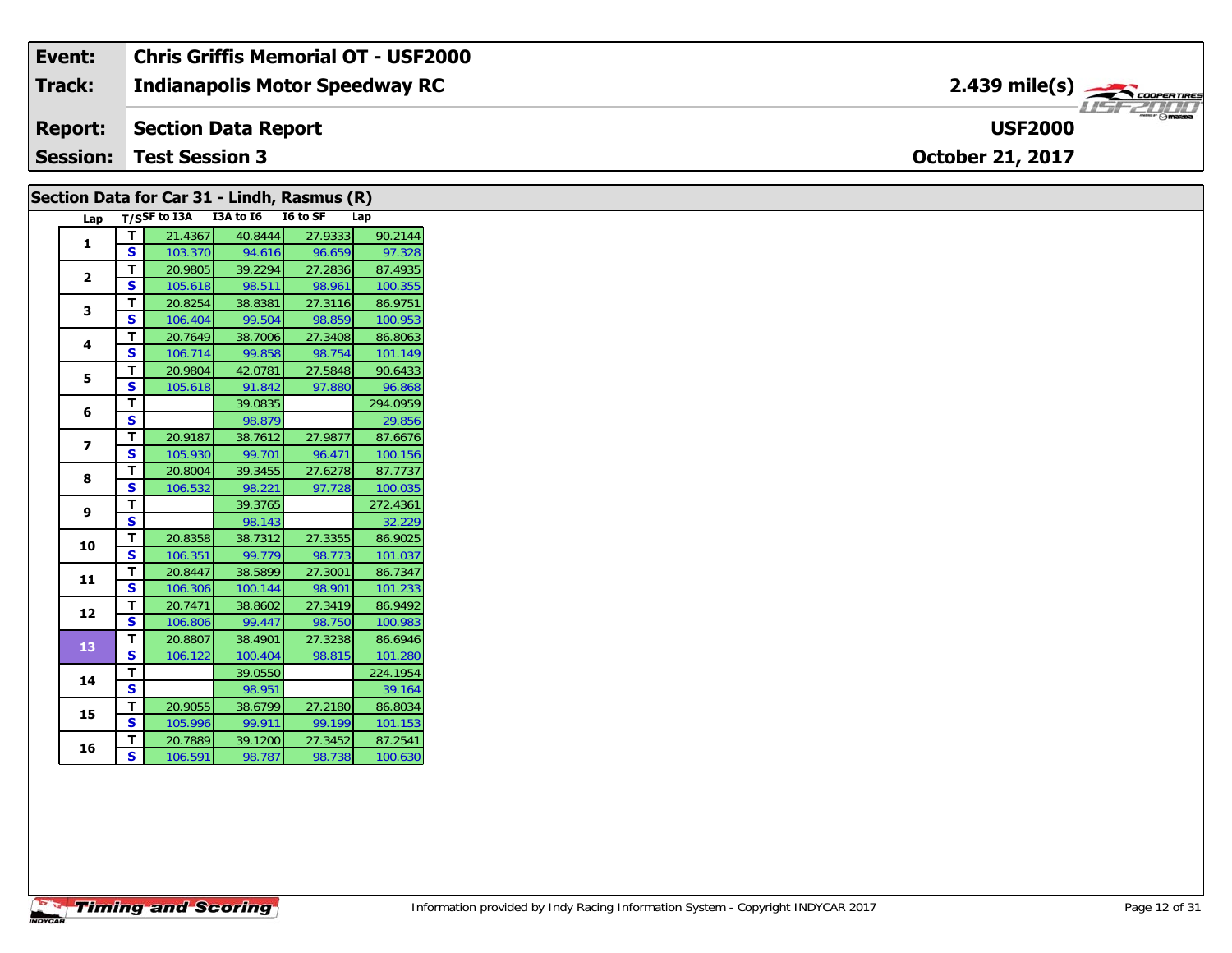| Event:          | <b>Chris Griffis Memorial OT - USF2000</b> |                                         |  |
|-----------------|--------------------------------------------|-----------------------------------------|--|
| Track:          | <b>Indianapolis Motor Speedway RC</b>      | $2.439$ mile(s) $\rightarrow$ convening |  |
|                 | <b>Report:</b> Section Data Report         | <b>USF2000</b>                          |  |
| $\mid$ Session: | <b>Test Session 3</b>                      | <b>October 21, 2017</b>                 |  |

|                         |                         | Section Data for Car 32 - Conwright, Jaden (R) |                   |                   |                    |
|-------------------------|-------------------------|------------------------------------------------|-------------------|-------------------|--------------------|
| Lap                     |                         | T/SSF to I3A I3A to I6 I6 to SF                |                   |                   | Lap                |
| $\mathbf{1}$            | $\mathbf{T}$            | 21.5521                                        | 39.3716           | 28.1890           | 89.1127            |
|                         | $\mathbf{s}$            | 102.816                                        | 98.156            | 95.782            | 98.531             |
| $\mathbf{2}$            | $\mathbf T$             | 21.1578                                        | 39.0006           | 27.4132           | 87.5716            |
|                         | S                       | 104.732                                        | 99.089            | 98.493            | 100.265            |
| 3                       | $\mathbf{T}$            | 20.9202                                        | 38.8495           | 27.4990           | 87.2687            |
|                         | $\mathbf{s}$            | 105.922                                        | 99.475            | 98.185            | 100.613            |
| 4                       | $\mathbf{T}$            | 20.7765                                        | 38.8178           | 27.4082           | 87.0025            |
|                         | S                       | 106.655                                        | 99.556            | 98.511            | 100.921            |
| 5                       | $\mathbf T$             | 20.9406                                        | 38.8024           | 27.4589           | 87.2019            |
|                         | S                       | 105.819                                        | 99.596            | 98.329            | 100.690            |
| 6                       | $\mathbf{T}$            | 20.8791                                        | 38.8528           | 27.4797           | 87.2116            |
|                         | S                       | 106.130                                        | 99.466            | 98.254            | 100.679            |
| $\overline{\mathbf{z}}$ | $\mathbf{T}$            | 20.8984                                        | 38.7952           | 27.3854           | 87.0790            |
|                         | <b>S</b>                | 106.032                                        | 99.614            | 98.593            | 100.833            |
| 8                       | $\mathbf{T}$            | 20.7825                                        | 38.7323           | 27.3854           | 86.9002            |
|                         | $\mathbf{s}$            | 106.624                                        | 99.776            | 98.593            | 101.040            |
| 9                       | Т                       | 21.8836                                        | 39.3677           | 27.6527           | 88.9040            |
|                         | S                       | 101.259                                        | 98.165            | 97.640            | 98.763             |
| 10                      | Т                       |                                                | 61.6634           |                   | 364.2231           |
|                         | $\overline{\mathbf{s}}$ |                                                | 62.672            |                   | 24.107             |
| 11                      | $\mathbf{T}$            | 22.7272                                        | 41.3124           | 31.7828           | 95.8224            |
|                         | S                       | 97.500                                         | 93.544            | 84.952            | 91.632             |
| 12                      | T                       | 20.7300                                        | 38.4889           | 27.3891           | 86.6080            |
|                         | S                       | 106.894                                        | 100.407           | 98.579            | 101.381            |
| 13                      | $\mathbf T$             | 20.6876                                        | 38.4954           | 27.4224           | 86.6054            |
|                         | $\mathbf{s}$            | 107.113                                        | 100.390           | 98.460            | 101.384            |
| 14                      | $\mathbf T$             | 20.6646                                        | 38.7975           | 27.6959           | 87.1580            |
|                         | S                       | 107.232                                        | 99.608            | 97.487            | 100.741            |
| 15                      | $\mathbf T$             | 23.4451                                        | 43.2006           | 30.0715           | 96.7172            |
|                         | $\overline{\mathbf{s}}$ | 94.515                                         | 89.456            | 89.786            | 90.784             |
| 16                      | $\mathbf{T}$            | 21.0996                                        | 39.9178           | 27.4094           | 88.4268            |
|                         | $\mathbf{s}$            | 105.021                                        | 96.813            | 98.506            | 99.296             |
| 17                      | $\mathbf T$             | 20.7008                                        | 38.6053           | 27.3060           | 86.6121            |
|                         | S<br>$\mathbf{T}$       | 107.045                                        | 100.104           | 98.879            | 101.376<br>87.0007 |
| 18                      | $\mathbf{s}$            | 20.7614                                        | 38.8454           | 27.3939           |                    |
|                         | T                       | 106.732<br>23.4246                             | 99.485<br>44.8787 | 98.562<br>29.4650 | 100.923<br>97.7683 |
| 19                      | S                       |                                                |                   |                   |                    |
|                         |                         | 94.598                                         | 86.111            | 91.634            | 89.808             |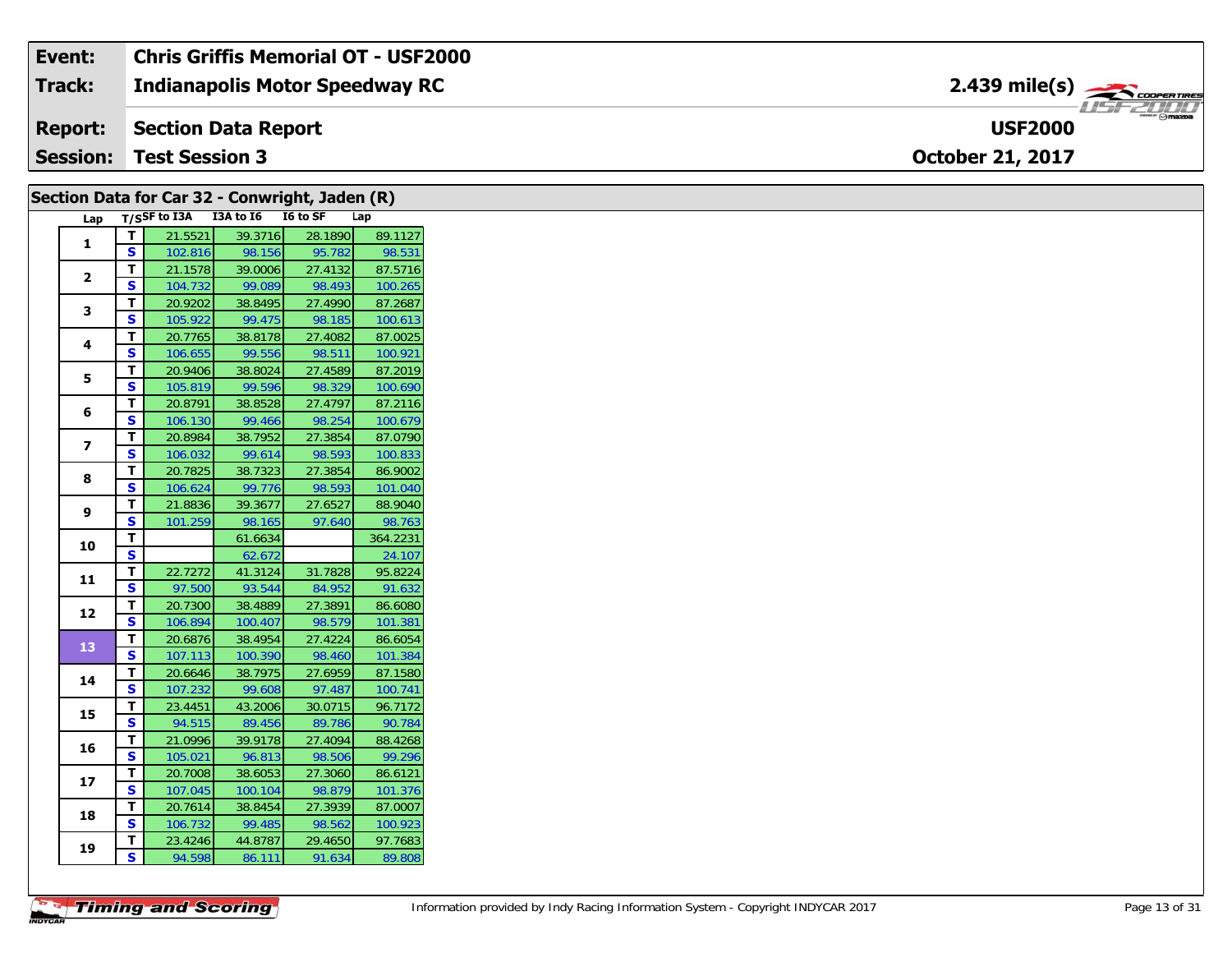| Event:          | Chris Griffis Memorial OT - USF2000 |                                                            |
|-----------------|-------------------------------------|------------------------------------------------------------|
| Track:          | Indianapolis Motor Speedway RC      | $2.439$ mile(s) $\overbrace{\hspace{2cm}}$ coorer TIRES    |
| <b>Report:</b>  | Section Data Report                 | $\overline{\phantom{a}}$ $\otimes$ mazpa<br><b>USF2000</b> |
| <b>Session:</b> | <b>Test Session 3</b>               | <b>October 21, 2017</b>                                    |
|                 |                                     |                                                            |

# **Section Data for Car 32 - Conwright, Jaden (R)**

| Lan |   | T/SSF to I3A | I3A to I6 | I6 to SF | Lan     |
|-----|---|--------------|-----------|----------|---------|
|     |   | 20.6956      | 38.8101   | 27.3609  | 86.8666 |
| 20  | - | 1070721      | 99.5761   | 98.681   | 101 079 |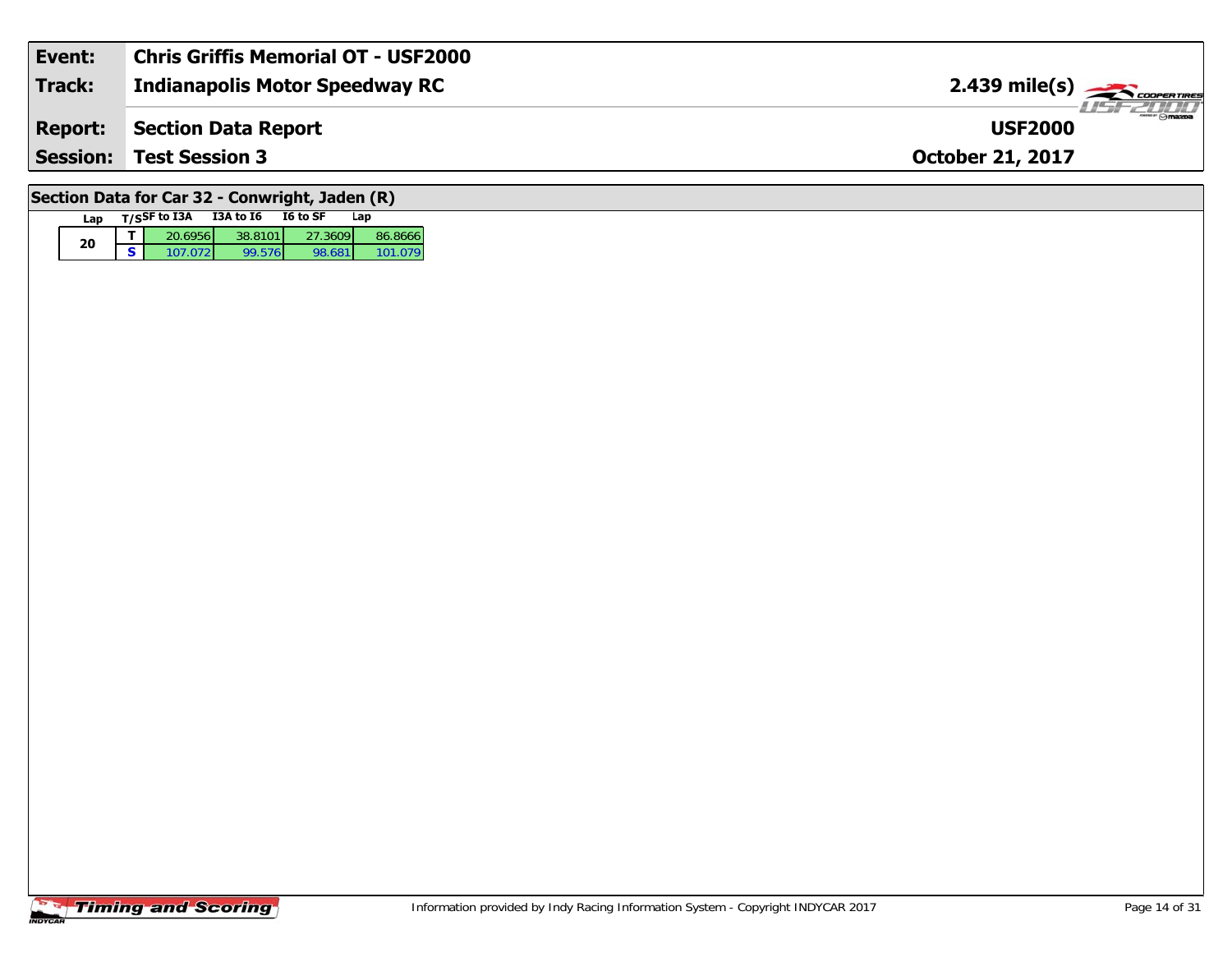| Event:          | <b>Chris Griffis Memorial OT - USF2000</b> |                                                 |
|-----------------|--------------------------------------------|-------------------------------------------------|
| <b>Track:</b>   | <b>Indianapolis Motor Speedway RC</b>      | $2.439$ mile(s) $\rightarrow$                   |
| <b>Report:</b>  | Section Data Report                        | $m_{\text{max}} \odot m$ azna<br><b>USF2000</b> |
| <b>Session:</b> | <b>Test Session 3</b>                      | <b>October 21, 2017</b>                         |

|                         |                         |                            |                   | Section Data for Car 33 - Rowe, Myles (R) |          |
|-------------------------|-------------------------|----------------------------|-------------------|-------------------------------------------|----------|
|                         |                         | Lap T/SSF to I3A I3A to I6 |                   | I6 to SF                                  | Lap      |
|                         | $\mathbf T$             | 21.6097                    | 39.5282           | 28.0691                                   | 89.2070  |
| 1                       | S                       | 102.542                    | 97.767            | 96.191                                    | 98.427   |
| $\mathbf{2}$            | Т                       | 21.3036                    | 39.2213           | 27.6637                                   | 88.1886  |
|                         | <b>S</b>                | 104.016                    | 98.532            | 97.601                                    | 99.564   |
| 3                       | т                       | 21.1901                    | 39.4229           | 27.5285                                   | 88.1415  |
|                         | S                       | 104.573                    | 98.028            | 98.080                                    | 99.617   |
| 4                       | Т                       | 21.0137                    | 39.4493           | 27.7893                                   | 88.2523  |
|                         | <b>S</b>                | 105.451                    | 97.962            | 97.160                                    | 99.492   |
| 5                       | $\mathbf{T}$            | 20.9723                    | 39.7892           | 27.7488                                   | 88.5103  |
|                         | $\overline{\mathbf{s}}$ | 105.659                    | 97.125            | 97.302                                    | 99.202   |
| 6                       | T.                      | 20.8510                    | 39.6062           | 27.6718                                   | 88.1290  |
|                         | S                       | 106.274                    | 97.574            | 97.572                                    | 99.631   |
| $\overline{\mathbf{z}}$ | Т                       | 20.9875                    | 39.4620           | 27.6014                                   | 88.0509  |
|                         | S                       | 105.582                    | 97.931            | 97.821                                    | 99.720   |
| 8                       | T                       | 21.1366                    | 39.3835           | 27.4989                                   | 88.0190  |
|                         | S                       | 104.838                    | 98.126            | 98.186                                    | 99.756   |
| 9                       | Т                       | 21.1467                    | 39.1346           | 27.5631                                   | 87.8444  |
|                         | <b>S</b>                | 104.787                    | 98.750            | 97.957                                    | 99.954   |
| 10                      | Т                       | 20.8538                    | 39.1914           | 27.9745                                   | 88.0197  |
|                         | S                       | 106.259                    | 98.607            | 96.516                                    | 99.755   |
| 11                      | T                       | 20.8844                    | 39.2880           | 27.5584                                   | 87.7308  |
|                         | $\mathbf{s}$            | 106.104                    | 98.365            | 97.974                                    | 100.083  |
| 12                      | Т                       | 23.0097                    | 39.1485           | 98.2240                                   | 160.3822 |
|                         | S                       | 96.303                     | 98.715            | 27.488                                    | 54.747   |
| 13                      | T                       |                            | 41.4218           |                                           | 257.5430 |
|                         | $\mathbf{s}$            |                            | 93.297            |                                           | 34.093   |
| 14                      | T.                      | 21.0839                    | 39.4328           | 27.8756                                   | 88.3923  |
|                         | S                       | 105.100                    | 98.003            | 96.859                                    | 99.334   |
| 15                      | T                       | 20.7619                    | 38.9839           | 27.6834                                   | 87.4292  |
|                         | S                       | 106.730                    | 99.132            | 97.531                                    | 100.429  |
| 16                      | T.                      | 20.9834                    | 39.3370           | 32.7178                                   | 93.0382  |
|                         | $\mathbf{s}$            | 105.603                    | 98.242            | 82.524                                    | 94.374   |
| 17                      | т                       | 20.8948                    | 38.8530           | 33.3524                                   | 93.1002  |
|                         | S                       | 106.051                    | 99.466            | 80.954                                    | 94.311   |
| 18                      | T                       | 20.7999                    | 38.7997           | 32.4377                                   | 92.0373  |
|                         | S                       | 106.535                    | 99.602            | 83.236                                    | 95.400   |
| 19                      | T.<br>S                 | 23.4462                    | 39.4680<br>97.916 | 27.7271                                   | 90.6413  |
|                         |                         | 94.510                     |                   | 97.378                                    | 96.870   |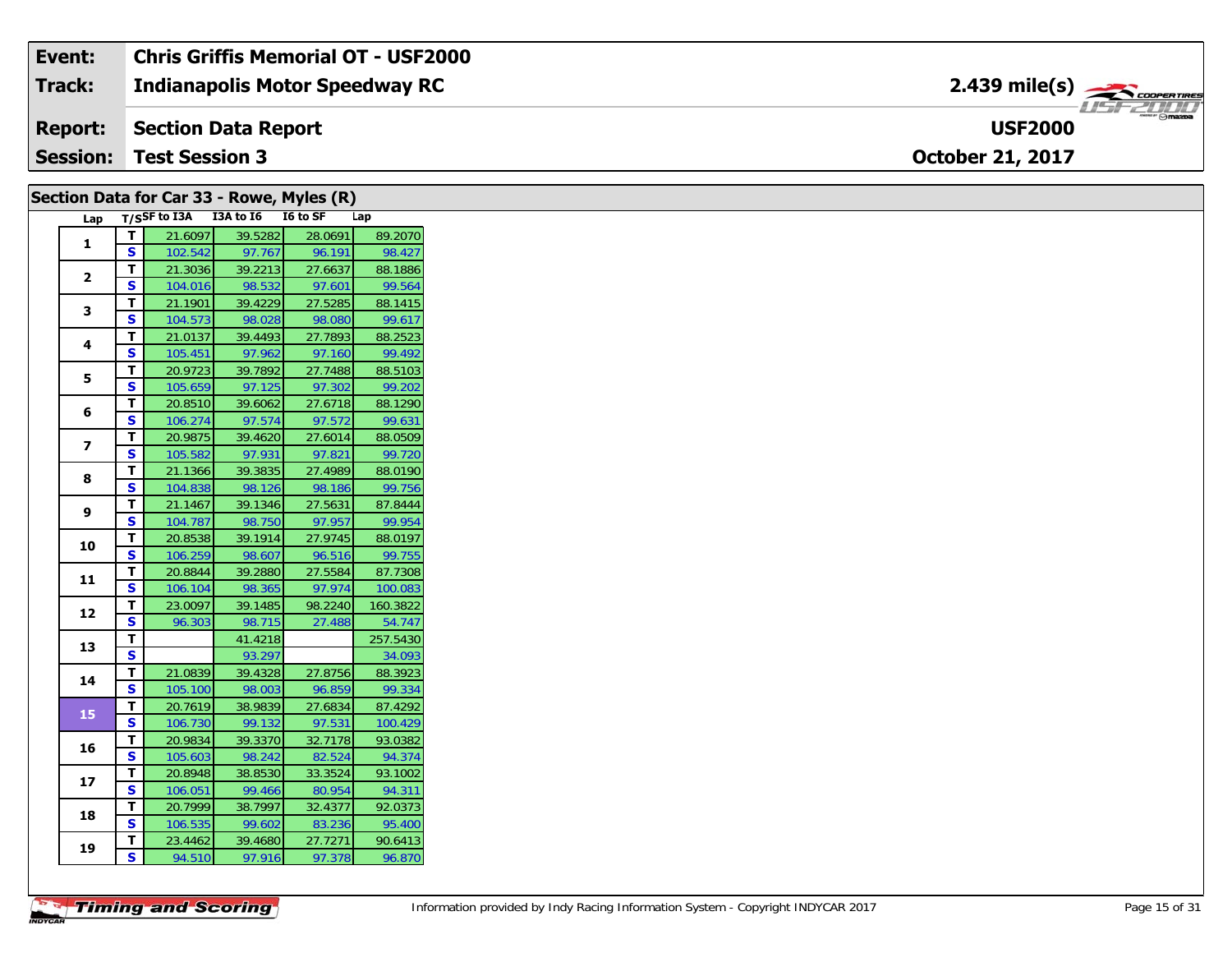| Event:          | <b>Chris Griffis Memorial OT - USF2000</b> |                                         |
|-----------------|--------------------------------------------|-----------------------------------------|
| <b>Track:</b>   | Indianapolis Motor Speedway RC             | $2.439$ mile(s) $\frac{1}{\sqrt{2.600}$ |
| <b>Report:</b>  | Section Data Report                        | $ \theta$ mazoa<br><b>USF2000</b>       |
| <b>Session:</b> | <b>Test Session 3</b>                      | <b>October 21, 2017</b>                 |
|                 |                                            |                                         |

# **Section Data for Car 33 - Rowe, Myles (R)**

| Lap |   | T/SSF to I3A | <b>I3A to 16</b> | I6 to SF | Lap     |
|-----|---|--------------|------------------|----------|---------|
| 20  |   | 22.6256      | 40.8238          | 28.5104  | 91.9598 |
|     | S | 97.938       | 94.664           | 94.702   | 95.481  |
| 21  |   | 21.0365      | 39.0235          | 33.4169  | 93.4769 |
|     | S | 105.336      | 99.031           | 80.797   | 93.931  |
| 22  |   | 26.6133      | 39.9923          | 27.7965  | 94.4021 |
|     | s | 83.263       | 96.632           | 97.135   | 93.011  |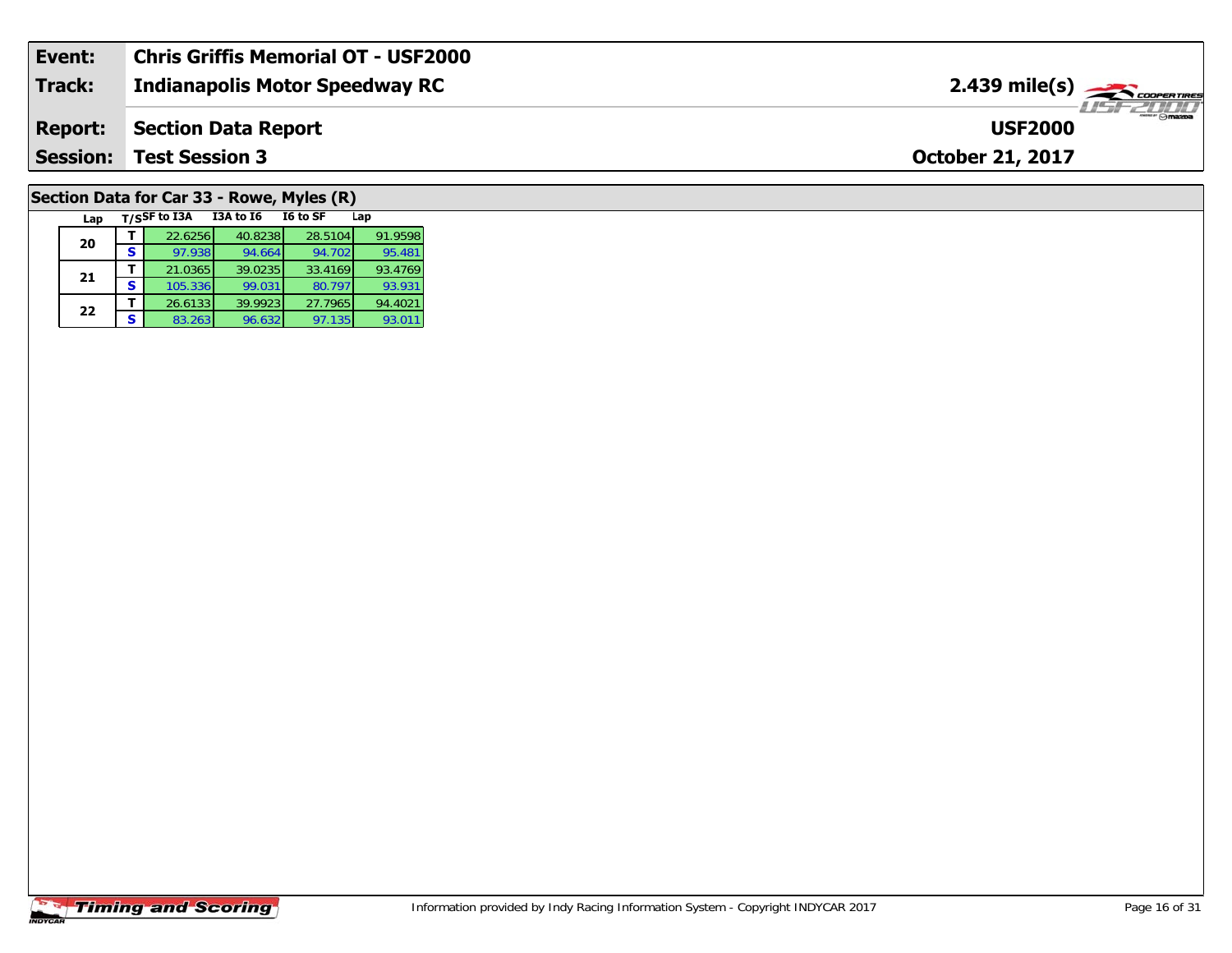| Event:        | <b>Chris Griffis Memorial OT - USF2000</b> |                                                        |
|---------------|--------------------------------------------|--------------------------------------------------------|
| <b>Track:</b> | Indianapolis Motor Speedway RC             | $2.439$ mile(s) $\overbrace{\hspace{2cm}}$ coorentines |
|               | <b>Report: Section Data Report</b>         | <b>USF2000</b>                                         |
|               | <b>Session: Test Session 3</b>             | <b>October 21, 2017</b>                                |

## **Section Data for Car 34 - Cook, Sabre (R)**

| Lap            |                         | T/SSF to I3A | I3A to I6 | I6 to SF | Lap      |
|----------------|-------------------------|--------------|-----------|----------|----------|
| $\mathbf{1}$   | т                       | 21.3313      | 40.1219   | 28.1369  | 89.5901  |
|                | S                       | 103.881      | 96.320    | 95.959   | 98.006   |
| $\overline{2}$ | T                       | 21.1656      | 39.6911   | 27.6909  | 88.5476  |
|                | S                       | 104.694      | 97.366    | 97.505   | 99.160   |
| 3              | т                       | 21.1163      | 39.6004   | 27.6179  | 88.3346  |
|                | S                       | 104.938      | 97.589    | 97.763   | 99.399   |
|                | Т                       | 21.0136      | 39.5593   | 27.5574  | 88.1303  |
| 4              | S                       | 105.451      | 97.690    | 97.977   | 99.630   |
| 5              | T                       | 21.1122      | 39.7983   | 27.6553  | 88.5658  |
|                | S                       | 104.959      | 97.103    | 97.630   | 99.140   |
|                | т                       | 21.0562      | 39.5193   | 27.4995  | 88.0750  |
| 6              | Ś                       | 105.238      | 97.789    | 98.184   | 99.692   |
| 7              | т                       | 21.0444      | 39.5319   | 27.4935  | 88.0698  |
|                | S                       | 105.297      | 97.758    | 98.205   | 99.698   |
| 8              | T                       | 21.0838      | 39.4672   | 27.5394  | 88.0904  |
|                | S                       | 105.100      | 97.918    | 98.041   | 99.675   |
| 9              | T                       |              | 42.3096   |          | 431.8855 |
|                | S                       |              | 91.340    |          | 20.330   |
| 10             | T.                      | 21.3367      | 39.2628   | 27.4884  | 88.0879  |
|                | S                       | 103.854      | 98.428    | 98.223   | 99.678   |
| 11             | т                       | 21.1194      | 39.8896   | 27.6179  | 88.6269  |
|                | S                       | 104.923      | 96.881    | 97.763   | 99.072   |
| 12             | т                       | 20.9451      | 39.3221   | 27.9601  | 88.2273  |
|                | S                       | 105.796      | 98.279    | 96.566   | 99.520   |
| 13             | т                       | 21.0246      | 39.3006   | 27.5047  | 87.8299  |
|                | $\overline{\mathbf{s}}$ | 105.396      | 98.333    | 98.165   | 99.971   |
| 14             | T                       |              | 43.7493   |          | 284.9653 |
|                | S                       |              | 88.334    |          | 30.812   |
| 15             | T                       | 21.2367      | 40.2660   | 27.7952  | 89.2979  |
|                | S                       | 104.343      | 95.975    | 97.139   | 98.327   |
| 16             | T                       | 20.8824      | 38.9796   | 27.3432  | 87.2052  |
|                | S                       | 106.114      | 99.143    | 98.745   | 100.687  |
| 17             | т                       | 20.8736      | 38.9495   | 27.3533  | 87.1764  |
|                | S                       | 106.158      | 99.219    | 98.708   | 100.720  |
| 18             | T                       | 20.9975      | 39.4219   | 27.2083  | 87.6277  |
|                | S                       | 105.532      | 98.030    | 99.234   | 100.201  |
| 19             | т                       | 21.0655      | 39.4288   | 27.4850  | 87.9793  |
|                | $\overline{\mathsf{s}}$ | 105.191      | 98.013    | 98.235   | 99.801   |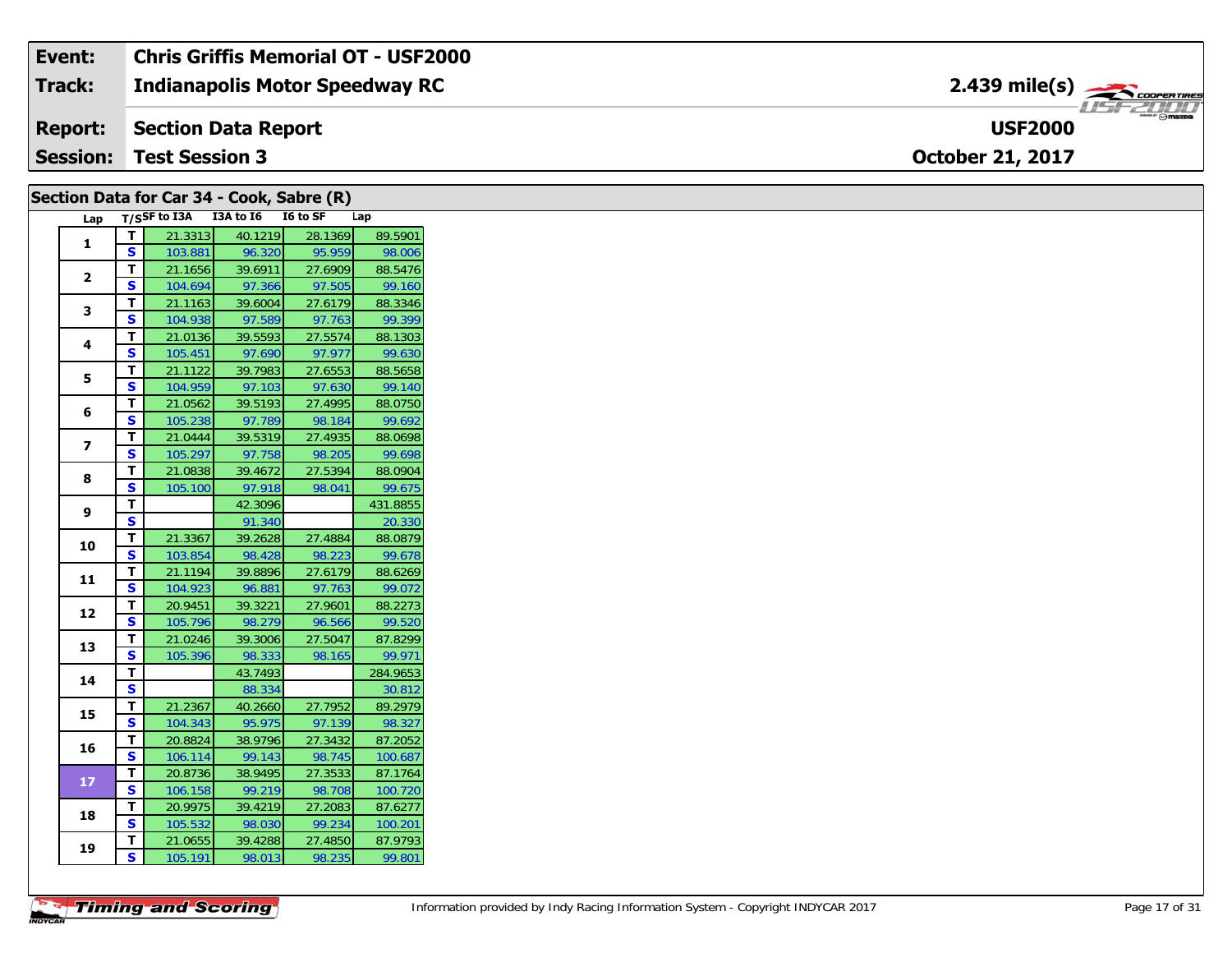#### Event: **Chris Griffis Memorial OT - USF2000**  $2.439 \text{ mile(s)}$ **Track: Indianapolis Motor Speedway RC** USF 2000 **USF2000 Report: Section Data Report Session: Test Session 3** October 21, 2017

|                          |              |                                 |         | Section Data for Car 36 - Keane, Darren (R) |          |
|--------------------------|--------------|---------------------------------|---------|---------------------------------------------|----------|
| Lap                      |              | T/SSF to I3A I3A to I6 I6 to SF |         |                                             | Lap      |
|                          | T            | 21.0196                         | 38.9299 | 27.5485                                     | 87.4980  |
| 1                        | <b>S</b>     | 105.421                         | 99.269  | 98.009                                      | 100.350  |
|                          | T            | 20.7401                         | 38.7608 | 27.2162                                     | 86.7171  |
| $\mathbf{2}$             | S            | 106.842                         | 99.702  | 99.206                                      | 101.253  |
|                          | T.           | 20.7394                         | 38.5117 | 27.2671                                     | 86.5182  |
| 3                        | S            | 106.845                         | 100.347 | 99.020                                      | 101.486  |
| 4                        | Т            | 20.6431                         | 38.5981 | 27.1688                                     | 86.4100  |
|                          | S            | 107.344                         | 100.123 | 99.379                                      | 101.613  |
| 5                        | T            | 20.7413                         | 38.5780 | 27.2483                                     | 86.5676  |
|                          | S            | 106.836                         | 100.175 | 99.089                                      | 101.428  |
| 6                        | T            | 20.6424                         | 38.7699 | 27.1629                                     | 86.5752  |
|                          | <b>S</b>     | 107.347                         | 99.679  | 99.400                                      | 101.419  |
| $\overline{\phantom{a}}$ | T.           | 21.1984                         | 39.1466 | 27.2232                                     | 87.5682  |
|                          | S            | 104.532                         | 98.720  | 99.180                                      | 100.269  |
| 8                        | T            |                                 | 38.7543 |                                             | 234.1623 |
|                          | S            |                                 | 99.719  |                                             | 37.497   |
| 9                        | T            | 20.6520                         | 38.7007 | 27.0689                                     | 86.4216  |
|                          | S            | 107.298                         | 99.857  | 99.745                                      | 101.600  |
| 10                       | T            | 20.7420                         | 41.1921 | 27.2172                                     | 89.1513  |
|                          | S            | 106.832                         | 93.818  | 99.202                                      | 98.489   |
| 11                       | T            | 20.7535                         | 38.9232 | 27.2467                                     | 86.9234  |
|                          | S            | 106.773                         | 99.286  | 99.095                                      | 101.013  |
| 12                       | T            |                                 | 40.5219 |                                             | 316.7233 |
|                          | <b>S</b>     |                                 | 95.369  |                                             | 27.723   |
| 13                       | T            | 21.2820                         | 38.2846 | 27.1843                                     | 86.7509  |
|                          | <b>S</b>     | 104.121                         | 100.943 | 99.322                                      | 101.214  |
| 14                       | T.           | 20.4514                         | 38.2580 | 26.9788                                     | 85.6882  |
|                          | S            | 108.350                         | 101.013 | 100.079                                     | 102.469  |
| 15                       | T            | 20.5512                         | 38.1922 | 27.0248                                     | 85.7682  |
|                          | $\mathbf{s}$ | 107.824                         | 101.187 | 99.908                                      | 102.374  |
| 16                       | T            | 20.6068                         | 38.3100 | 27.1182                                     | 86.0350  |
|                          | S            | 107.533                         | 100.876 | 99.564                                      | 102.056  |
| 17                       | T.           |                                 | 38.6444 |                                             | 123.1094 |
|                          | S            |                                 | 100.003 |                                             | 71.322   |
| 18                       | т            | 20.6668                         | 38.4435 | 27.0112                                     | 86.1215  |
|                          | S            | 107.221                         | 100.525 | 99.959                                      | 101.954  |
| 19                       | T            | 20.6729                         | 38.4211 | 27.1749                                     | 86.2689  |
|                          | S            | 107.189                         | 100.584 | 99.356                                      | 101.779  |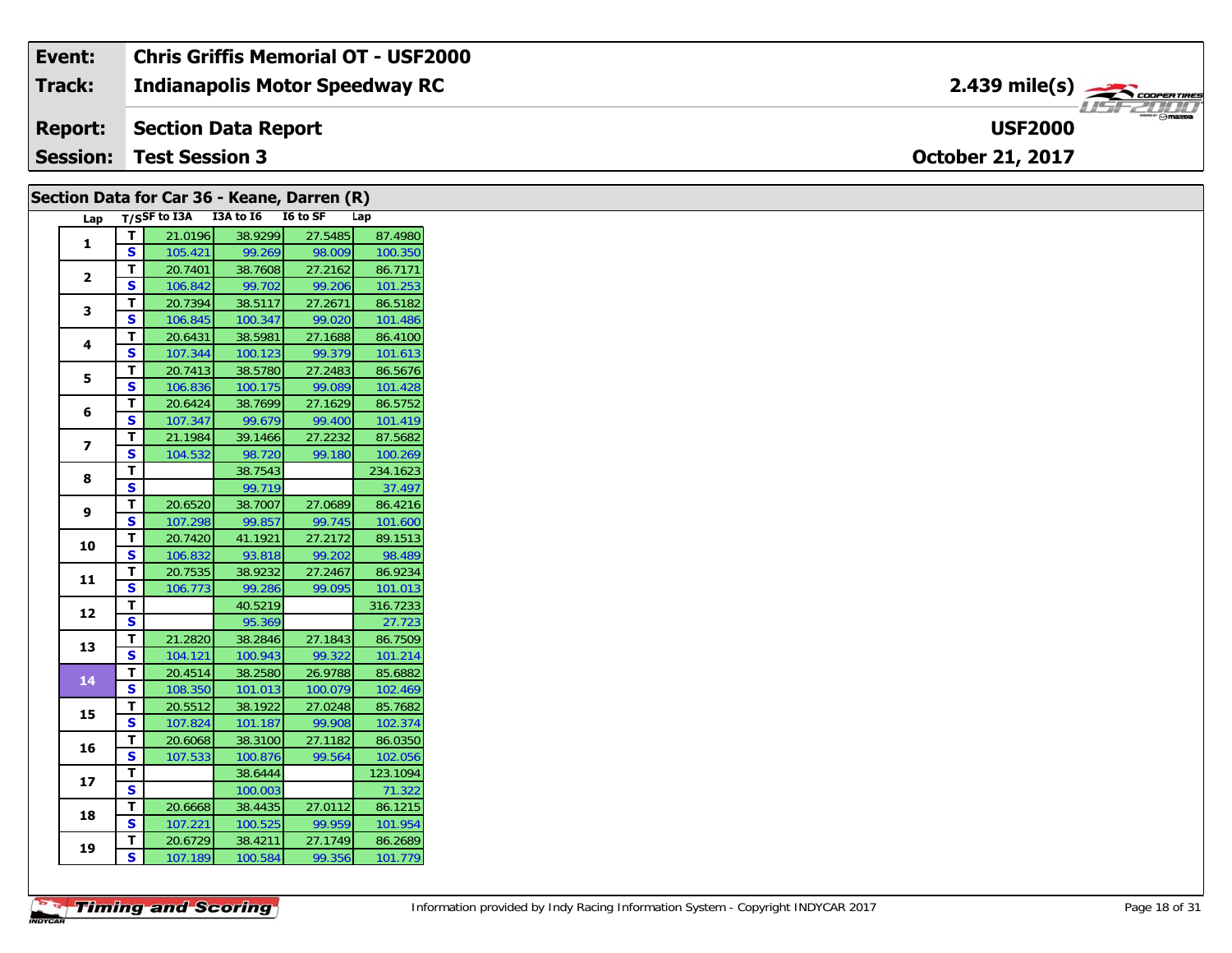| Event:          | Chris Griffis Memorial OT - USF2000   |                                                      |
|-----------------|---------------------------------------|------------------------------------------------------|
| <b>Track:</b>   | <b>Indianapolis Motor Speedway RC</b> | $2.439$ mile(s) $\overbrace{\hspace{2cm}}$ coorering |
| <b>Report:</b>  | Section Data Report                   | $\rightarrow$ $\rightarrow$ mazoa<br><b>USF2000</b>  |
| <b>Session:</b> | <b>Test Session 3</b>                 | <b>October 21, 2017</b>                              |
|                 |                                       |                                                      |

# **Section Data for Car 36 - Keane, Darren (R)**

|    | Lap |   | T/SSF to I3A | <b>I3A to 16</b> | I6 to SF | Lap      |
|----|-----|---|--------------|------------------|----------|----------|
| 20 |     |   | 20.5813      | 38.3821          | 27.1863  | 86.1497  |
|    |     | S | 107.666      | 100.686          | 99.315   | 101.920  |
| 21 |     |   | 39.9340      | 39.6299          | 27.2052  | 106.7691 |
|    |     | S | 55.489       | 97.516           | 99.246   | 82.237   |
| 22 |     |   | 20.7030      | 38.6813          | 27.2755  | 86.6598  |
|    |     | s | 107.033      | 99.907           | 98.990   | 101.320  |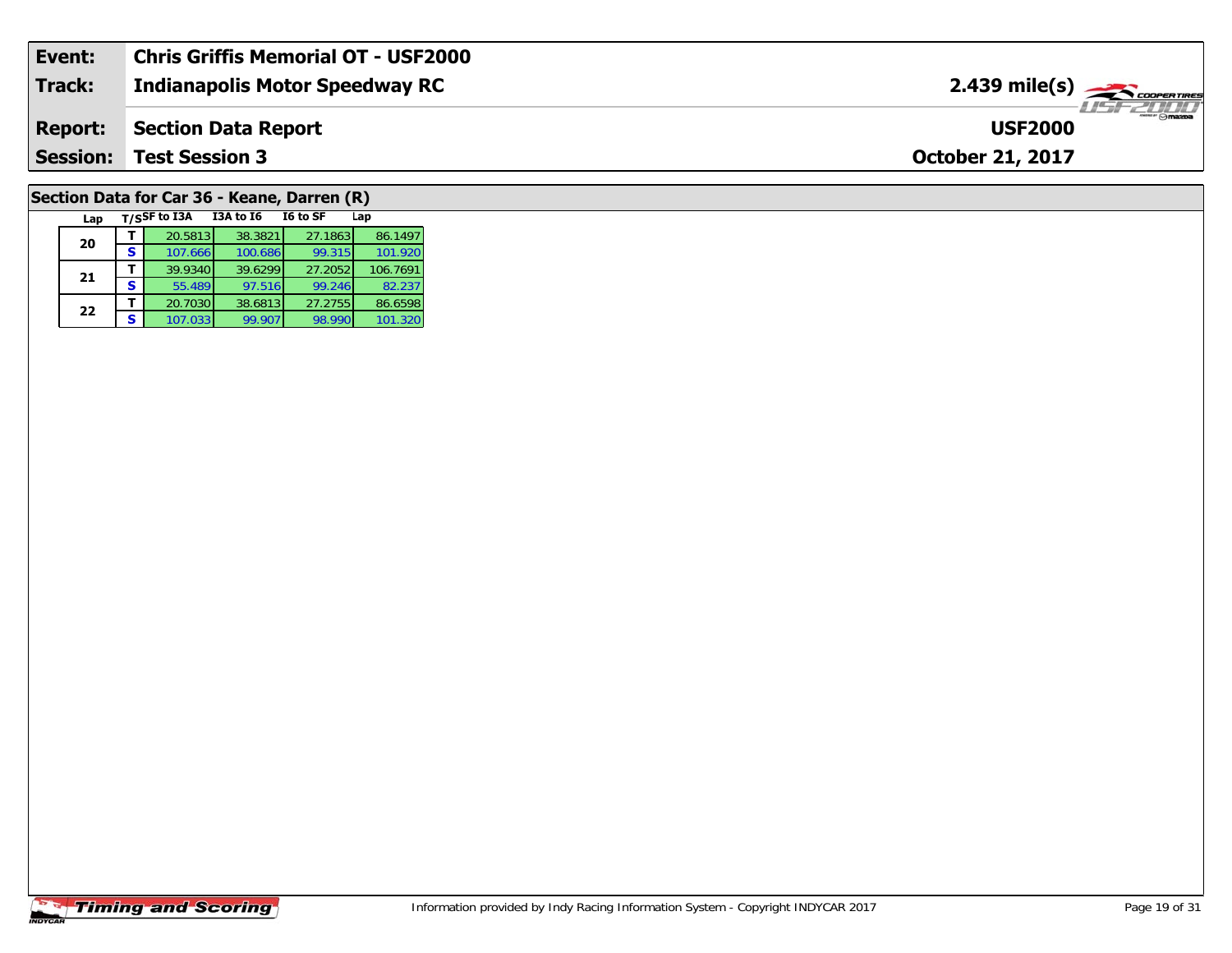| Event: | <b>Chris Griffis Memorial OT - USF2000</b> |                                                                  |  |
|--------|--------------------------------------------|------------------------------------------------------------------|--|
| Track: | Indianapolis Motor Speedway RC             | $2.439$ mile(s) $\overbrace{\hspace{2.5cm}}^{3.28}$ cooren Times |  |
|        | <b>Report:</b> Section Data Report         | <b>USF2000</b>                                                   |  |
|        | <b>Session: Test Session 3</b>             | <b>October 21, 2017</b>                                          |  |

### **Section Data for Car 37 - Craig, Jake (R)**

| Lap            |                         | $T/S$ SF to I3A | I3A to I6 | I6 to SF | Lap      |
|----------------|-------------------------|-----------------|-----------|----------|----------|
| $\mathbf{1}$   | т                       | 21.3461         | 39.5097   | 28.8373  | 89.6931  |
|                | S                       | 103.809         | 97.813    | 93.629   | 97.894   |
| $\overline{2}$ | T.                      | 21.0367         | 39.3546   | 27.5409  | 87.9322  |
|                | S                       | 105.335         | 98.198    | 98.036   | 99.854   |
| 3              | T.                      | 20.8904         | 39.0814   | 27.5944  | 87.5662  |
|                | S                       | 106.073         | 98.885    | 97.846   | 100.272  |
| 4              | т                       | 20.7550         | 39.0115   | 27.4921  | 87.2586  |
|                | S                       | 106.765         | 99.062    | 98.210   | 100.625  |
| 5              | T.                      | 20.8089         | 38.9646   | 27.4606  | 87.2341  |
|                | S                       | 106.489         | 99.181    | 98.323   | 100.653  |
| 6              | т                       | 20.8267         | 39.9823   | 27.4730  | 88.2820  |
|                | Ś                       | 106.398         | 96.656    | 98.278   | 99.459   |
| 7              | т                       | 20.9594         | 39.3879   | 28.3055  | 88.6528  |
|                | S                       | 105.724         | 98.115    | 95.388   | 99.043   |
| 8              | T.                      | 20.9703         | 39.1830   | 27.5162  | 87.6695  |
|                | S                       | 105.669         | 98.628    | 98.124   | 100.153  |
| 9              | T.                      | 20.8376         | 38.9736   | 27.5081  | 87.3193  |
|                | S                       | 106.342         | 99.158    | 98.153   | 100.555  |
| 10             | T.                      | 20.7436         | 38.8474   | 27.3439  | 86.9349  |
|                | S                       | 106.824         | 99.480    | 98.742   | 101.000  |
| 11             | т                       | 20.7520         | 39.0493   | 27.3810  | 87.1823  |
|                | S                       | 106.781         | 98.966    | 98.609   | 100.713  |
| 12             | т                       | 21.0388         | 38.8385   | 27.7411  | 87.6184  |
|                | S                       | 105.325         | 99.503    | 97.329   | 100.212  |
| 13             | т                       |                 | 43.5144   |          | 341.0899 |
|                | S                       |                 | 88.811    |          | 25.742   |
| 14             | т                       | 20.9991         | 39.1917   | 28.6717  | 88.8625  |
|                | S                       | 105.524         | 98.606    | 94.170   | 98.809   |
| 15             | T                       | 20.5978         | 38.4994   | 27.3000  | 86.3972  |
|                | S                       | 107.580         | 100.379   | 98.901   | 101.628  |
| 16             | T                       | 20.8408         | 38.5392   | 27.4304  | 86.8104  |
|                | S                       | 106.326         | 100.276   | 98.431   | 101.145  |
| 17             | т                       | 20.9549         | 38.7575   | 27.6953  | 87.4077  |
|                | S                       | 105.747         | 99.711    | 97.489   | 100.453  |
| 18             | T                       | 20.7500         | 38.9306   | 27.4244  | 87.1050  |
|                | $\overline{\mathbf{s}}$ | 106.791         | 99.268    | 98.452   | 100.802  |
| 19             | т                       | 20.7555         | 38.9722   | 27.3607  | 87.0884  |
|                | $\overline{\mathbf{s}}$ | 106.763         | 99.162    | 98.682   | 100.822  |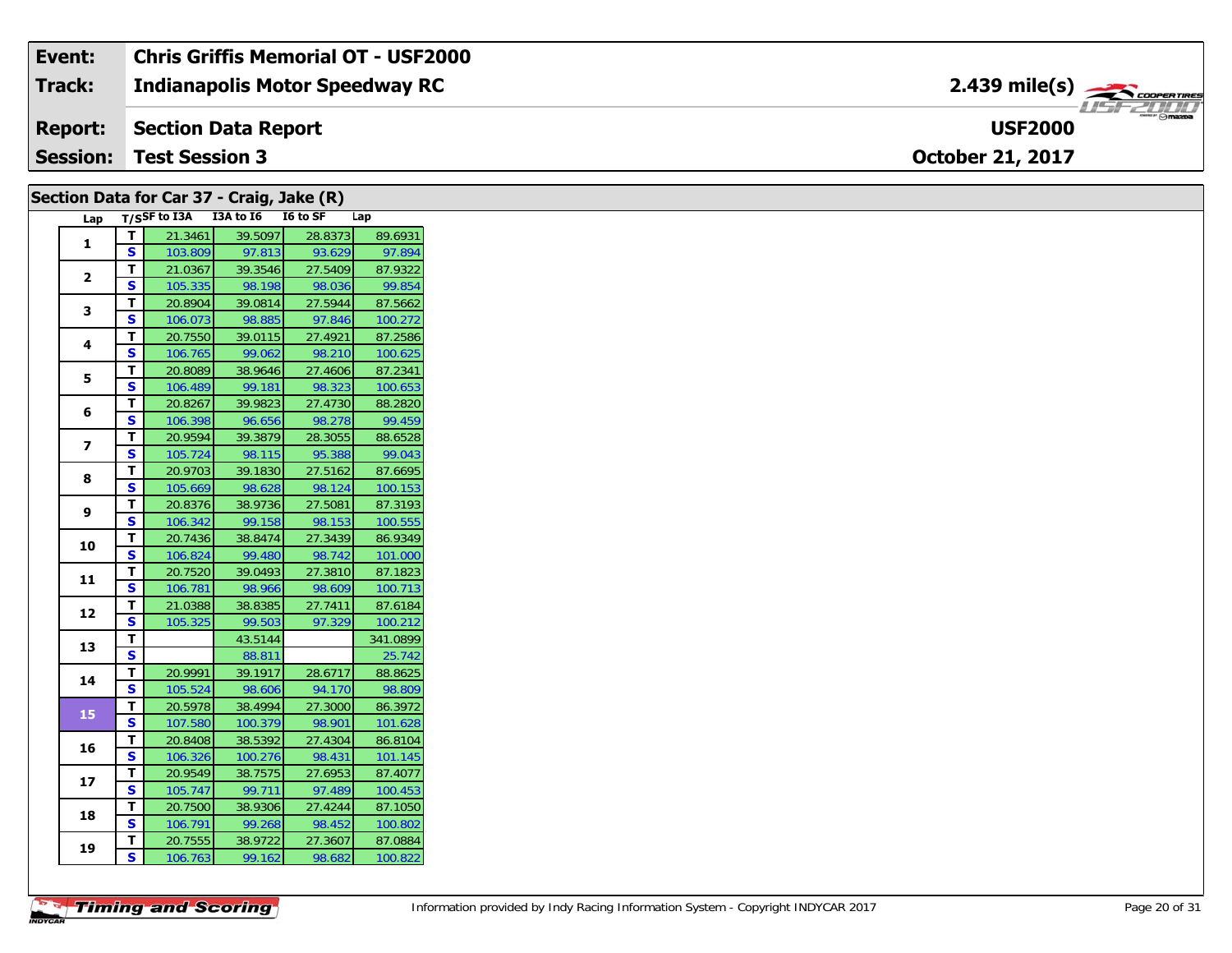| Event:          | <b>Chris Griffis Memorial OT - USF2000</b> |                                               |
|-----------------|--------------------------------------------|-----------------------------------------------|
| Track:          | Indianapolis Motor Speedway RC             | $2.439$ mile(s) $\frac{1}{2.43}$ coorer Times |
| <b>Report:</b>  | Section Data Report                        | <b>USF2000</b>                                |
| <b>Session:</b> | <b>Test Session 3</b>                      | <b>October 21, 2017</b>                       |
|                 |                                            |                                               |

# **Section Data for Car 37 - Craig, Jake (R)**

| Lap |   | T/SSF to I3A | <b>I3A to 16</b> | I6 to SF | Lap     |
|-----|---|--------------|------------------|----------|---------|
| 20  |   | 20.8825      | 38.9172          | 27.4359  | 87.2356 |
|     | S | 106.113      | 99.302           | 98.411   | 100.652 |
| 21  |   | 20.8812      | 38.9314          | 27.4423  | 87.2549 |
|     | S | 106.120      | 99.266           | 98.388   | 100.629 |
| 22  |   | 21.7011      | 39.7742          | 27.4037  | 88.8790 |
|     | s | 102.110      | 97.162           | 98.527   | 98.790  |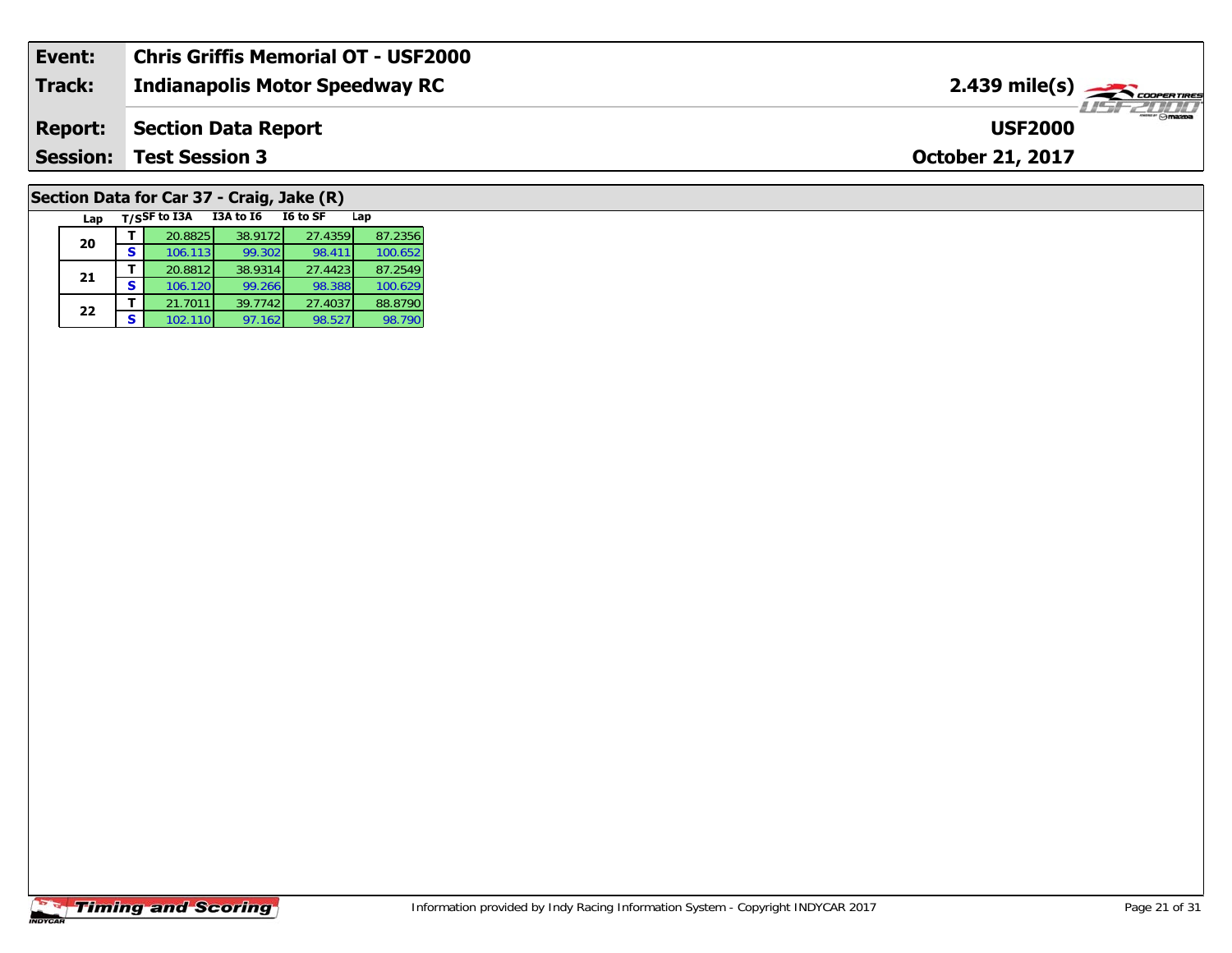| Event:         | <b>Chris Griffis Memorial OT - USF2000</b> |                                                                                                                                                                                                                                                                                                                                                                                                                                                                                                               |
|----------------|--------------------------------------------|---------------------------------------------------------------------------------------------------------------------------------------------------------------------------------------------------------------------------------------------------------------------------------------------------------------------------------------------------------------------------------------------------------------------------------------------------------------------------------------------------------------|
| <b>Track:</b>  | <b>Indianapolis Motor Speedway RC</b>      | $2.439$ mile(s) $\overbrace{\hspace{2cm}}$ COOPERTIRE                                                                                                                                                                                                                                                                                                                                                                                                                                                         |
| <b>Report:</b> | Section Data Report                        | e de Mar<br>$\overline{\phantom{a}}$ $\overline{\phantom{a}}$ $\overline{\phantom{a}}$ $\overline{\phantom{a}}$ $\overline{\phantom{a}}$ $\overline{\phantom{a}}$ $\overline{\phantom{a}}$ $\overline{\phantom{a}}$ $\overline{\phantom{a}}$ $\overline{\phantom{a}}$ $\overline{\phantom{a}}$ $\overline{\phantom{a}}$ $\overline{\phantom{a}}$ $\overline{\phantom{a}}$ $\overline{\phantom{a}}$ $\overline{\phantom{a}}$ $\overline{\phantom{a}}$ $\overline{\phantom{a}}$ $\overline{\$<br><b>USF2000</b> |
|                | <b>Session: Test Session 3</b>             | <b>October 21, 2017</b>                                                                                                                                                                                                                                                                                                                                                                                                                                                                                       |

| T/SSF to I3A I3A to I6<br>I6 to SF<br>Lap<br>Lap<br>21.3592<br>39.9197<br>T.<br>28.3788<br>1<br><b>S</b><br>95.141<br>103.745<br>96.808<br>T<br>39.5459<br>27.6705<br>21.0336<br>$\overline{2}$<br>S.<br>97.577<br>105.351<br>97.723<br>21.2149<br>39.2011<br>27.5092<br>T.<br>3<br>$\mathbf{s}$<br>104.451<br>98.583<br>98.149<br>T<br>39.2521<br>27.5118<br>21.0640<br>4<br>$\mathbf{s}$<br>105.199<br>98.454<br>98.140<br>T<br>20.8719<br>39.2551<br>27.4973<br>5<br>S<br>98.447<br>98.191<br>106.167<br>T<br>20.8214<br>39.1359<br>27.4332<br>6<br>$\mathbf{s}$<br>106.425<br>98.747<br>98.421<br>T.<br>20.8266<br>39.0151<br>27.4872<br>$\overline{\mathbf{z}}$<br>$\mathbf{s}$<br>106.398<br>99.053<br>98.228<br>T.<br>20.8031<br>38.7716<br>27.3604<br>8<br>$\mathbf{s}$<br>106.518<br>99.675<br>98.683<br>T.<br>20.7792<br>38.9766<br>27.4111<br>9<br>$\mathbf{s}$<br>99.150<br>98.500<br>106.641<br>T<br>21.1745<br>39.3401<br>27.5822<br>10<br><b>S</b><br>98.234<br>97.889<br>104.650<br>T<br>40.5755<br>11<br>S<br>95.243<br>T<br>39.1823<br>27.7287<br>20.8909<br>12<br>$\mathbf{s}$<br>97.372<br>106.071<br>98.630<br>T<br>21.3610<br>39.3122<br>27.3798<br>13<br><b>S</b><br>98.304<br>98.613<br>103.736<br>38.8701<br>27.3870<br>T<br>20.7990<br>14<br>S<br>106.539<br>99.422<br>98.587<br>39.1202<br>21.0714<br>27.4265<br>T<br>15<br><b>S</b><br>105.162<br>98.786<br>98.445<br>27.4583<br>T<br>20.8533<br>38.9248<br>16<br>S<br>98.331<br>99.282<br>106.262<br>38.8632<br>27.5321<br>T.<br>20.8066<br>17<br>S<br>99.440<br>98.067<br>106.500<br>20.9171<br>38.9705<br>27.4427<br>T<br>18<br><b>S</b><br>105.938<br>99.166<br>98.387<br>20.8057<br>39.0615<br>27.5791<br>T.<br>19<br>S<br>98.935<br>97.900<br>106.505 |  | Section Data for Car 38 - Peichel, Max (R) |  |         |
|-----------------------------------------------------------------------------------------------------------------------------------------------------------------------------------------------------------------------------------------------------------------------------------------------------------------------------------------------------------------------------------------------------------------------------------------------------------------------------------------------------------------------------------------------------------------------------------------------------------------------------------------------------------------------------------------------------------------------------------------------------------------------------------------------------------------------------------------------------------------------------------------------------------------------------------------------------------------------------------------------------------------------------------------------------------------------------------------------------------------------------------------------------------------------------------------------------------------------------------------------------------------------------------------------------------------------------------------------------------------------------------------------------------------------------------------------------------------------------------------------------------------------------------------------------------------------------------------------------------------------------------------------------------------------------------------------------------------------------------------|--|--------------------------------------------|--|---------|
| 99.862<br>99.973<br>86.9351<br>27.854<br>100.651<br>100.542                                                                                                                                                                                                                                                                                                                                                                                                                                                                                                                                                                                                                                                                                                                                                                                                                                                                                                                                                                                                                                                                                                                                                                                                                                                                                                                                                                                                                                                                                                                                                                                                                                                                             |  |                                            |  |         |
| 97.932<br>88.2500<br>99.495<br>87.9252<br>87.8279<br>87.6243<br>100.205<br>87.3905<br>100.473<br>87.3289<br>100.544<br>100.999<br>87.1669<br>100.731<br>88.0968<br>99.668<br>315.2346<br>87.8019<br>100.002<br>88.0530<br>99.717<br>87.0561<br>100.859<br>87.6181<br>100.212<br>87.2364<br>87.2019<br>100.690<br>87.3303<br>87.4463<br>100.409                                                                                                                                                                                                                                                                                                                                                                                                                                                                                                                                                                                                                                                                                                                                                                                                                                                                                                                                                                                                                                                                                                                                                                                                                                                                                                                                                                                          |  |                                            |  | 89.6577 |
|                                                                                                                                                                                                                                                                                                                                                                                                                                                                                                                                                                                                                                                                                                                                                                                                                                                                                                                                                                                                                                                                                                                                                                                                                                                                                                                                                                                                                                                                                                                                                                                                                                                                                                                                         |  |                                            |  |         |
|                                                                                                                                                                                                                                                                                                                                                                                                                                                                                                                                                                                                                                                                                                                                                                                                                                                                                                                                                                                                                                                                                                                                                                                                                                                                                                                                                                                                                                                                                                                                                                                                                                                                                                                                         |  |                                            |  |         |
|                                                                                                                                                                                                                                                                                                                                                                                                                                                                                                                                                                                                                                                                                                                                                                                                                                                                                                                                                                                                                                                                                                                                                                                                                                                                                                                                                                                                                                                                                                                                                                                                                                                                                                                                         |  |                                            |  |         |
|                                                                                                                                                                                                                                                                                                                                                                                                                                                                                                                                                                                                                                                                                                                                                                                                                                                                                                                                                                                                                                                                                                                                                                                                                                                                                                                                                                                                                                                                                                                                                                                                                                                                                                                                         |  |                                            |  |         |
|                                                                                                                                                                                                                                                                                                                                                                                                                                                                                                                                                                                                                                                                                                                                                                                                                                                                                                                                                                                                                                                                                                                                                                                                                                                                                                                                                                                                                                                                                                                                                                                                                                                                                                                                         |  |                                            |  |         |
|                                                                                                                                                                                                                                                                                                                                                                                                                                                                                                                                                                                                                                                                                                                                                                                                                                                                                                                                                                                                                                                                                                                                                                                                                                                                                                                                                                                                                                                                                                                                                                                                                                                                                                                                         |  |                                            |  |         |
|                                                                                                                                                                                                                                                                                                                                                                                                                                                                                                                                                                                                                                                                                                                                                                                                                                                                                                                                                                                                                                                                                                                                                                                                                                                                                                                                                                                                                                                                                                                                                                                                                                                                                                                                         |  |                                            |  |         |
|                                                                                                                                                                                                                                                                                                                                                                                                                                                                                                                                                                                                                                                                                                                                                                                                                                                                                                                                                                                                                                                                                                                                                                                                                                                                                                                                                                                                                                                                                                                                                                                                                                                                                                                                         |  |                                            |  |         |
|                                                                                                                                                                                                                                                                                                                                                                                                                                                                                                                                                                                                                                                                                                                                                                                                                                                                                                                                                                                                                                                                                                                                                                                                                                                                                                                                                                                                                                                                                                                                                                                                                                                                                                                                         |  |                                            |  |         |
|                                                                                                                                                                                                                                                                                                                                                                                                                                                                                                                                                                                                                                                                                                                                                                                                                                                                                                                                                                                                                                                                                                                                                                                                                                                                                                                                                                                                                                                                                                                                                                                                                                                                                                                                         |  |                                            |  |         |
|                                                                                                                                                                                                                                                                                                                                                                                                                                                                                                                                                                                                                                                                                                                                                                                                                                                                                                                                                                                                                                                                                                                                                                                                                                                                                                                                                                                                                                                                                                                                                                                                                                                                                                                                         |  |                                            |  |         |
|                                                                                                                                                                                                                                                                                                                                                                                                                                                                                                                                                                                                                                                                                                                                                                                                                                                                                                                                                                                                                                                                                                                                                                                                                                                                                                                                                                                                                                                                                                                                                                                                                                                                                                                                         |  |                                            |  |         |
|                                                                                                                                                                                                                                                                                                                                                                                                                                                                                                                                                                                                                                                                                                                                                                                                                                                                                                                                                                                                                                                                                                                                                                                                                                                                                                                                                                                                                                                                                                                                                                                                                                                                                                                                         |  |                                            |  |         |
|                                                                                                                                                                                                                                                                                                                                                                                                                                                                                                                                                                                                                                                                                                                                                                                                                                                                                                                                                                                                                                                                                                                                                                                                                                                                                                                                                                                                                                                                                                                                                                                                                                                                                                                                         |  |                                            |  |         |
|                                                                                                                                                                                                                                                                                                                                                                                                                                                                                                                                                                                                                                                                                                                                                                                                                                                                                                                                                                                                                                                                                                                                                                                                                                                                                                                                                                                                                                                                                                                                                                                                                                                                                                                                         |  |                                            |  |         |
|                                                                                                                                                                                                                                                                                                                                                                                                                                                                                                                                                                                                                                                                                                                                                                                                                                                                                                                                                                                                                                                                                                                                                                                                                                                                                                                                                                                                                                                                                                                                                                                                                                                                                                                                         |  |                                            |  |         |
|                                                                                                                                                                                                                                                                                                                                                                                                                                                                                                                                                                                                                                                                                                                                                                                                                                                                                                                                                                                                                                                                                                                                                                                                                                                                                                                                                                                                                                                                                                                                                                                                                                                                                                                                         |  |                                            |  |         |
|                                                                                                                                                                                                                                                                                                                                                                                                                                                                                                                                                                                                                                                                                                                                                                                                                                                                                                                                                                                                                                                                                                                                                                                                                                                                                                                                                                                                                                                                                                                                                                                                                                                                                                                                         |  |                                            |  |         |
|                                                                                                                                                                                                                                                                                                                                                                                                                                                                                                                                                                                                                                                                                                                                                                                                                                                                                                                                                                                                                                                                                                                                                                                                                                                                                                                                                                                                                                                                                                                                                                                                                                                                                                                                         |  |                                            |  |         |
|                                                                                                                                                                                                                                                                                                                                                                                                                                                                                                                                                                                                                                                                                                                                                                                                                                                                                                                                                                                                                                                                                                                                                                                                                                                                                                                                                                                                                                                                                                                                                                                                                                                                                                                                         |  |                                            |  |         |
|                                                                                                                                                                                                                                                                                                                                                                                                                                                                                                                                                                                                                                                                                                                                                                                                                                                                                                                                                                                                                                                                                                                                                                                                                                                                                                                                                                                                                                                                                                                                                                                                                                                                                                                                         |  |                                            |  |         |
|                                                                                                                                                                                                                                                                                                                                                                                                                                                                                                                                                                                                                                                                                                                                                                                                                                                                                                                                                                                                                                                                                                                                                                                                                                                                                                                                                                                                                                                                                                                                                                                                                                                                                                                                         |  |                                            |  |         |
|                                                                                                                                                                                                                                                                                                                                                                                                                                                                                                                                                                                                                                                                                                                                                                                                                                                                                                                                                                                                                                                                                                                                                                                                                                                                                                                                                                                                                                                                                                                                                                                                                                                                                                                                         |  |                                            |  |         |
|                                                                                                                                                                                                                                                                                                                                                                                                                                                                                                                                                                                                                                                                                                                                                                                                                                                                                                                                                                                                                                                                                                                                                                                                                                                                                                                                                                                                                                                                                                                                                                                                                                                                                                                                         |  |                                            |  |         |
|                                                                                                                                                                                                                                                                                                                                                                                                                                                                                                                                                                                                                                                                                                                                                                                                                                                                                                                                                                                                                                                                                                                                                                                                                                                                                                                                                                                                                                                                                                                                                                                                                                                                                                                                         |  |                                            |  |         |
|                                                                                                                                                                                                                                                                                                                                                                                                                                                                                                                                                                                                                                                                                                                                                                                                                                                                                                                                                                                                                                                                                                                                                                                                                                                                                                                                                                                                                                                                                                                                                                                                                                                                                                                                         |  |                                            |  |         |
|                                                                                                                                                                                                                                                                                                                                                                                                                                                                                                                                                                                                                                                                                                                                                                                                                                                                                                                                                                                                                                                                                                                                                                                                                                                                                                                                                                                                                                                                                                                                                                                                                                                                                                                                         |  |                                            |  |         |
|                                                                                                                                                                                                                                                                                                                                                                                                                                                                                                                                                                                                                                                                                                                                                                                                                                                                                                                                                                                                                                                                                                                                                                                                                                                                                                                                                                                                                                                                                                                                                                                                                                                                                                                                         |  |                                            |  |         |
|                                                                                                                                                                                                                                                                                                                                                                                                                                                                                                                                                                                                                                                                                                                                                                                                                                                                                                                                                                                                                                                                                                                                                                                                                                                                                                                                                                                                                                                                                                                                                                                                                                                                                                                                         |  |                                            |  |         |
|                                                                                                                                                                                                                                                                                                                                                                                                                                                                                                                                                                                                                                                                                                                                                                                                                                                                                                                                                                                                                                                                                                                                                                                                                                                                                                                                                                                                                                                                                                                                                                                                                                                                                                                                         |  |                                            |  |         |
|                                                                                                                                                                                                                                                                                                                                                                                                                                                                                                                                                                                                                                                                                                                                                                                                                                                                                                                                                                                                                                                                                                                                                                                                                                                                                                                                                                                                                                                                                                                                                                                                                                                                                                                                         |  |                                            |  |         |
|                                                                                                                                                                                                                                                                                                                                                                                                                                                                                                                                                                                                                                                                                                                                                                                                                                                                                                                                                                                                                                                                                                                                                                                                                                                                                                                                                                                                                                                                                                                                                                                                                                                                                                                                         |  |                                            |  |         |
|                                                                                                                                                                                                                                                                                                                                                                                                                                                                                                                                                                                                                                                                                                                                                                                                                                                                                                                                                                                                                                                                                                                                                                                                                                                                                                                                                                                                                                                                                                                                                                                                                                                                                                                                         |  |                                            |  |         |
|                                                                                                                                                                                                                                                                                                                                                                                                                                                                                                                                                                                                                                                                                                                                                                                                                                                                                                                                                                                                                                                                                                                                                                                                                                                                                                                                                                                                                                                                                                                                                                                                                                                                                                                                         |  |                                            |  |         |
|                                                                                                                                                                                                                                                                                                                                                                                                                                                                                                                                                                                                                                                                                                                                                                                                                                                                                                                                                                                                                                                                                                                                                                                                                                                                                                                                                                                                                                                                                                                                                                                                                                                                                                                                         |  |                                            |  |         |
|                                                                                                                                                                                                                                                                                                                                                                                                                                                                                                                                                                                                                                                                                                                                                                                                                                                                                                                                                                                                                                                                                                                                                                                                                                                                                                                                                                                                                                                                                                                                                                                                                                                                                                                                         |  |                                            |  |         |
|                                                                                                                                                                                                                                                                                                                                                                                                                                                                                                                                                                                                                                                                                                                                                                                                                                                                                                                                                                                                                                                                                                                                                                                                                                                                                                                                                                                                                                                                                                                                                                                                                                                                                                                                         |  |                                            |  |         |

 $\overline{\phantom{a}}$ 

 $\sim$   $\sim$ 

 $\sim$   $\sim$   $\sim$   $\sim$   $\sim$ 

 $\sqrt{2}$ 

 $\overline{\phantom{a}}$ 

 $\sim$  $\sim$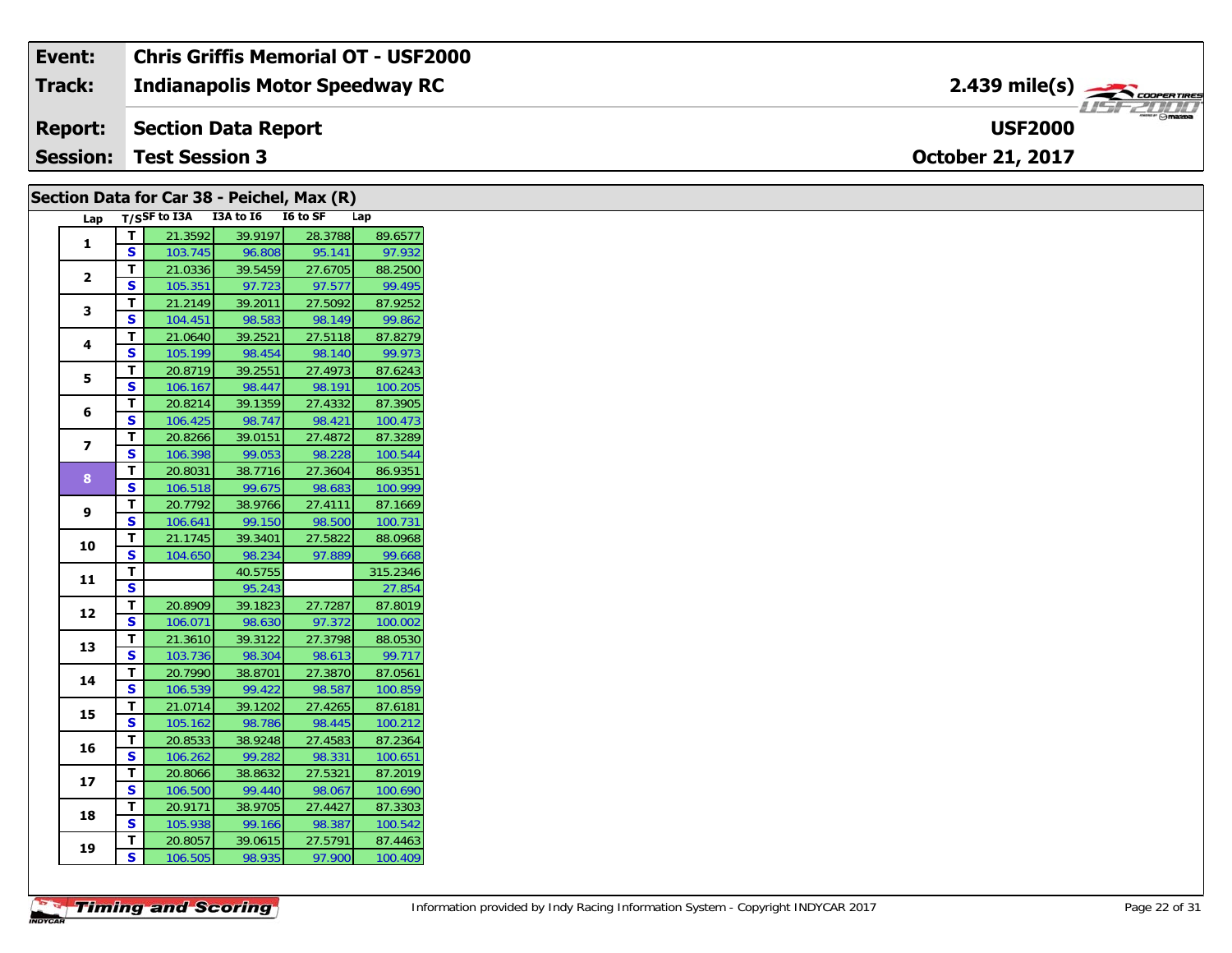| Event:          | <b>Chris Griffis Memorial OT - USF2000</b> |                                                            |
|-----------------|--------------------------------------------|------------------------------------------------------------|
| <b>Track:</b>   | Indianapolis Motor Speedway RC             | $2.439$ mile(s) $\rightarrow$                              |
| <b>Report:</b>  | Section Data Report                        | $\overline{\phantom{a}}$ $\otimes$ mazpa<br><b>USF2000</b> |
| <b>Session:</b> | <b>Test Session 3</b>                      | <b>October 21, 2017</b>                                    |
|                 |                                            |                                                            |

# **Section Data for Car 38 - Peichel, Max (R)**

| Lap |   | T/SSF to I3A | I3A to I6 | I6 to SF | Lap      |
|-----|---|--------------|-----------|----------|----------|
| 20  |   |              | 39.3199   |          | 289.8992 |
|     |   |              | 98.285    |          | 30.288   |
|     |   | 20.9027      | 39.1752   | 27.3763  | 87.4542  |
| 21  | s | 106.011      | 98.648    | 98.625   | 100.400  |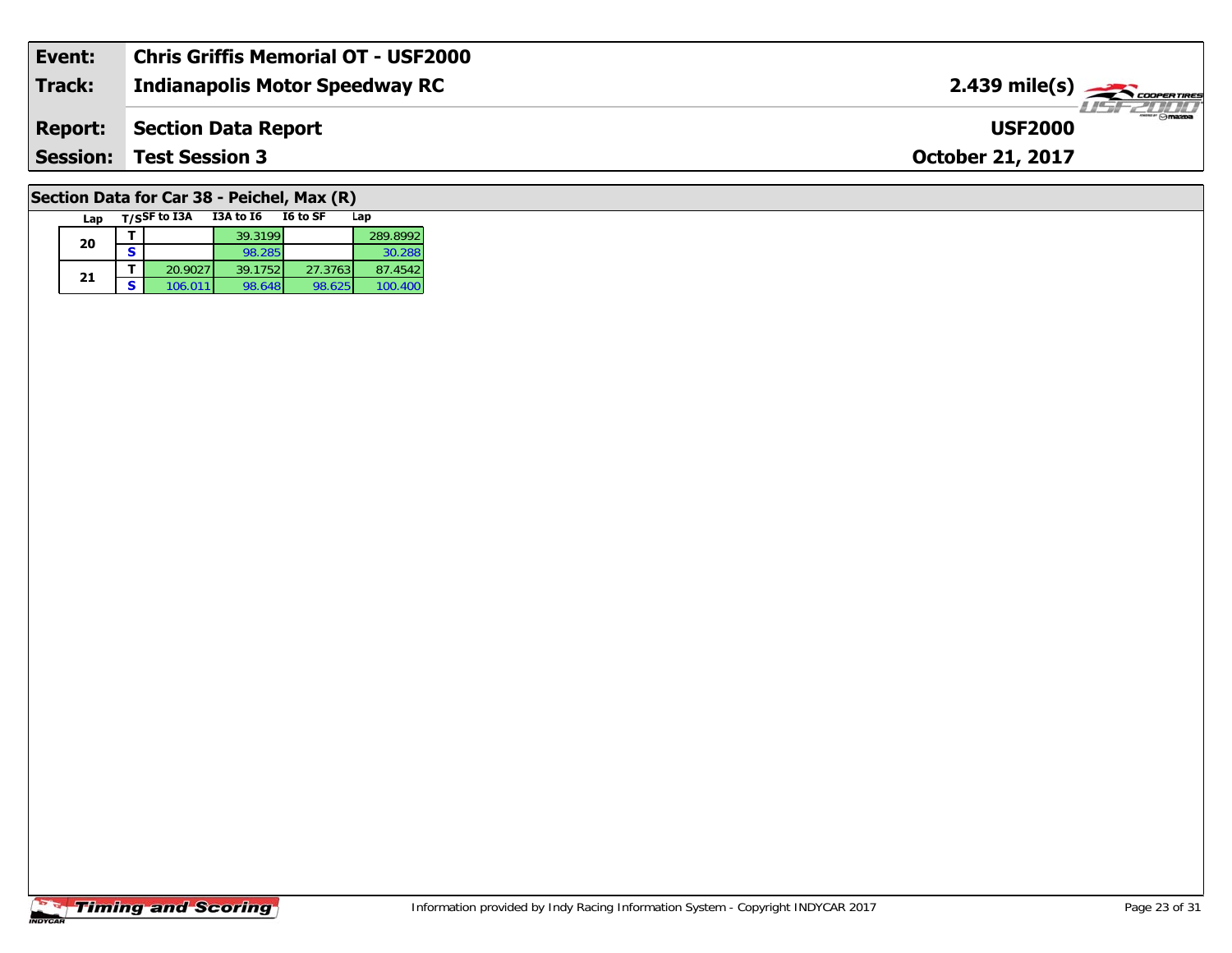| Event:          | <b>Chris Griffis Memorial OT - USF2000</b> |                                                  |
|-----------------|--------------------------------------------|--------------------------------------------------|
| <b>Track:</b>   | <b>Indianapolis Motor Speedway RC</b>      | $2.439$ mile(s) $\rightarrow$                    |
| Report:         | Section Data Report                        | $\mathbb{R}^m$ $\ominus$ mazpa<br><b>USF2000</b> |
| <b>Session:</b> | <b>Test Session 3</b>                      | <b>October 21, 2017</b>                          |

|                         |                              |         | Section Data for Car 80 - D'Orlando, Michael (R) |                   |                    |
|-------------------------|------------------------------|---------|--------------------------------------------------|-------------------|--------------------|
| Lap                     |                              |         | T/SSF to I3A I3A to I6 I6 to SF                  |                   | Lap                |
|                         | $\mathbf{T}$                 | 22.1137 | 39.3404                                          | 28.2460           | 89.7001            |
| 1                       | $\mathbf{s}$                 | 100.205 | 98.234                                           | 95.589            | 97.886             |
|                         | T                            | 21.0131 | 39.2976                                          | 28.2484           | 88.5591            |
| $\overline{\mathbf{2}}$ | $\mathbf{s}$                 | 105.454 | 98.340                                           | 95.581            | 99.147             |
| 3                       | $\mathbf{T}$                 | 20.9257 | 38.9148                                          | 27.3516           | 87.1921            |
|                         | S                            | 105.894 | 99.308                                           | 98.715            | 100.702            |
| 4                       | $\mathbf{T}$                 | 21.0535 | 38.8651                                          | 27.1805           | 87.0991            |
|                         | <b>S</b>                     | 105.251 | 99.435                                           | 99.336            | 100.809            |
| 5                       | $\mathbf{T}$                 | 20.7761 | 38.7776                                          | 27.1779           | 86.7316            |
|                         | $\mathsf{s}$                 | 106.657 | 99.659                                           | 99.345            | 101.236            |
| 6                       | $\mathbf{T}$                 | 21.0288 | 39.1452                                          | 27.3004           | 87.4744            |
|                         | $\mathbf{s}$                 | 105.375 | 98.723                                           | 98.900            | 100.377            |
| $\overline{ }$          | $\mathbf{T}$                 | 21.1672 | 39.5085                                          | 32.3480           | 93.0237            |
|                         | S                            | 104.686 | 97.816                                           | 83.467            | 94.389             |
| 8                       | $\mathbf{T}$                 |         | 46.3219                                          |                   | 317.5093           |
|                         | $\overline{\mathbf{s}}$      |         | 83.428                                           |                   | 27.654             |
| 9                       | $\mathbf{T}$                 | 21.0338 | 38.9337                                          | 27.9666           | 87.9341            |
|                         | $\mathbf{s}$                 | 105.350 | 99.260                                           | 96.544            | 99.852             |
| 10                      | $\mathbf{T}$                 | 21.6394 | 38.9140                                          | 27.7996           | 88.3530            |
|                         | $\mathsf{s}$                 | 102.402 | 99.310                                           | 97.124            | 99.379             |
| 11                      | $\mathbf{T}$                 | 20.7681 | 38.8530                                          | 27.3312           | 86.9523            |
|                         | $\mathbf{s}$                 | 106.698 | 99.466                                           | 98.788            | 100.980            |
| 12                      | $\mathbf T$                  | 20.7709 | 38.4287                                          | 27.5858           | 86.7854            |
|                         | S                            | 106.683 | 100.564                                          | 97.876            | 101.174            |
| 13                      | $\mathbf{T}$                 | 20.7521 | 38.7916                                          | 27.2645           | 86.8082            |
|                         | $\mathbf{s}$                 | 106.780 | 99.623                                           | 99.030            | 101.147            |
| 14                      | $\mathbf{T}$                 | 20.9414 | 38.7025                                          | 27.2070           | 86.8509            |
|                         | $\mathbf{s}$                 | 105.815 | 99.853                                           | 99.239            | 101.097            |
| 15                      | $\mathbf T$                  | 20.8290 | 38.8701                                          | 27.3460           | 87.0451            |
|                         | $\overline{\mathbf{s}}$      | 106.386 | 99.422                                           | 98.735            | 100.872            |
| 16                      | $\mathbf T$                  | 20.6428 | 38.7068                                          | 27.2667           | 86.6163            |
|                         | $\mathbf{s}$                 | 107.345 | 99.842                                           | 99.022            | 101.371            |
| 17                      | $\mathbf{T}$                 | 20.8916 | 38.7975                                          | 27.3135           | 87.0026            |
|                         | <b>S</b>                     | 106.067 | 99.608                                           | 98.852            | 100.921            |
| 18                      | $\mathbf{T}$<br>$\mathbf{s}$ | 20.8032 | 38.5553<br>100.234                               | 27.2707<br>99.007 | 86.6292<br>101.356 |
|                         | $\mathbf{T}$                 | 106.518 | 39.0503                                          |                   | 284.1787           |
| 19                      | $\overline{\mathbf{s}}$      |         | 98.963                                           |                   | 30.897             |
|                         |                              |         |                                                  |                   |                    |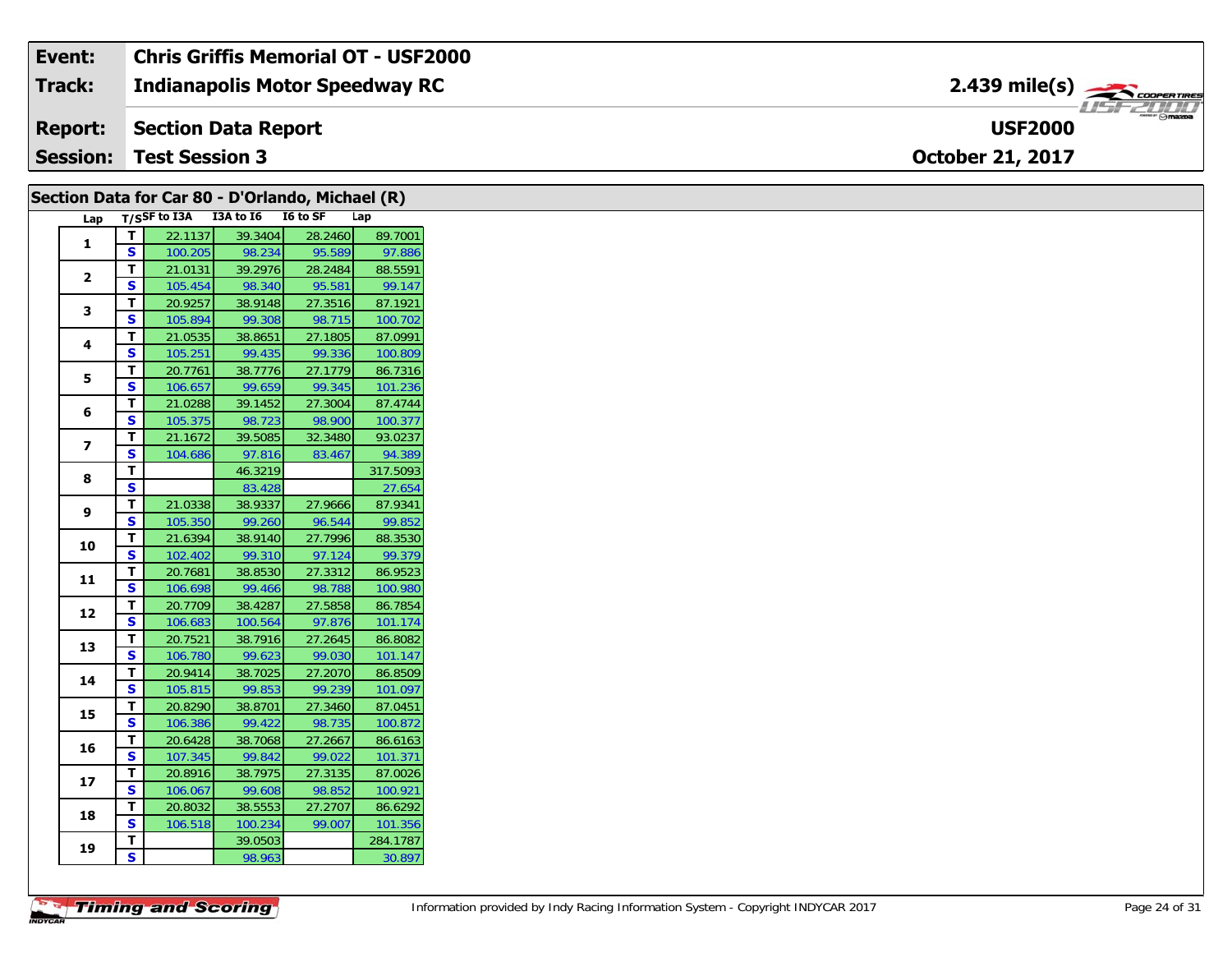| Event:          | <b>Chris Griffis Memorial OT - USF2000</b> |                                                |
|-----------------|--------------------------------------------|------------------------------------------------|
| <b>Track:</b>   | Indianapolis Motor Speedway RC             | $2.439$ mile(s) $\frac{1}{2.5600$ coorer Tires |
| <b>Report:</b>  | Section Data Report                        | <b>USF2000</b>                                 |
| <b>Session:</b> | <b>Test Session 3</b>                      | <b>October 21, 2017</b>                        |
|                 |                                            |                                                |

# **Section Data for Car 80 - D'Orlando, Michael (R)**

| Lap |   | T/SSF to I3A | <b>I3A to 16</b> | I6 to SF | Lap     |
|-----|---|--------------|------------------|----------|---------|
| 20  |   | 20.6986      | 38.7575          | 27.1240  | 86.5801 |
|     | s | 107.056      | 99.711           | 99.543   | 101.414 |
| 21  |   | 20.7263      | 38.4962          | 27.1965  | 86.4190 |
|     | S | 106.913      | 100.388          | 99.277   | 101.603 |
| 22  |   | 20.7677      | 38.8520          | 27.2112  | 86.8309 |
|     | S | 106.700      | 99.468           | 99.224   | 101.121 |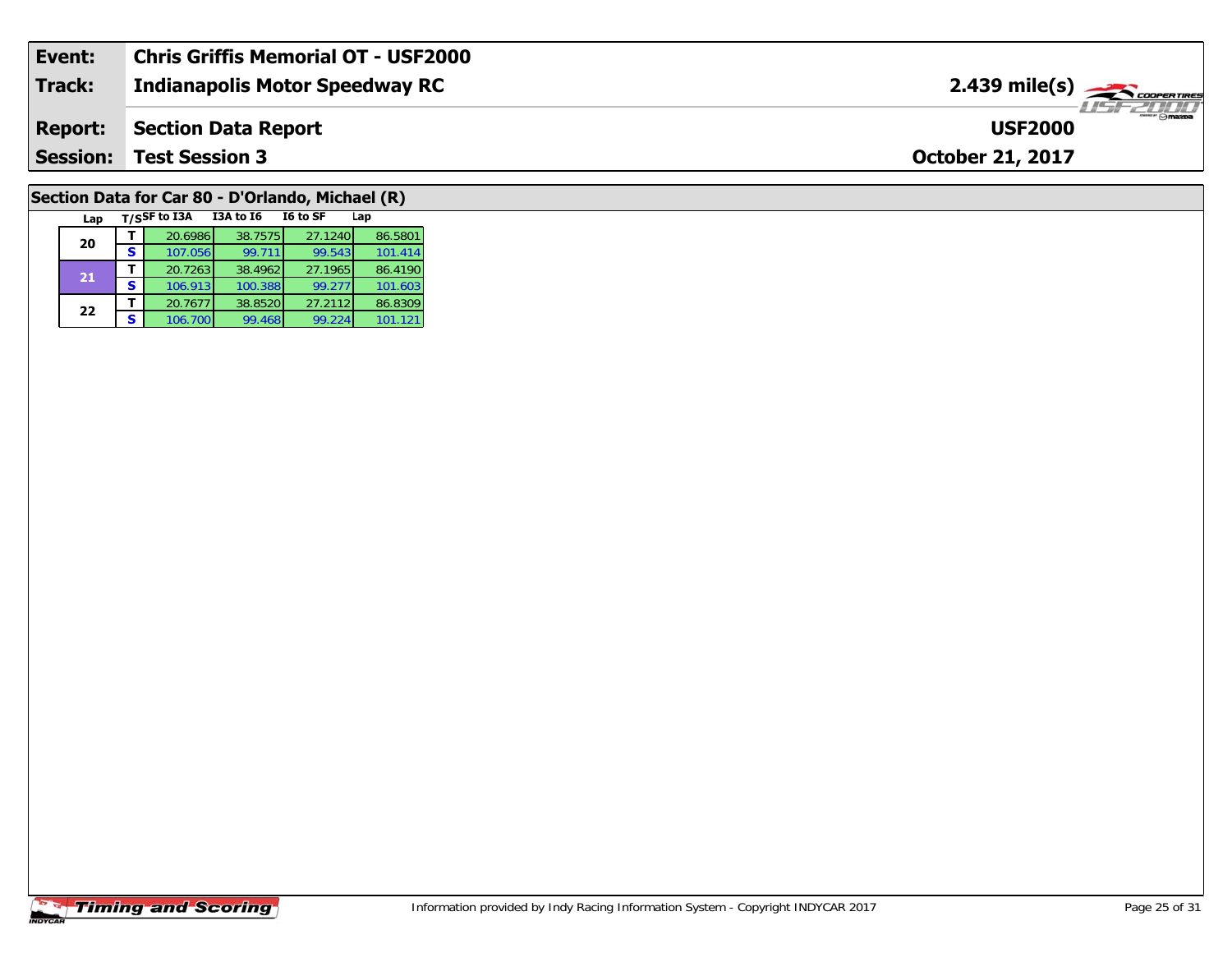#### **Event: Chris Griffis Memorial OT - USF2000** 2.439 mile(s) **2.439 miles Indianapolis Motor Speedway RC Track:** USF 2000 **USF2000Report: Section Data Report Session:October 21, 2017 Test Session 3**

| Section Data for Car 82 - Osborne, David (R) |                         |                    |                                 |                   |                    |
|----------------------------------------------|-------------------------|--------------------|---------------------------------|-------------------|--------------------|
| Lap                                          |                         |                    | T/SSF to I3A I3A to I6 I6 to SF |                   | Lap                |
| $\mathbf{1}$                                 | T                       | 22.2452            | 39.8142                         | 28.5082           | 90.5676            |
|                                              | S.                      | 99.613             | 97.065                          | 94.710            | 96.949             |
| $\overline{2}$                               | T.                      | 21.6107            | 39.3479                         | 27.8103           | 88.7689            |
|                                              | S.                      | 102.538            | 98.215                          | 97.086            | 98.913             |
| 3                                            | T.                      | 23.2260            | 41.4228                         | 27.6860           | 92.3348            |
|                                              | S.                      | 95.406             | 93.295                          | 97.522            | 95.093             |
| 4                                            | T.                      | 21.2162            | 39.1972                         | 27.5613           | 87.9747            |
|                                              | S                       | 104.444            | 98.592                          | 97.963            | 99.806             |
| 5                                            | T.                      | 22.9078            | 39.7493                         | 27.2931           | 89.9502            |
|                                              | S.                      | 96.732             | 97.223                          | 98.926            | 97.614             |
| 6                                            | T.                      | 21.0545            | 39.0258                         | 27.5133           | 87.5936            |
|                                              | <b>S</b>                | 105.246            | 99.025                          | 98.134            | 100.240            |
| $\overline{ }$                               | T.                      | 20.8378            | 38.9810                         | 27.5194           | 87.3382            |
|                                              | S                       | 106.341            | 99.139                          | 98.113            | 100.533            |
| 8                                            | T.                      |                    | 40.7844                         |                   | 387.9920           |
|                                              | S                       |                    | 94.755                          |                   | 22.630             |
| 9                                            | Τ.                      | 21.6964            | 39.3297                         | 28.0911           | 89.1172            |
|                                              | <b>S</b>                | 102.133            | 98.260                          | 96.116            | 98.526             |
| 10                                           | T.                      | 21.0123            | 38.7361                         | 28.1045           | 87.8529            |
|                                              | $\overline{\mathbf{s}}$ | 105.458            | 99.766                          | 96.070            | 99.944             |
| 11                                           | T.                      | 21.0080            | 38.9855                         | 27.3710           | 87.3645            |
|                                              | S                       | 105.479            | 99.128                          | 98.645            | 100.503            |
| 12                                           | T.                      | 20.7843            | 38.8260                         | 27.4152           | 87.0255            |
|                                              | $\mathbf{s}$            | 106.615            | 99.535                          | 98.486            | 100.895            |
| 13                                           | T.                      | 20.7332            | 39.0641                         | 27.4410           | 87.2383            |
|                                              | S                       | 106.877            | 98.928                          | 98.393            | 100.648            |
| 14                                           | T.<br>S.                | 20.8369            | 39.0805                         | 27.3666           | 87.2840            |
|                                              | T.                      | 106.345            | 98.887                          | 98.660<br>27.4216 | 100.596<br>87.2732 |
| 15                                           | S.                      | 20.8376<br>106.342 | 39.0140<br>99.055               | 98.463            | 100.608            |
|                                              |                         |                    |                                 |                   |                    |
| 16                                           | Т.<br>S                 | 21.0143            | 39.1066                         | 29.3246           | 89.4455            |
|                                              | Τ.                      | 105.448<br>20.9378 | 98.821<br>39.2905               | 92.073<br>27.5749 | 98.165<br>87.8032  |
| 17                                           | S.                      | 105.833            | 98.358                          | 97.915            | 100.001            |
|                                              | T.                      |                    | 39.8046                         |                   | 304.6173           |
| 18                                           | $\overline{\mathbf{s}}$ |                    | 97.088                          |                   | 28.824             |
|                                              | T.                      | 20.9440            | 39.2811                         | 27.3692           | 87.5943            |
| 19                                           | S.                      | 105.802            | 98.382                          | 98.651            | 100.239            |
|                                              |                         |                    |                                 |                   |                    |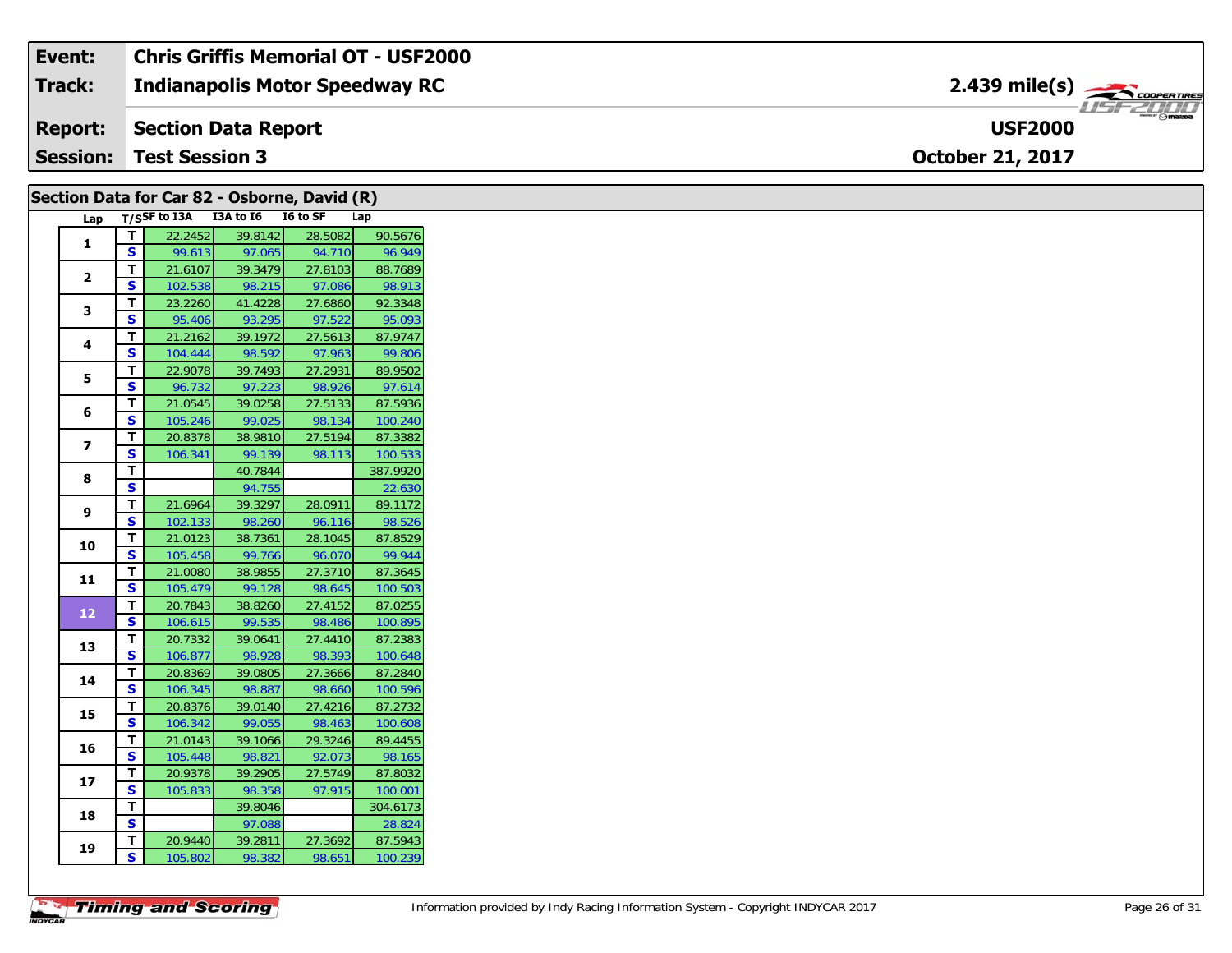| Event:          | Chris Griffis Memorial OT - USF2000   |                                                                                                                                                                                                                                                                                                                                                                                                                                                                                                   |
|-----------------|---------------------------------------|---------------------------------------------------------------------------------------------------------------------------------------------------------------------------------------------------------------------------------------------------------------------------------------------------------------------------------------------------------------------------------------------------------------------------------------------------------------------------------------------------|
| <b>Track:</b>   | <b>Indianapolis Motor Speedway RC</b> | $2.439$ mile(s) $\rightarrow$ COOPER TIRES                                                                                                                                                                                                                                                                                                                                                                                                                                                        |
| <b>Report:</b>  | Section Data Report                   | $\overline{\phantom{a}}$ $\overline{\phantom{a}}$ $\overline{\phantom{a}}$ $\overline{\phantom{a}}$ $\overline{\phantom{a}}$ $\overline{\phantom{a}}$ $\overline{\phantom{a}}$ $\overline{\phantom{a}}$ $\overline{\phantom{a}}$ $\overline{\phantom{a}}$ $\overline{\phantom{a}}$ $\overline{\phantom{a}}$ $\overline{\phantom{a}}$ $\overline{\phantom{a}}$ $\overline{\phantom{a}}$ $\overline{\phantom{a}}$ $\overline{\phantom{a}}$ $\overline{\phantom{a}}$ $\overline{\$<br><b>USF2000</b> |
| <b>Session:</b> | <b>Test Session 3</b>                 | <b>October 21, 2017</b>                                                                                                                                                                                                                                                                                                                                                                                                                                                                           |
|                 |                                       |                                                                                                                                                                                                                                                                                                                                                                                                                                                                                                   |

# **Section Data for Car 82 - Osborne, David (R)**

|  | Lap | T/SSF to I3A | <b>I3A to 16</b> | I6 to SF | Lap     |  |
|--|-----|--------------|------------------|----------|---------|--|
|  | 20  | 20.7482      | 39.1738          | 27.3641  | 87.2861 |  |
|  |     | 106.800      | 98.651           | 98.669   | 100.593 |  |
|  | 21  | 20.8660      | 39.3085          | 27.4786  | 87.6531 |  |
|  |     | 106.197      | 98.313           | 98.258   | 100.172 |  |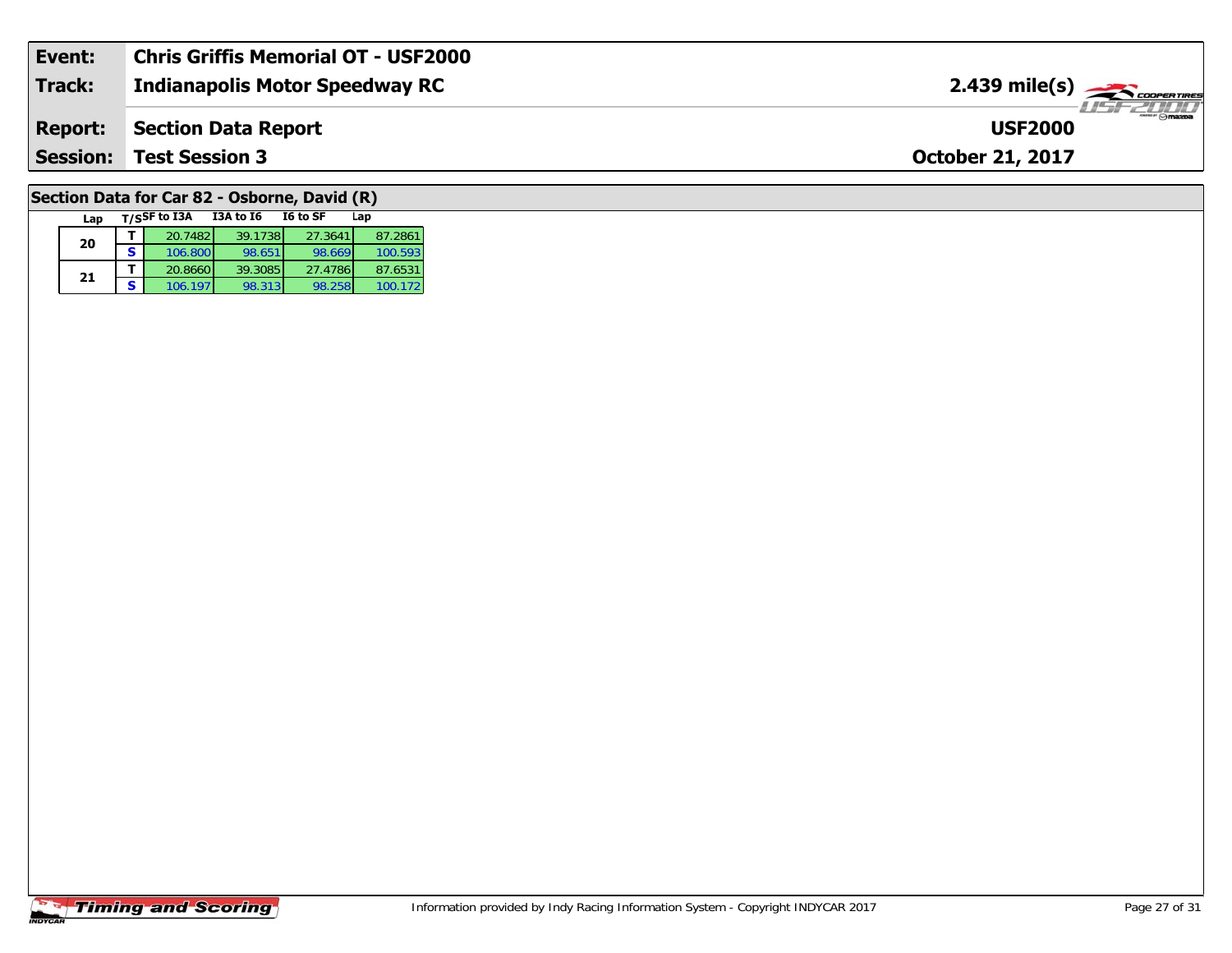| Event:          | <b>Chris Griffis Memorial OT - USF2000</b> |                                          |
|-----------------|--------------------------------------------|------------------------------------------|
| <b>Track:</b>   | <b>Indianapolis Motor Speedway RC</b>      | $2.439$ mile(s) $\rightarrow$ coorewines |
|                 | <b>Report: Section Data Report</b>         | <b>USF2000</b>                           |
| <b>Session:</b> | <b>Test Session 3</b>                      | <b>October 21, 2017</b>                  |

| Section Data for Car 90 - Thompson, Parker |                |                         |         |                                     |         |          |  |
|--------------------------------------------|----------------|-------------------------|---------|-------------------------------------|---------|----------|--|
|                                            |                |                         |         | Lap T/SSF to I3A I3A to I6 I6 to SF |         | Lap      |  |
|                                            | 1              | T.                      | 20.9318 | 38.8213                             | 27.6236 | 87.3767  |  |
|                                            |                | <b>S</b>                | 105.863 | 99.547                              | 97.743  | 100.489  |  |
|                                            | $\mathbf{2}$   | T.                      | 20.6865 | 38.6120                             | 27.2006 | 86.4991  |  |
|                                            |                | <b>S</b>                | 107.119 | 100.087                             | 99.263  | 101.509  |  |
|                                            | 3              | T.                      | 20.6836 | 38.5374                             | 27.2750 | 86.4960  |  |
|                                            |                | S                       | 107.134 | 100.280                             | 98.992  | 101.512  |  |
|                                            | 4              | T                       | 20.7250 | 38.6204                             | 27.1775 | 86.5229  |  |
|                                            |                | <b>S</b>                | 106.920 | 100.065                             | 99.347  | 101.481  |  |
|                                            | 5              | T.                      | 20.7736 | 38.8664                             | 27.4093 | 87.0493  |  |
|                                            |                | S                       | 106.669 | 99.432                              | 98.507  | 100.867  |  |
|                                            | 6              | Т                       | 20.8514 | 39.2892                             | 27.3052 | 87.4458  |  |
|                                            |                | S                       | 106.271 | 98.362                              | 98.882  | 100.410  |  |
|                                            | $\overline{ }$ | T                       |         | 40.3420                             |         | 224.2604 |  |
|                                            |                | S                       |         | 95.795                              |         | 39.153   |  |
|                                            | 8              | T                       | 20.8813 | 40.8538                             | 27.4039 | 89.1390  |  |
|                                            |                | S                       | 106.119 | 94.595                              | 98.526  | 98.502   |  |
|                                            | 9              | T                       | 20.7481 | 38.4632                             | 27.2364 | 86.4477  |  |
|                                            |                | <b>S</b>                | 106.801 | 100.474                             | 99.132  | 101.569  |  |
|                                            | 10             | T.                      | 20.6990 | 38.6034                             | 27.3691 | 86.6715  |  |
|                                            |                | S                       | 107.054 | 100.109                             | 98.651  | 101.307  |  |
|                                            | 11             | T                       | 20.7392 | 38.4169                             | 27.3204 | 86.4765  |  |
|                                            |                | <b>S</b>                | 106.846 | 100.595                             | 98.827  | 101.535  |  |
|                                            | 12             | Т                       | 21.1959 | 39.0104                             | 27.3691 | 87.5754  |  |
|                                            |                | <b>S</b>                | 104.544 | 99.064                              | 98.651  | 100.261  |  |
|                                            | 13             | T.                      |         | 41.0424                             |         | 255.4369 |  |
|                                            |                | $\overline{\mathbf{s}}$ |         | 94.160                              |         | 34.374   |  |
|                                            | 14             | T.                      | 20.7156 | 38.6614                             | 28.3929 | 87.7699  |  |
|                                            |                | <b>S</b>                | 106.968 | 99.959                              | 95.094  | 100.039  |  |
|                                            | 15             | т                       | 20.7131 | 38.6167                             | 27.2377 | 86.5675  |  |
|                                            |                | S                       | 106.981 | 100.074                             | 99.127  | 101.428  |  |
|                                            | 16             | T.                      | 20.6729 | 38.5686                             | 27.2601 | 86.5016  |  |
|                                            |                | S                       | 107.189 | 100.199                             | 99.046  | 101.506  |  |
|                                            | 17             | T.                      | 20.6544 | 38.4722                             | 27.2383 | 86.3649  |  |
|                                            |                | S                       | 107.285 | 100.450                             | 99.125  | 101.666  |  |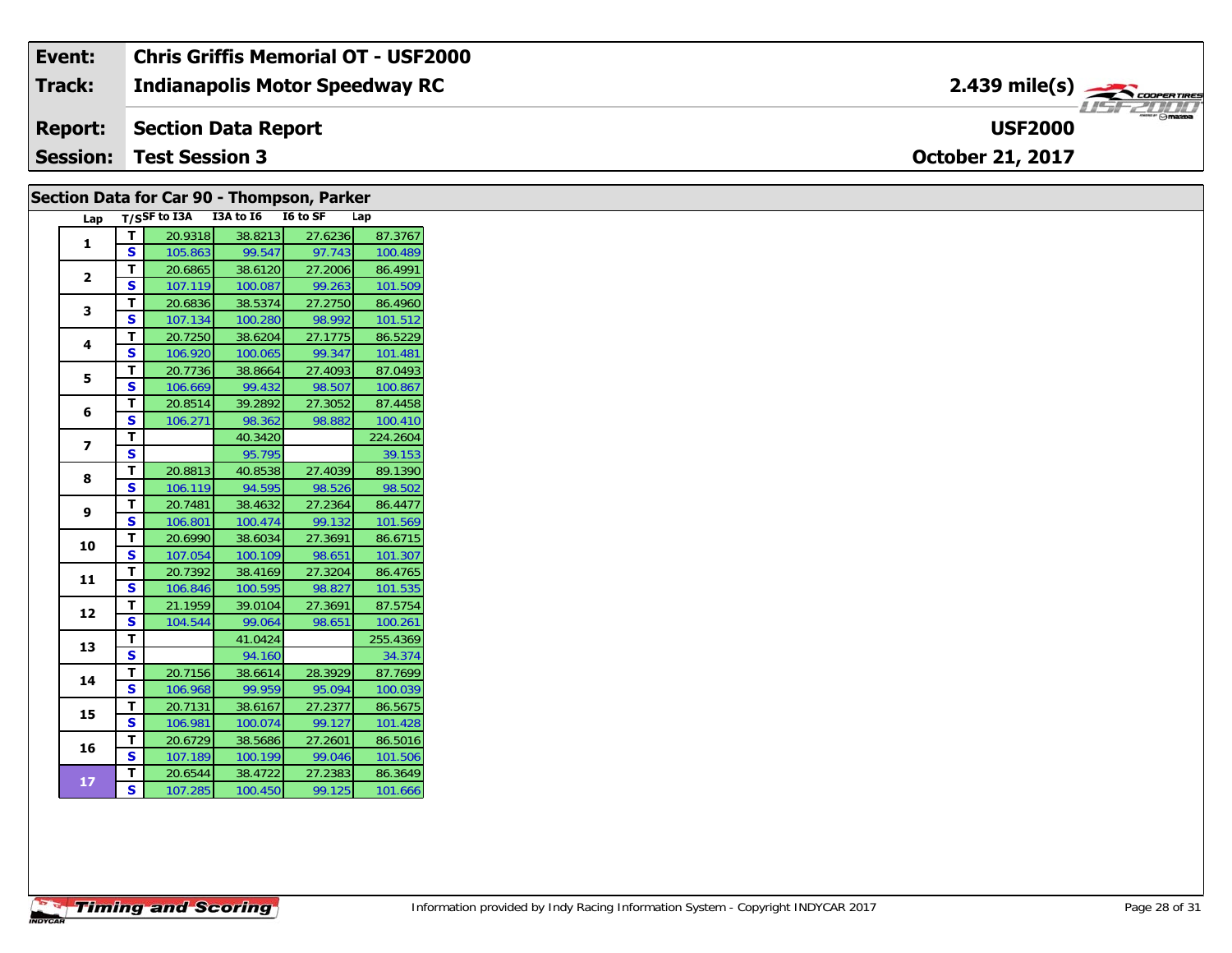#### **Event: Chris Griffis Memorial OT - USF2000** 2.439 mile(s) **2.439 miles Indianapolis Motor Speedway RC Track:** USF 2000 **USF2000Report: Section Data Report Session:October 21, 2017 Test Session 3**

|                | Section Data for Car 92 - Gordon, Justin (R) |                                     |                   |                   |                   |  |  |  |
|----------------|----------------------------------------------|-------------------------------------|-------------------|-------------------|-------------------|--|--|--|
|                |                                              | Lap T/SSF to I3A I3A to I6 I6 to SF |                   |                   | Lap               |  |  |  |
|                | T.                                           | 21.3468                             | 40.0895           | 28.1645           | 89.6008           |  |  |  |
| 1              | S.                                           | 103.805                             | 96.398            | 95.865            | 97.995            |  |  |  |
|                | T.                                           | 21.3432                             | 39.5876           | 27.8823           | 88.8131           |  |  |  |
| $\overline{2}$ | S                                            | 103.823                             | 97.620            | 96.836            | 98.864            |  |  |  |
|                | T.                                           | 21.7076                             | 39.4130           | 27.7625           | 88.8831           |  |  |  |
| 3              | S.                                           | 102.080                             | 98.053            | 97.253            | 98.786            |  |  |  |
| 4              | T.                                           | 21.4754                             | 39.5671           | 27.7849           | 88.8274           |  |  |  |
|                | S.                                           | 103.184                             | 97.671            | 97.175            | 98.848            |  |  |  |
| 5              | T.                                           | 21.4730                             | 39.3331           | 27.9687           | 88.7748           |  |  |  |
|                | S.                                           | 103.195                             | 98.252            | 96.536            | 98.906            |  |  |  |
| 6              | Τ.                                           | 21.0527                             | 39.6826           | 27.5817           | 88.3170           |  |  |  |
|                | S                                            | 105.255                             | 97.386            | 97.891            | 99.419            |  |  |  |
| $\overline{ }$ | T                                            | 21.2150                             | 39.2186           | 27.8476           | 88.2812           |  |  |  |
|                | S.                                           | 104.450                             | 98.539            | 96.956            | 99.459            |  |  |  |
| 8              | T.                                           | 21.1862                             | 39.3864           | 27.6333           | 88.2059           |  |  |  |
|                | S                                            | 104.592                             | 98.119            | 97.708            | 99.544            |  |  |  |
| 9              | T.                                           | 21.1044                             | 39.4094           | 27.7889           | 88.3027           |  |  |  |
|                | S.                                           | 104.997                             | 98.062            | 97.161            | 99.435            |  |  |  |
| 10             | T.                                           | 21.1525                             | 39.9413           | 27.9792           | 89.0730           |  |  |  |
|                | S                                            | 104.759                             | 96.756            | 96.500            | 98.575            |  |  |  |
| 11             | T.                                           |                                     | 40.6644           |                   | 544.9053          |  |  |  |
|                | S                                            |                                     | 95.035            |                   | 16.114            |  |  |  |
| 12             | T.                                           | 20.8653                             | 39.1091           | 27.8006           | 87.7750           |  |  |  |
|                | $\mathbf{s}$                                 | 106.201                             | 98.814            | 97.120            | 100.033           |  |  |  |
| 13             | T.                                           | 21.0783                             | 39.2105           | 27.9015           | 88.1903           |  |  |  |
|                | S.                                           | 105.128                             | 98.559            | 96.769            | 99.562            |  |  |  |
| 14             | T                                            | 21.0757                             | 39.1636           | 27.9200           | 88.1593           |  |  |  |
|                | S                                            | 105.140                             | 98.677            | 96.705            | 99.597            |  |  |  |
| 15             | T.                                           | 21.2737                             | 40.3954           | 28.1574           | 89.8265           |  |  |  |
|                | S.                                           | 104.162                             | 95.668            | 95.890            | 97.748            |  |  |  |
| 16             | T.<br>S.                                     | 21.7579                             | 42.8306           | 27.5790           | 92.1675           |  |  |  |
|                |                                              | 101.844                             | 90.229            | 97.901<br>28.3971 | 95.266            |  |  |  |
| 17             | T.<br><b>S</b>                               | 21.1528<br>104.757                  | 39.7648<br>97.185 | 95.080            | 89.3147<br>98.309 |  |  |  |
|                | T.                                           | 21.2988                             | 39.3660           | 27.7017           | 88.3665           |  |  |  |
| 18             | S.                                           | 104.039                             | 98.170            | 97.467            | 99.363            |  |  |  |
|                | Τ.                                           | 21.7064                             | 39.8256           | 27.6924           | 89.2244           |  |  |  |
| 19             | S.                                           | 102.086                             | 97.037            | 97.500            | 98.408            |  |  |  |
|                |                                              |                                     |                   |                   |                   |  |  |  |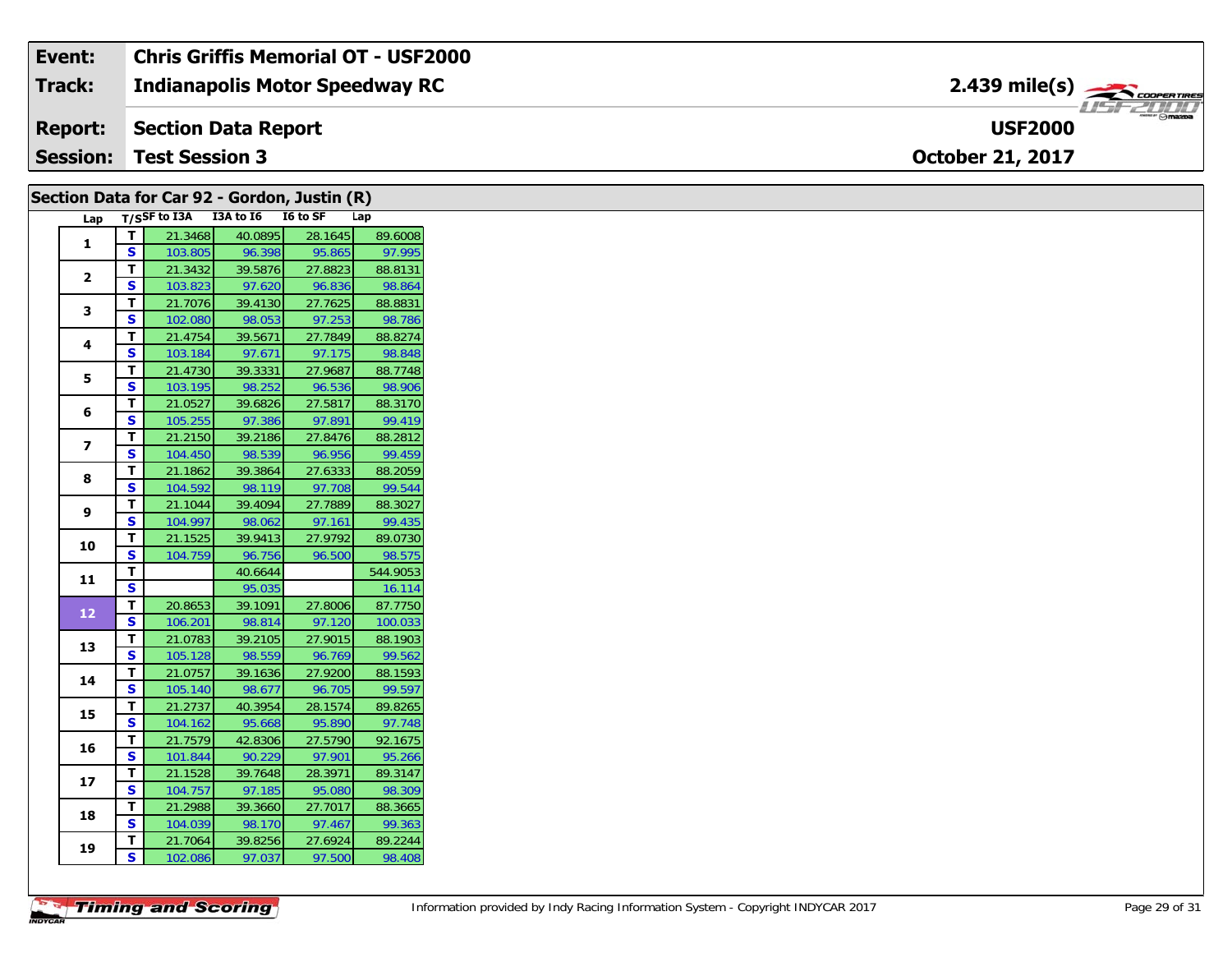| Event:                                       | <b>Chris Griffis Memorial OT - USF2000</b> |                         |  |  |  |  |
|----------------------------------------------|--------------------------------------------|-------------------------|--|--|--|--|
| <b>Track:</b>                                | <b>Indianapolis Motor Speedway RC</b>      |                         |  |  |  |  |
| <b>Report:</b>                               | <b>Section Data Report</b>                 | <b>USF2000</b>          |  |  |  |  |
|                                              | <b>Session: Test Session 3</b>             | <b>October 21, 2017</b> |  |  |  |  |
| Section Data for Car 92 - Gordon, Justin (R) |                                            |                         |  |  |  |  |

### **Timing and Scoring**

**Lap T/SSF to I3A I3A to I6 I6 to SF Lap** 

**d T** 21.3517 39.3981 27.8231 88.5729<br>**S** 103.781 98.090 97.042 99.132

99.132

**20**